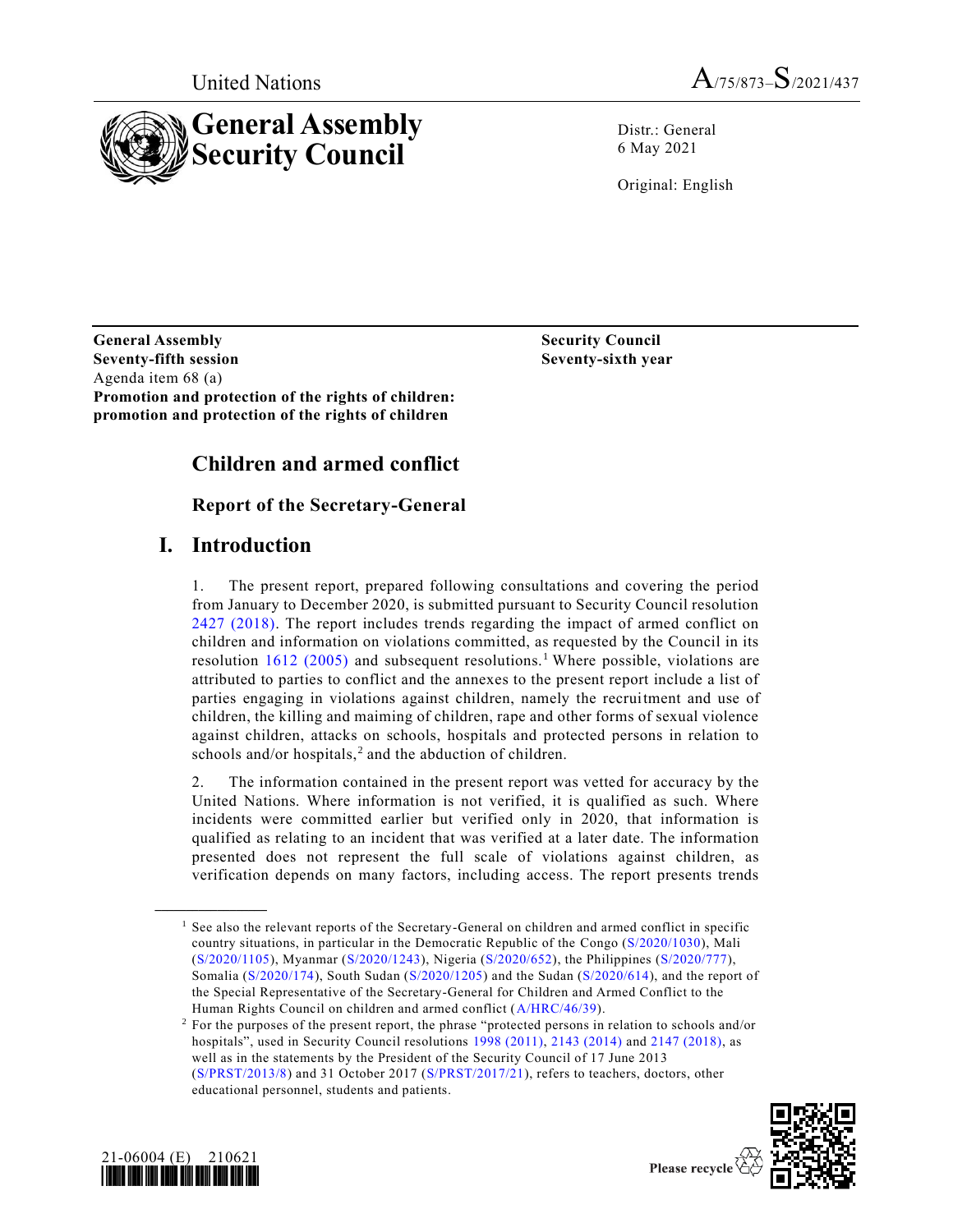and patterns of violations, and engagement with parties responsible for violations that might lead to behavioural change, including promotion of accountability and inclusion of child protection provisions in peace processes. In the report, it is noted that attacks or threats of attacks on community and civic leaders, on human rights defenders and on monitors of violations against children are a cause for concern and a strain on the monitoring capacity.

3. Pursuant to Security Council resolution [1612 \(2005\),](https://undocs.org/en/S/RES/1612(2005)) my Special Representative for Children and Armed Conflict adopted a pragmatic approach to promote broad and effective protection for children. Reference to a situation is not a legal determination, and reference to a non-State actor does not affect its legal status. Accordingly, the report documents situations in which apparent violations of international norms and standards are of such gravity as to warrant international concern, given their impact on children. My Special Representative brings these situations to the attention of Governments, which bear the primary responsibility for protecting children, in order to encourage them to take remedial measures. Where measures undertaken by listed parties had a positive impact on children or where ongoing conduct is of concern, this is highlighted. On the basis of enhanced engagement with parties, the annexes distinguish between listed parties that have put in place measures aimed at improving the protection of children during the reporting period and those that have not.

# **II. Situation of children and armed conflict**

# **A. Overview of trends and patterns**

4. In 2020, the situation of children in armed conflict was marked by a sustained high number of grave violations. The United Nations verified 26,425 grave violations, of which 23,946 were committed in 2020 and 2,479 were committed earlier but verified only in 2020. Violations affected 19,379 children (14,097 boys, 4,993 girls, 289 sex unknown) in 21 situations. The highest numbers of violations were the recruitment and use of 8,521 children, followed by the killing (2,674) and maiming (5,748) of 8,422 children and 4,156 incidents of denial of humanitarian access. <sup>3</sup> Children were detained for actual or alleged association with armed groups (3,243), including those designated as terrorist groups by the United Nations, or for national security reasons. Escalation of conflict, armed clashes and disregard for international humanitarian law and international human rights law had a severe impact on the protection of children. Cross-border spillover of conflicts and intercommunal violence affected children, in particular in the Sahel and Lake Chad basin regions.

5. The highest numbers of grave violations were verified in Afghanistan, the Democratic Republic of the Congo, Somalia, the Syrian Arab Republic and Yemen. Verified cases of abduction and sexual violence against children increased alarmingly by 90 and 70 per cent, respectively. Abduction is often combined with the recruitment and use of children and sexual violence. Continued high levels of denial of humanitarian access to children remained a concern. While attacks on hospitals decreased and attacks on schools increased, both continued to endanger children.

6. Grave violations affect boys and girls differently. Whereas 85 per cent of children recruited and used were boys, 98 per cent of sexual violence was perpetrated against girls. Sexual violence remained vastly underreported, owing to stigmatization,

<sup>&</sup>lt;sup>3</sup> Information related to the denial of humanitarian access to children is presented pursuant to Security Council resolution [1612 \(2005\)](https://undocs.org/en/S/RES/1612(2005)) and follows guidelines of the monitoring and reporting mechanism on children and armed conflict. The information presented herein does not necessarily give an exhaustive view of the full humanitarian access situation in the countries concerned.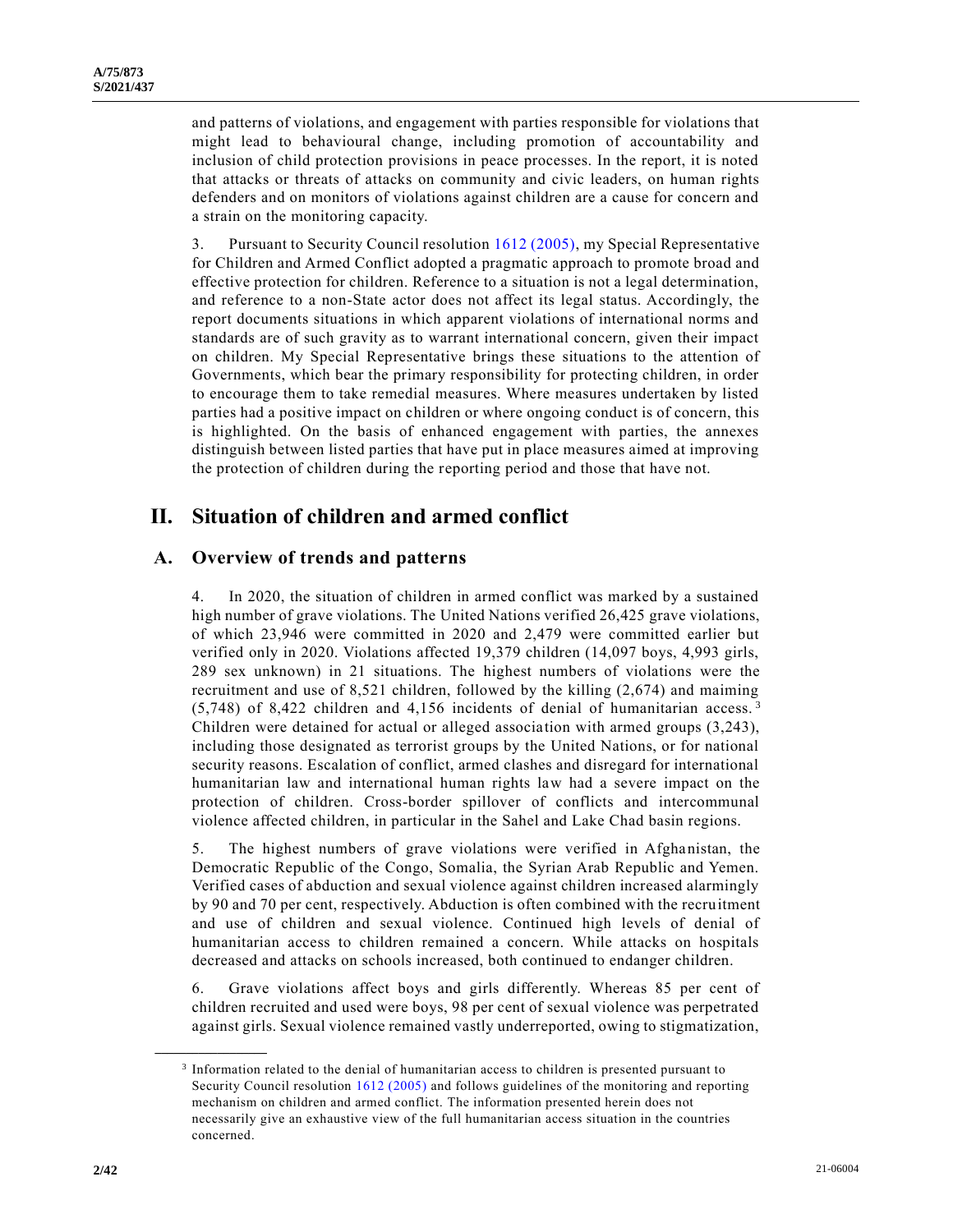cultural norms, absence of services and safety concerns (see also [S/2021/312\)](https://undocs.org/en/S/2021/312). Abduction and killing and maiming also affected boys more severely (76 and 70 per cent, respectively).

# **B. Challenges and the way forward**

7. The coronavirus disease (COVID-19) pandemic aggravated existing vulnerabilities of children, including by hampering their access to education, health and social services, limiting child protection activities and shrinking safe spaces. The socioeconomic impact of the pandemic exposed these children to grave violations, notably recruitment and use, abduction and sexual violence. Attacks on schools and hospitals, and the military use thereof, exacerbated the plight of children.<sup>4</sup> While engagement to end and prevent grave violations was challenging, my Special Representative and country task forces made progress in Afghanistan, the Central African Republic, Nigeria, the Philippines, South Sudan and the Syrian Arab Republic. Engagement with parties to conflict resulted in the release of 12,643 children from armed groups and armed forces.

8. As emphasized in Security Council resolution [2427 \(2018\)](https://undocs.org/en/S/RES/2427(2018)) and by the Secretary-General, the protection of children affected by armed conflict is crucial to prevent conflict and sustain peace. National and regional stakeholders should develop and expand initiatives to prevent grave violations. Prioritization of data analysis is crucial for early identification and response to prevent the impact of armed conflict on children, through enhanced information collection and analysis, support for national capacities and inclusion of child protection concerns in mediation. <sup>5</sup> Strategies and mechanisms for information exchange, while respecting individual data protection, in particular on cross-border issues, need to be researched.

9. Access challenges and escalation of conflict challenged child protection capacity and the monitoring and reporting of violations. While child protection a ctors adapted their working methods, strengthened the use of technology and maximized partnerships, child protection remained overstretched. The response to survivors was hampered, which led to delays in the separation of children from parties to the conflict and in family reunification and reintegration. Child protection advisers mainstream child protection and lead monitoring and prevention efforts. It is therefore important that their number and roles be assessed, protected and increased to adequately pr otect children.

# **III. Information on grave violations**

# **A. Situations on the agenda of the Security Council**

# **Afghanistan**

**\_\_\_\_\_\_\_\_\_\_\_\_\_\_\_\_\_\_**

10. The United Nations verified 3,061 grave violations against 2,863 children (2,020 boys, 840 girls, 3 sex unknown).

11. The United Nations verified the recruitment and use of 196 boys, attributed to the Taliban (172), Afghan National Police (5), Afghan National Army Territorial

<sup>4</sup> United Nations, Office of the Special Representative of the Secretary-General for Children and Armed Conflict, "Impact of the COVID-19 pandemic on violations against children in situations of armed conflict", April, 2021.

<sup>5</sup> United Nations, Office of the Special Representative of the Secretary-General for Children and Armed Conflict, *Practical Guidance for Mediators to Protect Children in Situations of Armed Conflict* (New York, 2020).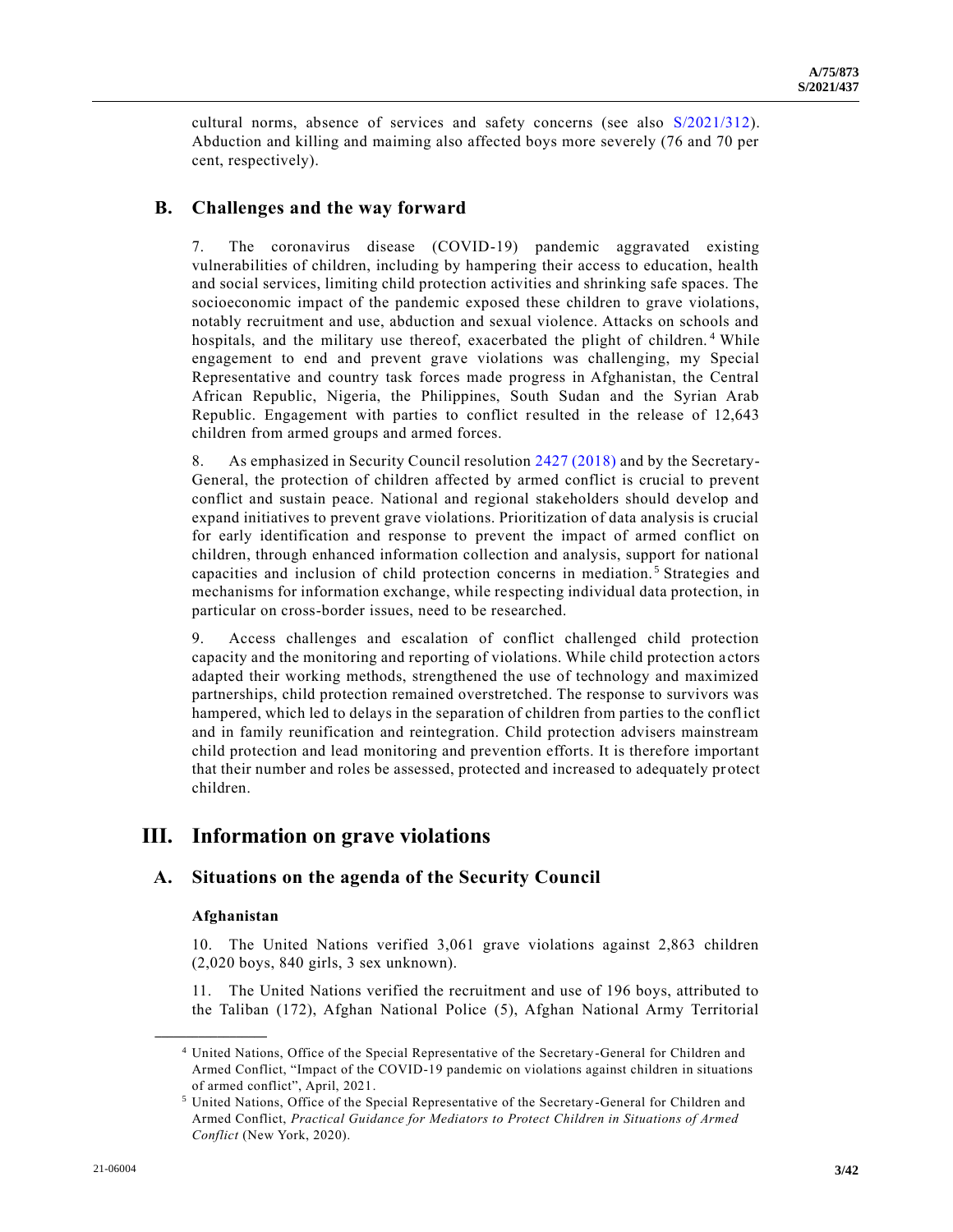Force (4), pro-government militia (7) and jointly by the Afghan Local Police and pro-government militias (8), mainly in the northern (124) and north-eastern (51) regions. Children were used in combat, including in attacks with improvised explosive devices, intelligence gathering, staffing checkpoints and subjected to sexual violence. Nine boys were killed and injured in combat.

12. As at 31 December 2020, 165 children (164 boys, 1 girl) were detained on national security-related charges in juvenile rehabilitation centres for periods up to 3.5 years. In addition, 318 children, predominantly of non-Afghan nationality, were in prison with their mothers who were detained for alleged or actual association with the Taliban and Islamic State in Iraq and the Levant-Khorasan Province (ISIL-KP).

13. The United Nations verified the killing (760) and maiming (1,859) of 2,619 children (1,789 boys, 827 girls, 3 sex unknown) attributed to armed groups (1,098) (including the Taliban (940), unidentified armed groups (115) (including from crossfire between the Taliban and ISIL-KP (3)) and ISIL-KP (43)); and government and pro-government forces (962) (including the Afghan National Army (708), unidentified government and pro-government forces (111), international forces (46), pro-government militia (23), the Afghan National Police (22), unidentified components of the Afghan National Defence and Security Forces (16), the National Directorate of Security (14), the Afghan National Civil Order Force (10), the Afghan National Border Force (9) and the Afghan Local Police (3)). Remaining casualties were attributed to unidentified perpetrators (512) (including from crossfire between pro-government forces and armed groups (404)) and cross-border shelling from Pakistan (47). Child casualties resulted from ground engagement (1,195), non-suicide improvised explosive devices (517), explosive remnants of war (315) and air strikes (299). Other causes of casualties included targeted killings, suicide and complex attacks,<sup>6</sup> threats, search operations and abduction.

14. Sexual violence affecting 13 children (9 boys, 4 girls) was attributed to the Afghan National Police (6), including 5 boys used as *bacha bazi*, <sup>7</sup> Taliban (3), Afghan National Army (1), Afghan Local Police (1), pro-government militia (1) and Afghan National Army Territorial Force (1).

15 A total of 152 attacks on schools (62), hospitals (90) and protected persons in relation to schools and/or hospitals were verified. Armed groups were responsible for 110 attacks, attributed to the Taliban (101), ISIL-KP (3) and unidentified armed groups (6). A total of 30 attacks were attributed to government and pro-government forces, including the Afghan National Army (16), Afghan National Border Force (1), pro-government militia (2), international forces (1) and unidentified government and pro-government forces (10). In addition, 12 attacks were attributed to unidentified perpetrators in crossfire between armed groups and government and pro-government forces.

16. The military use of schools (5) and hospitals (2) by elements of the Afghan National Defence and Security Forces (2), pro-government militias (2), the Taliban (1), the Afghan National Army (1) and the Afghan National Police (1) was verified.

<sup>6</sup> A deliberate and coordinated attack that includes all of the three following elements: a suicide device, more than one attacker and more than one type of device, as defined in the annual report of the United Nations Assistance Mission in Afghanistan (UNAMA) and the Office of the United Nations High Commissioner for Human Rights (OHCHR) on the protection of civilians in armed conflict.

<sup>7</sup> *Bacha bazi* is a harmful practice whereby boys are used by men for entertainment. The boys are made to dance at parties and are often dressed in female clothes and subjected to sexual violence, as reported by UNAMA and OHCHR in their annual report on the protection of civilians in armed conflict.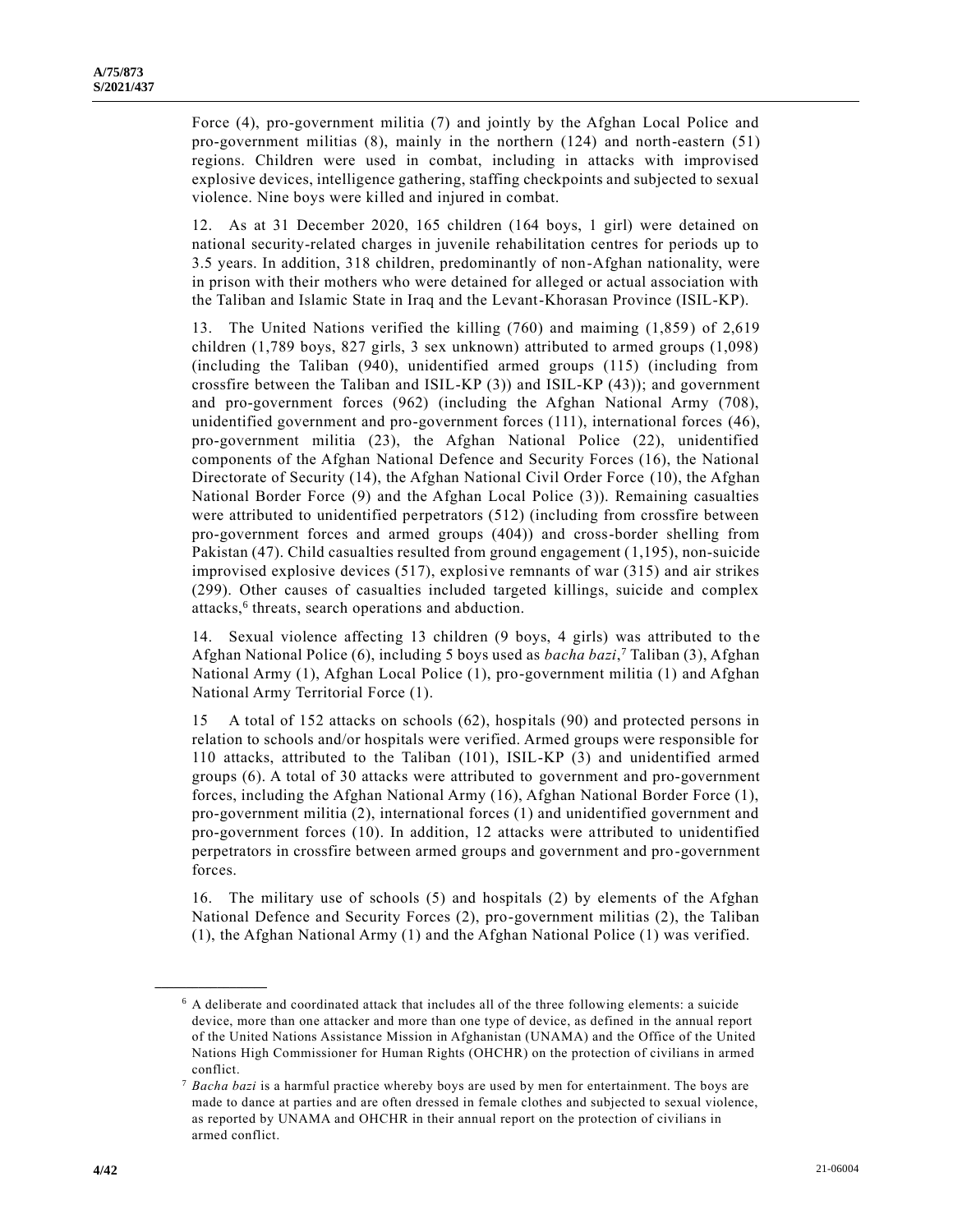17. The abduction of 55 children (46 boys, 9 girls) by the Taliban (54) and a pro-government militia (1) was verified. Of those, 42 children were relea sed, 4 were killed, 1 remained with the pro-government militia and the whereabouts of 8 children remain unknown.

18. A total of 26 incidents of denial of humanitarian access by the Taliban (24), Afghan National Police (1) and government forces (1) were verified.

# *Developments and concerns*

19. I commend the Government for the continued progress in implementing the 2011 action plan and the 2014 road map to end and prevent child recruitment and use, including through the launch of the child protection policy by the Ministry of the Interior in November 2020, which includes provisions on the recruitment and use of children, *bacha bazi*, and the screening of children in Afghan National Police recruitment centres, with 187 child applicants prevented from enrolling in 2020. I call upon the Government to sustain the gains made in the implementation of the action plan since 2011 and to continue to prioritize the implementation of the road map, notably in terms of legal and policy reforms related to children detained on national security-related charges for actual or alleged association with armed groups and whose age assessment must be accelerated and subject to standard operating procedures, and in addressing reintegration policy gaps by adopting a referral system for the reintegration of children who have been separated from parties to conflict, released from detention and/or rejected from recruitment centres, as they remain at risk of recruitment and use. I also urge the Government to prioritize accountability for perpetrators and assistance for survivors and their families, and I urge the parliament to adopt the Child Rights Protection Law.

20. I continue to be concerned by the high number of children killed and maimed by all parties, as well as by landmines and explosive remnants of war, and at the high number of attacks on schools and hospitals. I urge the Government and the international community to invest in mine clearance and education. I am seriously concerned over the continuing increase in casualties caused by air strikes carried out by the Afghan National Defence and Security Forces and urge the Government to strengthen and implement protocols to prevent child casualties. I note the reduction in aerial operations by the international forces that has resulted, inter alia, in a sharp decrease in the number of child casualties attributed to these forces. I request my Special Representative to engage proactively on the implementation of measures taken by the Government to mitigate grave violations and to support the development of an action plan between the Afghan National Army and the United Nations on the killing and maiming of children.

21. I condemn all grave violations committed by parties to the conflict and am particularly concerned about the increase in the recruitment and use and the abduction of children by the Taliban. I appeal to all parties to the conflict to end and prevent grave violations against children, and I urge the Taliban to cease violations and engage with the United Nations to sign an action plan to end and prevent violations against children.

22. I welcome efforts to achieve a lasting political settlement to the conflict in Afghanistan and urge the Government and the Taliban to include child protection concerns in these negotiations.<sup>8</sup>

<sup>8</sup> United Nations, Office of the Special Representative for Children and Armed Conflict, *Practical Guidance for Mediators*.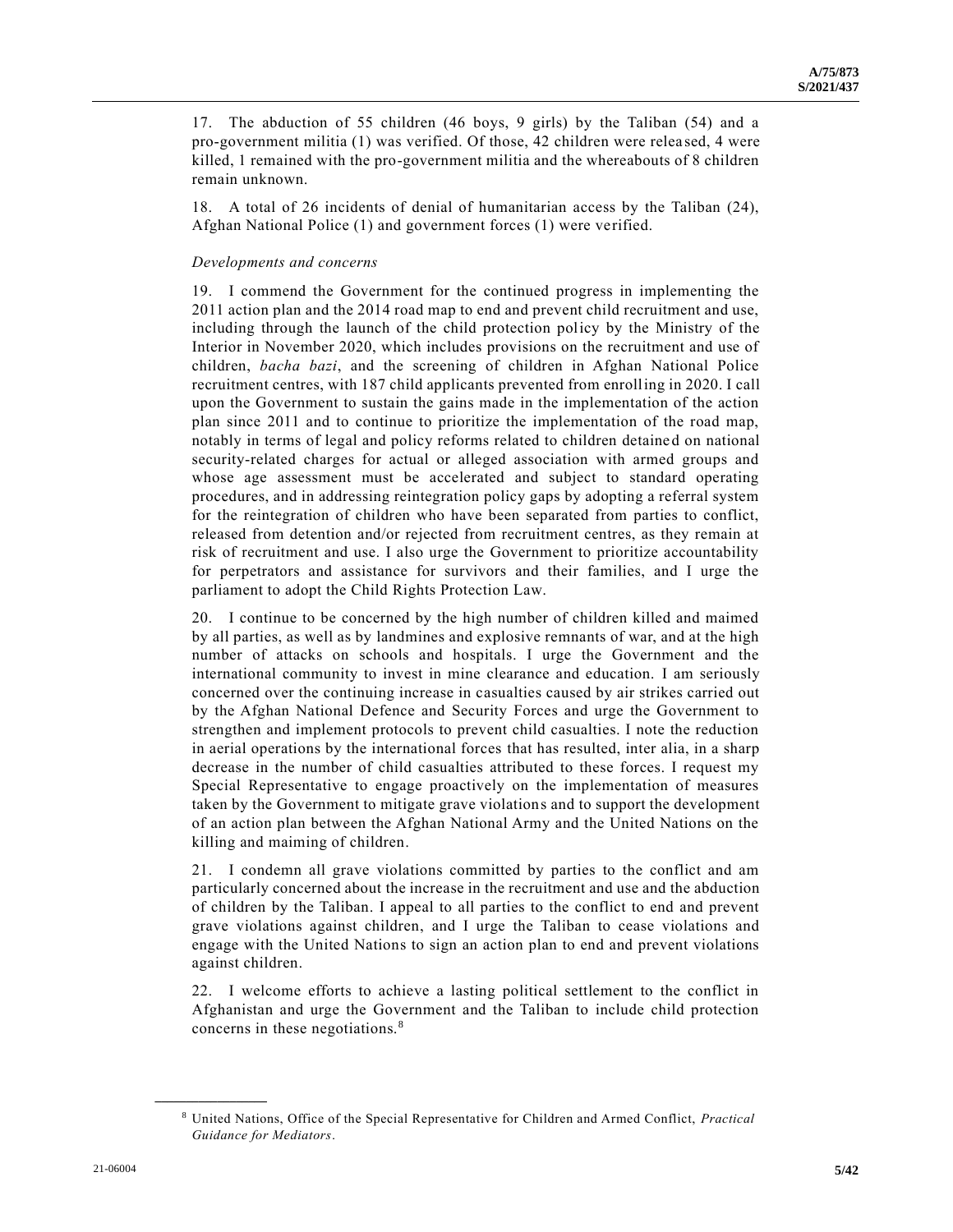# **Central African Republic**

23. The United Nations verified 899 grave violations against 731 children (440 boys, 291 girls) which occurred during the reporting period. In additionally, 201 grave violations against 201 children (130 boys, 71 girls) which occurred in previous years were verified at a later date.

24. A total of 584 children (400 boys, 184 girls) were verified as recruited and used by ex-Séléka factions (412), including Front populaire pour la renaissance de la Centrafrique (FPRC) (374), Mouvement patriotique pour la Centrafrique (MPC) (19), Union pour la paix en Centrafrique (UPC) (15), joint UPC/MPC (2) and Rassemblement patriotique pour le renouveau de la Centrafrique (RPRC) (2); Mouvement des libérateurs centrafricains pour la justice (MLCJ) (46); Retour, réclamation et réhabilitation (3R) (45); anti-balaka (42); the Lord's Resistance Army (LRA) (31); internal security forces (4); joint Armed Forces of the Central African Republic/internal security forces (3); and unidentified perpetrators (1). Children were used as combatants (111) and in support roles (464) and subjected to sexual violence (9). In addition, the recruitment and use of 190 children (124 boys, 66 girls) by anti-balaka in previous years was verified at a later date by the United Nations.

25. Four boys were arrested by the internal security forces for alleged association with armed groups; two were released. The United Nations advocated the release of the remaining 2 boys, as well as 10 children arrested in previous years. Four boys arrested in previous years were released in 2020.

26. The United Nations verified the killing (21) and maiming of (21) of 42 children (23 boys, 19 girls), mostly from gunshots. Violations were attributed to unidentified perpetrators (20) (including from crossfire between anti-balaka and UPC (2) and between the Armed Forces of the Central African Republic and UPC (1) and explosive remnants of war (5)), ex-Séléka factions (9) (FPRC (8), UPC (1)), anti-balaka (7), 3R (5) and Front démocratique du peuple centrafricain (FDPC) (1). In addition, the killing (5) and maiming (3) of 8 children (6 boys, 2 girls) in previous years by UPC (4) and unidentified perpetrators during crossfire (4) (between anti-balaka and FPRC (2) and between traders and the PK-5 group "YOU" (2)) was verified at a later date by the United Nations.

27. Rape and other forms of sexual violence against 82 girls were verified and attributed to ex-Séléka factions (27) (FPRC (12), unidentified ex-Séléka, MPC and UPC (4 each), Séléka Rénovée (2) and joint FPRC/MPC (1)), 3R (14), unidentified perpetrators (15), anti-balaka (13), LRA (7), the Armed Forces of the Central African Republic (4) and internal security forces (2). Perpetrators were arrested in two cases (1 each from the Armed Forces of the Central African Republic and internal security forces). In addition, sexual violence against three girls in 2019 by anti-balaka, unidentified ex-Séléka and 3R (1 each) was verified at a later date by the United Nations.

28. A total of 30 attacks on schools (23) and hospitals (7) were verified and attributed to Coalition des patriotes pour le changement (CPC) (14), unidentified perpetrators (6), ex-Séléka factions (5) (MPC (2) and FPRC, UPC and unidentified ex-Séléka (1 each)), anti-balaka (3) and 3R (2).

29. A total of 11 schools (10) and hospitals (1) were used for military purposes by the Armed Forces of the Central African Republic (4), UPC (2), joint FPRC/MPC (1 school/1 hospital) and unidentified ex-Séléka, Révolution et justice-Sayo Branch (RJ-Sayo) and unidentified perpetrators (1 each). As at December 2020, three schools were still in use for military purposes.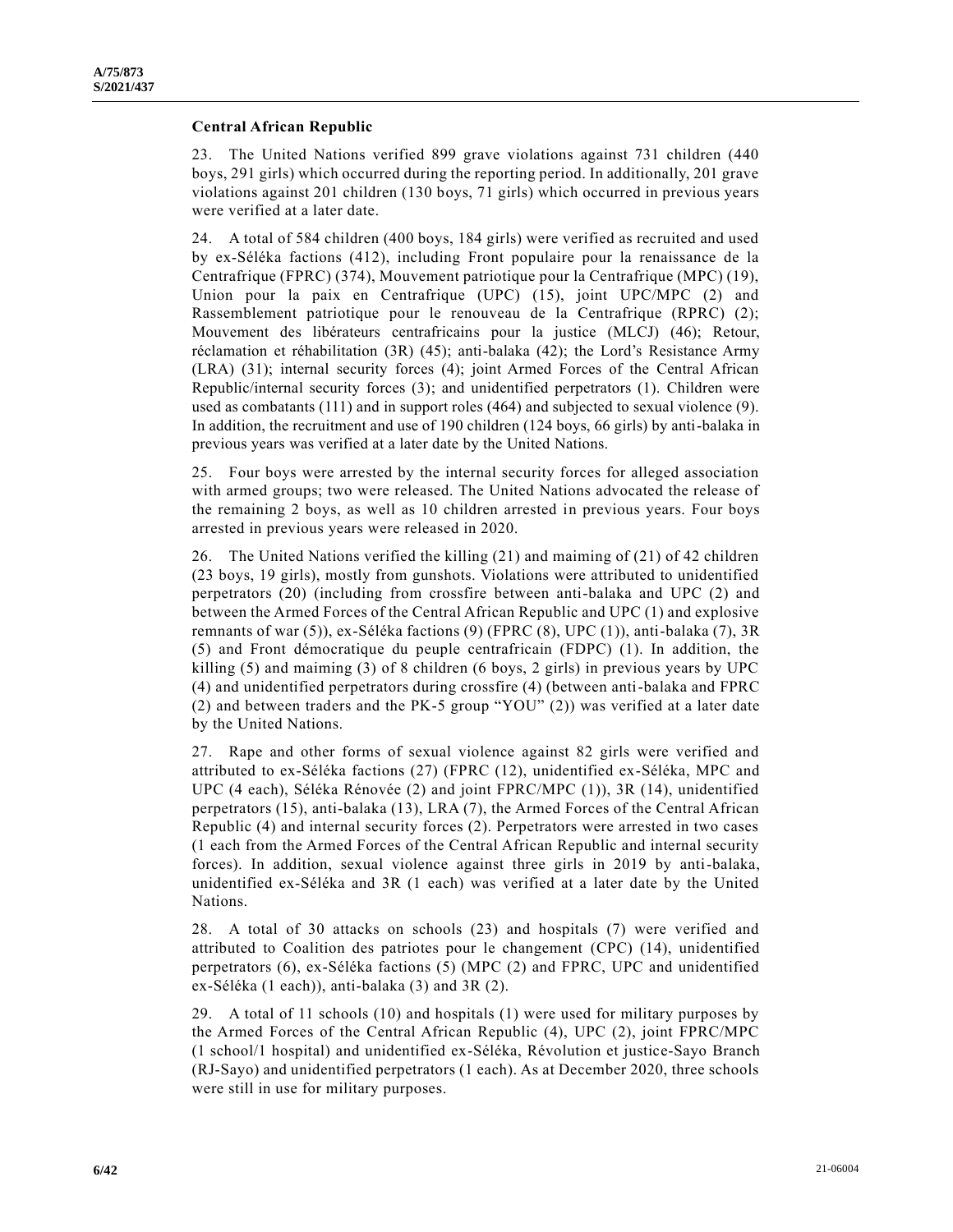30. Some 58 children (33 boys, 25 girls) were abducted by LRA (35), 3R (12), anti-balaka (6), FPRC (3) and unidentified perpetrators (2), including for recruitment purposes (29), sexual violence (10) and ransom (5).

31. The United Nations verified 103 incidents of denial of humanitarian access attributed to unidentified perpetrators (46), anti-balaka (21), ex-Séléka factions (20) (joint FPRC/MPC  $(8)$ , FPRC  $(6)$ , UPC  $(3)$ , unidentified ex-Séléka  $(2)$  and MPC  $(1)$ ), CPC (11) and 3R (5).

# *Developments and concerns*

32. I welcome the appointment of a Minister Counsellor to the President on child protection and the promulgation of the Child Protection Code criminalizing child recruitment and use, and I encourage the Government to prevent the recruitment and use of children into armed and security forces. I welcome the conviction of 110 perpetrators of violations against children and urge the authorities to continue to pursue accountability for violations against children. I call upon the Government to submit its initial report on the Optional Protocol to the Convention on the Rights of the Child on the involvement of children in armed conflict, and I continue to urge the adoption of the protocol for the handover of children associated with armed groups to civilian protection actors.

33. I welcome the release of 497 children following United Nations engagement with armed groups, including 255 children from FPRC. In addition, 190 selfdemobilized children from anti-balaka were identified. The United Nations initiated dialogue with an LRA splinter group.

34. I am alarmed at the elevated numbers of grave violations, including the sharp increase in recruitment and use, sexual violence, abduction and attacks on schools, including by parties that have signed action plans with the United Nations. I call upon all parties to immediately cease all grave violations and to release children from their ranks.

35. I am concerned over the impact of electoral violence, leading to an increase in incidents of sexual violence and recruitment and use, and I call upon the signatories of the Political Agreement for Peace and Reconciliation in the Central African Republic to continue to implement it, including its child protection provisions.

# **Colombia**

36. The United Nations verified 210 grave violations against 184 children (123 boys, 61 girls).

37. The United Nations verified the recruitment and use of 116 children (77 boys, 39 girls). Perpetrators were dissident groups of the former Fuerzas Armadas Revolucionarias de Colombia-Ejército del Pueblo (FARC-EP) (66), the Ejército de Liberación Nacional (ELN) (22), unidentified perpetrators (12), the Autodefensas Gaitanistas de Colombia (AGC) (9) and Los Caparrapos (7). According to the Government, 144 children (105 boys, 39 girls) were separated from armed groups and entered the protection programme of the Colombian Family Welfare Institute.

38. A total of 69 children (48 boys, 21 girls) were killed (48) and maimed (21) by unidentified perpetrators (36), dissident FARC-EP groups (18), AGC (7), the Colombian armed forces (4), Los Caparrapos (3) and ELN (1). Children were killed and maimed by gunshots (49), landmines (12) and improvised explosive devices (8).

39. Rape and other forms of sexual violence affected nine children (2 boys, 7 girls). Violations were attributed to unidentified perpetrators (4), the Colombian armed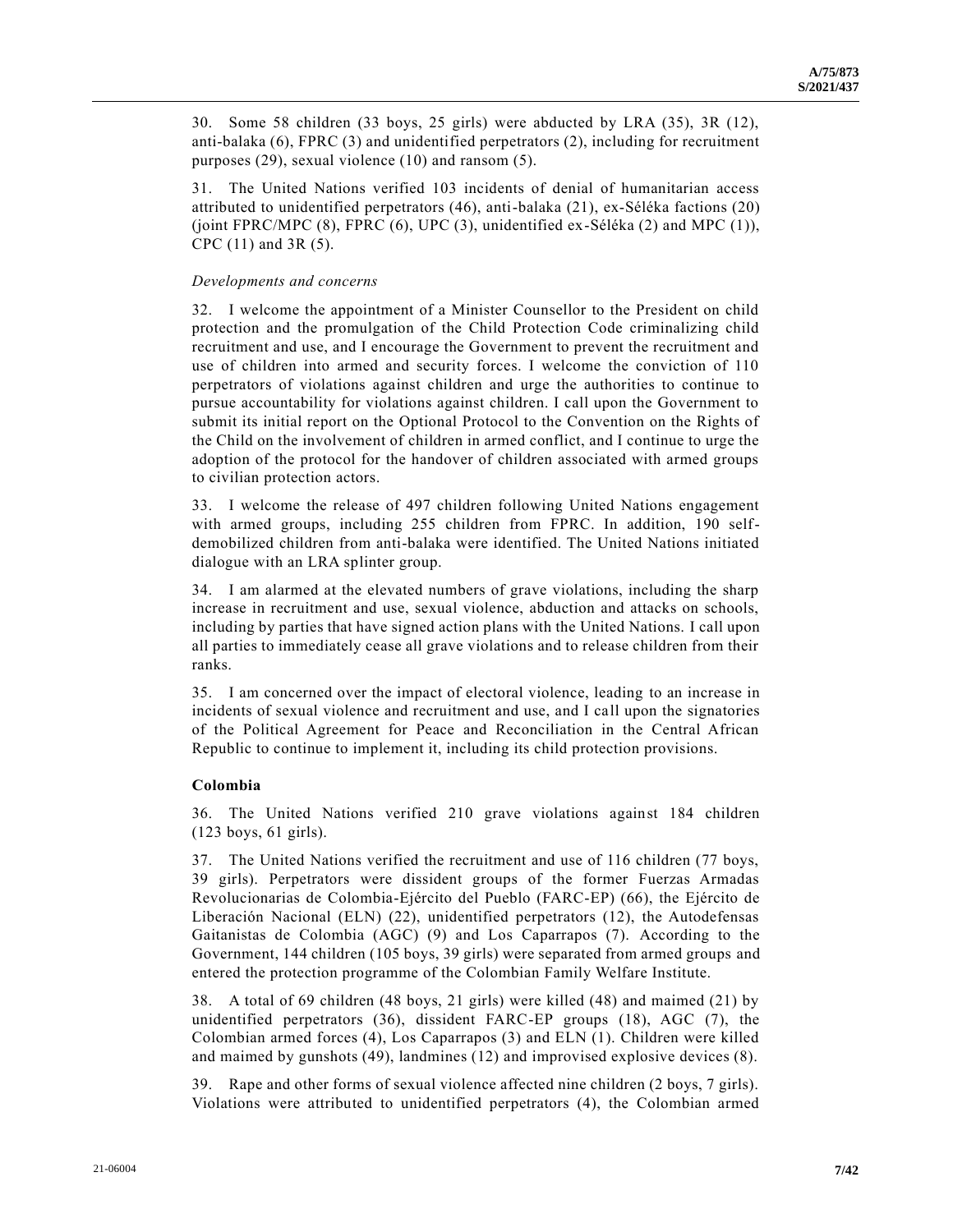forces (3) and dissident FARC-EP groups (2). The perpetrators were arrested in the three cases attributed to the Colombian armed forces, and investigations are ongoing.

40. Six attacks on schools (4) and hospitals (2) were verified and attributed to unidentified perpetrators (4) and AGC and ELN (1 each).

41. One school was used for military purposes by a dissident FARC-EP group in March.

42. Two children (1 boy, 1 girl) were abducted by dissident FARC-EP groups, including one for recruitment. Their whereabouts are unknown.

43. Eight incidents of denial of humanitarian access were verified and attributed to dissident FARC-EP groups (3), AGC and unidentified armed groups (2 each) and ELN (1).

#### *Developments and concerns*

44. In July, the Government approved a national action plan to implement the 2019 policy to prevent the recruitment and use of children and sexual violence against children and launched the programme "Súmate por mí" to prevent child recruitment and use by armed groups. I encourage the Government to allocate adequate financial and human resources for their implementation, in particular in vulnerable areas, including in indigenous and Afro-Colombian communities.

45. I welcome advances in accountability, including through Case No. 07 of the Special Jurisdiction for Peace, concerning the recruitment and use of children, and I also welcome that the Truth Commission is addressing the disproportionate impact of armed conflict on children.

46. I am concerned about the continuing recruitment and use of children by armed groups, in particular by FARC-EP dissident groups and ELN, and by the increase in killing and maiming of children. I urge all armed groups to immediately release all children and to adopt and implement commitments to end and prevent all grave violations. I encourage the Government to continue its demining and mine risk education activities. As of February 2021, the crime of sexual violence against children is imprescriptible in Colombia. I urge the authorities to implement a zerotolerance policy on sexual violence by the armed and security forces and to strengthen prevention and response for survivors.

#### **Democratic Republic of the Congo**

47. The United Nations verified 3,470 grave violations against 2,912 children (2,113 boys, 799 girls). In addition, 1,786 grave violations against 1,294 children (787 boys, 507 girls) which occurred in previous years were verified at a later date.

48. The United Nations verified the recruitment and use of 788 children (687 boys, 101 girls), all of whom were recruited, used and separated in 2020. Perpetrators were Mai-Mai Mazembe (209), Nyatura (109), Alliance des forces de résistance congolaises (101), Nduma défense du Congo-Rénové (NDC-Rénové) (66), Mai-Mai Apa Na Pale (62), Coopérative pour le développement du Congo (CODECO) (34), Raia Mutomboki (34), Forces démocratiques de libération du Rwanda-Forces combattantes abacunguzi (FDLR-FOCA) (29) and other armed groups (143). One boy was recruited by the Armed Forces of the Democratic Republic of the Congo to spy on Mai-Mai elements. The incidents occurred in North Kivu (544), South Kivu (117), Ituri (65) and Tanganyika (62). Fifty girls were subjected to sexual violence, and 240 children were used as combatants and 456 in support roles. In addition, the recruitment and use of 1,164 children (747 boys, 417 girls) by armed groups (1,162) (including Kamuina Nsapu (1,047) and Mai-Mai Mazembe (30)) and the armed forces (2) were verified at a later date.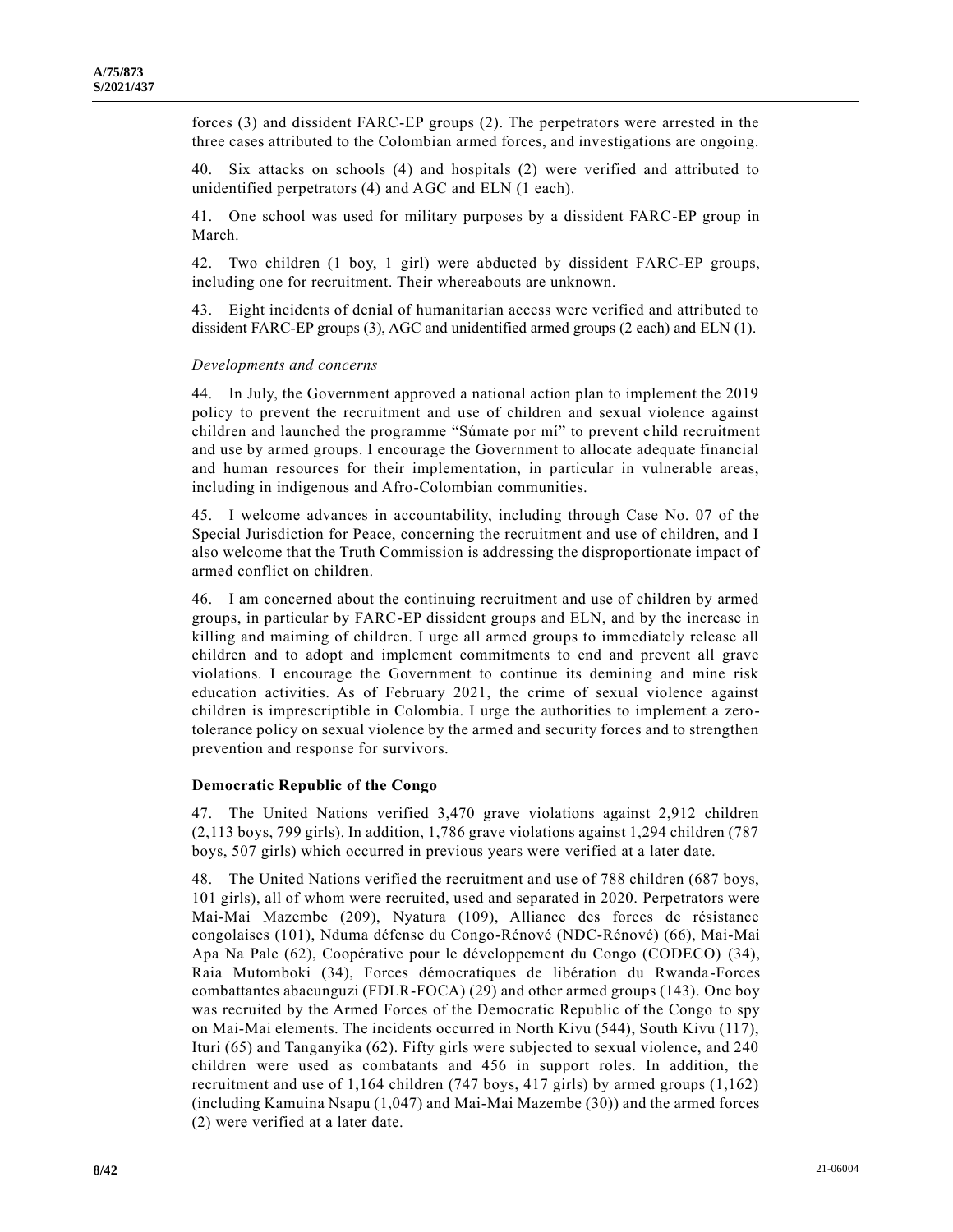49. In addition, 1,313 children (1,135 boys, 178 girls) were recruited in previous years and used, until their separation in 2020, by 36 armed groups: Mai-Mai Mazembe (296), Mai-Mai Apa Na Pale (187), Nyatura (185), Kamuina Nsapu (126), NDC-Rénové (93), Raia Mutomboki (67) and other armed groups (357). Two boys were used by the armed forces as servants for one year. The incidents occurred in North Kivu (764), Tanganyika (188), the greater Kasai region (177), South Kivu (119) and Ituri (65). A total of 592 children were used as combatants. Some children escaped and others were released following United Nations advocacy or through demobilization processes.

50. The United Nations verified the detention of 85 children (72 boys, 13 girls), by the armed forces (80) and the Congolese National Police (5) for alleged association with armed groups. Most (76) were released upon advocacy by the United Nations following detention periods of up to three years.

51. The United Nations verified the killing (220) and maiming (143) of 363 children (217 boys, 146 girls), mostly attributed to armed groups (294): CODECO (140), NDC-Rénové (27), the Allied Democratic Forces (ADF) (26), Nyatura (23), unidentified Mai-Mai groups (16), Mai-Mai Apa Na Pale (14) and other armed groups (48). Government forces were responsible for 59 child casualties (armed forces (43) and the national police (16)), while another 10 casualties resulted from landmines and explosive remnants of war. The main causes were ethnically motivated raids on villages (146); crossfire between armed groups and the armed forces (25); and armed group clashes (23). A spike in casualties occurred during ethnic violence in Ituri and of armed groups fighting in North Kivu, with 83 per cent of all casualties verified in these two provinces. In addition, the killing (18) and maiming (32) of 50 children (34 boys, 16 girls) mainly by armed groups (46), including CODECO (15), Nyaturya (8) and Bana Mura (6), and by the armed forces (4) were verified at a la ter date.

52. The United Nations verified that 396 girls and 2 boys were subjected to sexual violence by armed groups (261) (Nyatura (50), NDC-Rénové (40), CODECO (31), Mai-Mai Mazembe (20), other groups (120)) and by government forces (137) (armed forces (92), national police (41), Agence nationale de renseignements (4)). Violations occurred in North Kivu (192), the greater Kasai region (58), Ituri (50) and other provinces (98) and involved rape (245), gang rape (77), forced marriage (46) and sexual slavery (23). Of the government elements, 45 suspects were arrested and 4 were convicted. Two armed group members were also arrested. In addition, sexual violence against 170 children (2 boys, 168 girls) by armed groups (148), including Kamuina Nsapu (67), Mai-Mai Mazembe (18) and Nyatura (7), and by State actors (22), namely the armed forces (12), the national police (9) and the Agence nationale de renseignements (1) was verified at a later date by the United Nations.

53. The United Nations verified 145 attacks on schools (101) and hospitals (44) and on protected persons in relation to schools and/or hospitals in Ituri (83), North Kivu (33), South Kivu (15) and other provinces (14), mostly attributed to armed groups (128): CODECO (66), NDC-Rénové (14), Twigwaneho (14), Mai-Mai Apa Na Pale (10) and other groups (24). Seventeen attacks were attributed to the armed forces. CODECO deliberately destroyed 53 schools during attacks in Ituri. In addition, 28 attacks on schools (22) and hospitals (6) by Twigwaneho (26), Bana Mura (1) and the armed forces (1) were verified at a later date.

54. Five schools were used by the armed forces in North Kivu (4) and Tanganyika (1) for up to four months for military operations and subsequently vacated.

55. There were 460 children (307 boys, 153 girls) abducted by Mai-Mai Mazembe (106), Nyatura (53), ADF (48), CODECO (42), Mai-Mai Apa Na Pale (38), NDC-Rénové (31) and other groups (135). Seven girls were abducted by government forces (armed forces (4), national police (2), Agence nationale de renseignements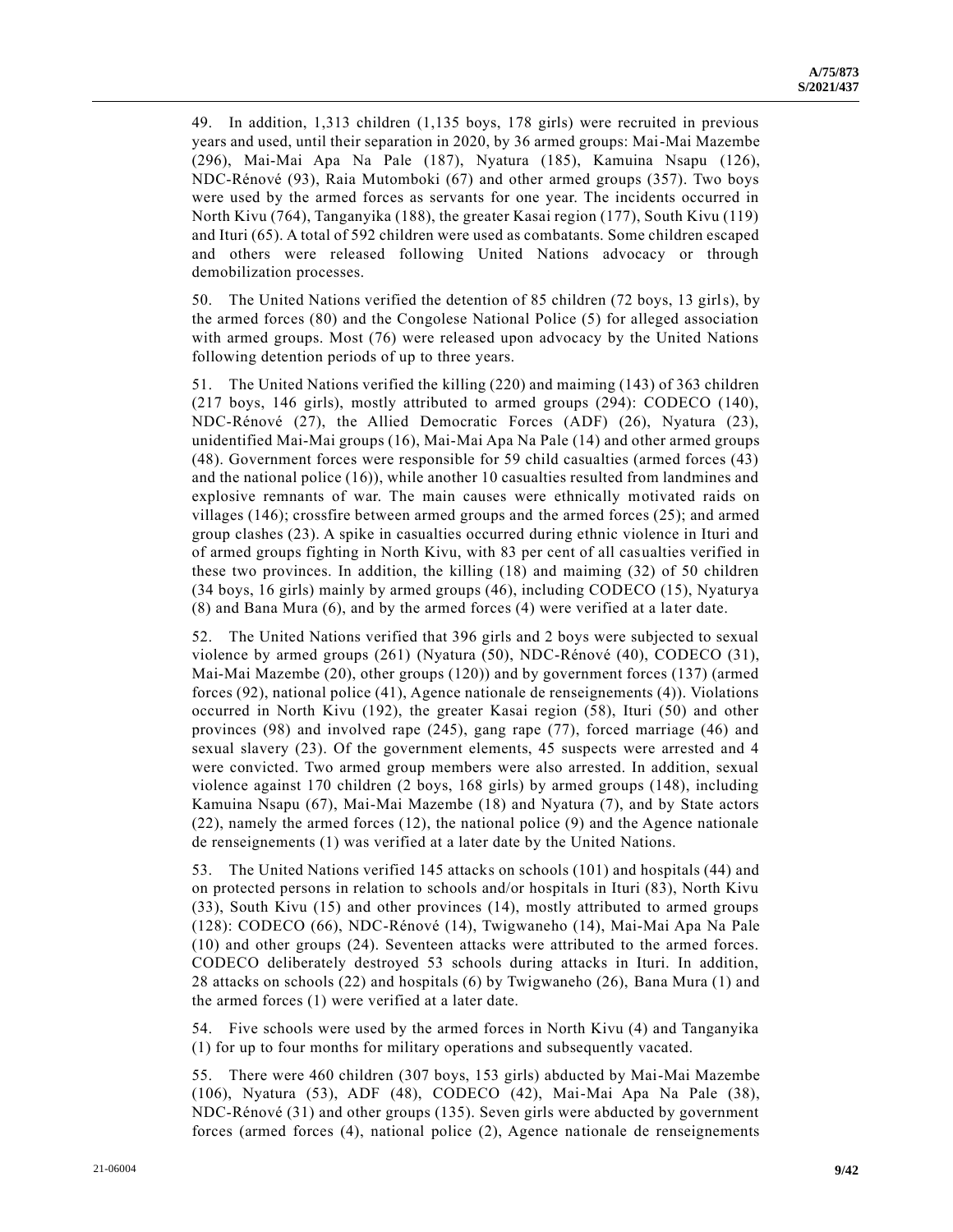(1)). Children were abducted for purposes of recruitment (273), sexual violence (88) and ransom (4) and for unknown reasons (95). Most abductions occurred in North Kivu (270), Ituri (94) and South Kivu (42). Separately, 52 children abducted in 2017 by the Bana Mura in Kasai province were returned to their families following United Nations advocacy. In addition, the abduction of 374 children (296 boys, 78 girls) by armed groups (370), including Mai-Mai Mazembe (71), Nyatura (55), Bana Mura (52) and Mai-Mai Apa Na Pale (48), and by State forces, namely the armed forces (3) and the national police (1), were verified at a later date.

56. Three incidents of denial of humanitarian access were verified and attributed to the armed forces, Mai-Mai Yakotumba and Mai-Mai Mazembe (1 each).

#### *Developments and concerns*

57. The armed forces continued to screen new recruits, separating 53 children before enrolment. I commend the Government for its continuing efforts to sustainably prevent child recruitment and use by its forces. I call upon the Government to durably address sexual violence against children, by implementing the 2012 action plan and prioritizing access to services for survivors.

58. I welcome the conviction of the former leader of Nduma défense du Congo, Ntabo Ntaberi Sheka, for war crimes, including child recruitment and use. The conviction of 17 soldiers of the armed forces and 11 police officers for the rape of children and the trials of suspected child recruiters are positive developments. I commend the Government for its efforts to hold perpetrators of grave violations accountable and urge them to continue to do so.

59. The signature of seven new commitments by commanders to end and prevent the recruitment and use of children and other grave violations, following United Nations engagement, is encouraging. As a result of similar commitments, 838 children were released in 2020. I encourage remaining armed groups to engage with the United Nations to end and prevent grave violations against children.

60. The separation of 2,101 children is a positive development. I urge the Government to facilitate access of child protection actors to demobilization sites to separate children. I call upon the Government to approve, fund and implement a national community-based disarmament, demobilization and reintegration programme. I appeal to the donor community to support the reintegration of children formerly associated with parties to conflict.

61. Despite a noted decrease, I am gravely concerned by the persistent prevalence of violations, particularly the recruitment and use, abduction and sexual violence against children, and the increased attacks on schools. I call upon all parties to conflict to end and prevent grave violations against children.

62. I reiterate the recommendations from my report on children and armed conflict in the Democratic Republic of the Congo [\(S/2020/1030\)](https://undocs.org/en/S/2020/1030).

## **Iraq**

63. The United Nations verified 85 grave violations against 82 children (62 boys, 19 girls, 1 sex unknown) that occurred during the reporting period. In addition, 32 grave violations against 22 children (8 boys, 14 girls) that occurred in the previous reporting period were verified at a later date.

64. The recruitment and use of one boy by the Popular Mobilization Forces (PMF) was verified. The boy was recruited in 2018, used, and killed in a military operation in May 2020. In addition, the recruitment and use of a boy by Islamic State in Iraq and the Levant (ISIL) in 2015 was verified at a later date.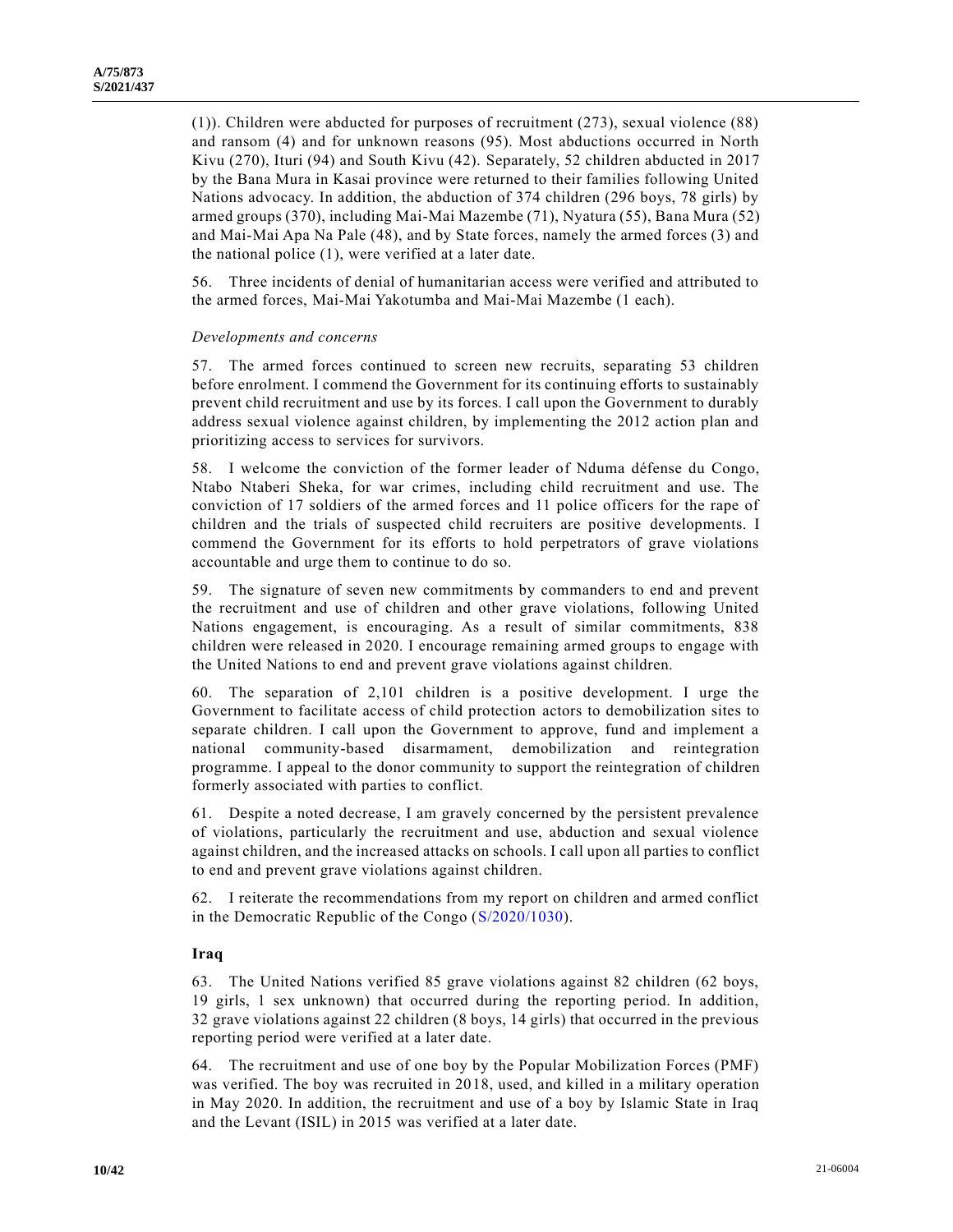65. As at 31 December, 1,114 children (1,071 boys, 43 girls) remained in detention on national security-related charges, including for their actual or alleged association with armed groups, primarily ISIL.

66. A total of 79 children (61 boys, 17 girls, 1 sex unknown) were killed (24) and maimed (55) by ISIL (36), Operation Claw<sup>9</sup> (2), Companions of the Cave<sup>10</sup> (1) and unidentified perpetrators (40). Some 65 incidents took place in areas previously under ISIL control, and 25 casualties were caused by indirect attacks or crossfire, 17 by improvised explosive devices and 17 by explosive remnants of war. In addition, the killing (4) and maiming (2) of six children (3 boys, 3 girls) that took place in 2016 and 2017 in Mosul (Ninawa) was verified at a later date and attributed to ISIL (3) and the international counter-ISIL coalition (3).

67. Incidents of rape and other forms of sexual violence against nine girls by ISIL that took place in 2014 were verified at a later date.

68. The United Nations verified an Operation Claw air strike in Sulaymaniyah Governorate that hit a health centre. A total of 27 instances of military use of schools by the Iraqi police (22), the Peshmerga (1) and the Iraqi Army (4) were verified.

69. The United Nations verified the abduction of three children (1 boy, 2 girls) by ISIL. In addition, the abduction of 16 children (5 boys, 11 girls) attributed to ISIL that occurred between 2014 and 2016 was verified at a later date.

70. One incident of denial of humanitarian access was verified in 2020, claimed by the Guardians of Blood.

# *Developments and concerns*

71. I welcome the decrease in cases of recruitment and use of children attributed to PMF and the ongoing engagement between the Government and the United Nations to develop an action plan to prevent the recruitment and use of children by PMF. I urge the Government to speedily agree to and sign the action plan. I encourage the Interministerial Committee on Monitoring and Reporting on Grave Child Rights Violations to resume consultations with the United Nations.

72. I remain deeply concerned at the ongoing killing and maiming of children by landmines and explosive remnants of war. I urge the Government to implement international legal instruments on landmines and explosive remnants of war and to promote mine clearance and mine risk education, including prior to any movement by internally displaced persons back to contaminated areas.

73. I remain concerned about the situation of children detained on national security related charges, including for their alleged association with armed groups, and recall that children should be treated primarily as victims and in line with international juvenile justice standards. The detention of children should be used only as a measure of last resort and for the shortest appropriate period of time, with respect for due process. The United Nations is committed to supporting the Government in the reintegration of children actually or allegedly associated with parties to conflict. I welcome the reintegration of 355 children (259 boys, 96 girls) through United Nations-supported programmes, in coordination with the Government, and urge the Government to develop and implement a national reintegration programme for children affected by armed conflict.

74. I commend the Government for its efforts to release 194 children (95 girls) allegedly affiliated with ISIL and to facilitate their return to their countries of origin.

<sup>9</sup> Launched by Turkey in northern Iraq in May 2019.

<sup>10</sup> Ashab al-Kahf, an armed group.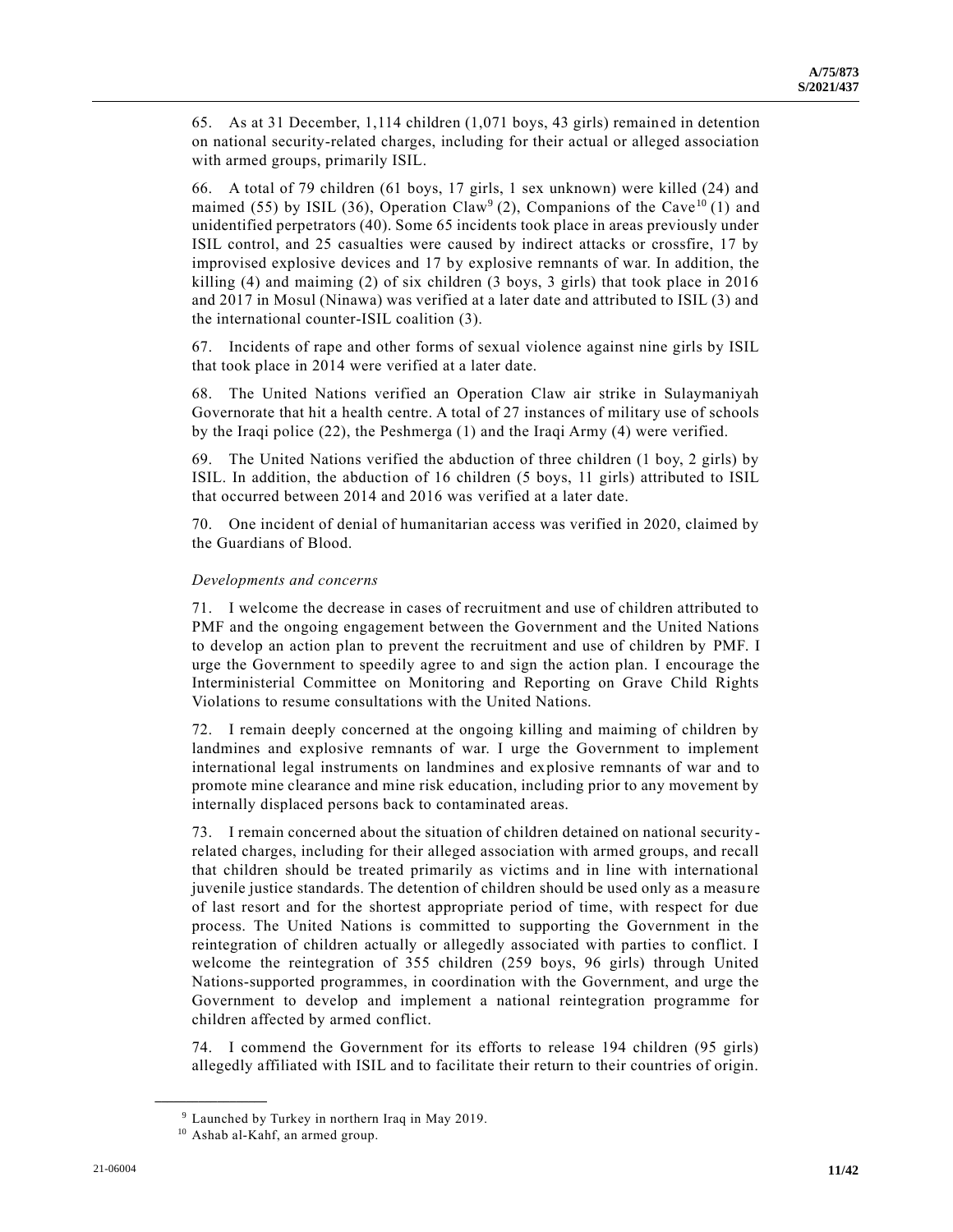I call upon all countries concerned to facilitate the voluntary repatriation of their children, in line with the principle of non-refoulement, with respect for family unity and the best interests of the children, and in accordance with international law.

# **Israel and the State of Palestine**<sup>11</sup>

75. The United Nations verified 1,031 grave violations against 340 Palestinian and 3 Israeli children (327 boys, 13 girls) in the occupied West Bank, including East Jerusalem, the Gaza Strip and Israel. In addition, 96 grave violations against 96 children (92 boys, 4 girls) which occurred in previous years were verified at later date.

76. The United Nations verified the recruitment of two Palestinian boys by Hamas' al-Qassam Brigades in Gaza.

77. The United Nations verified the detention of 361 Palestinian children for alleged security offences by Israeli forces in the occupied West Bank, including East Jerusalem (361, including 283 in East Jerusalem). Eighty-seven children reported illtreatment and breaches of due process by Israeli forces while in detention, with 83 per cent reporting physical violence.

78. Twelve children (11 Palestinian boys, 1 Israeli boy) were killed in the occupied West Bank, including East Jerusalem (9), in Gaza (2) and in Israel (1) by Israeli forces (8), Palestinian security forces (1), Hamas' al-Qassam Brigades (1), unidentified perpetrator (1) and explosive remnants of war (1). Of the eight Palestinian children killed in the occupied West Bank, including East Jerusalem, seven were killed by Israeli forces by live ammunition (6) and physical assault during arrest (1), during law enforcement operations (3), demonstrations and confrontations involving stone throwing (2) and Molotov cocktails (1), and a shooting attack against Israeli forces (1). The child killed by Palestinian security forces was shot with live ammunition in a law enforcement operation. One Israeli boy was killed in the occupied West Bank while being pursued by Israeli police after allegedly throwing stones at Palestinians.

79. A total of 326 children (324 Palestinian children, 2 Israeli children; 313 boys, 13 girls) were maimed<sup>12</sup> in the occupied West Bank, including East Jerusalem (304), and in Gaza (22) by Israeli forces (294), Israeli settlers (20), Palestinian armed groups (2) and unidentified Palestinian perpetrators (2) and explosive remnants of war (8). The main causes of maiming of children by Israeli forces were tear gas inhalation (170), rubber-coated metal bullets and sponge-tipped bullets (70) and live ammunition (34). Eight children were maimed by Israeli forces during demonstrations at the Israel-Gaza perimeter fence. In Gaza, six Palestinian children were maimed during air strikes by Israeli forces on Gaza, and two Palestinian boys were maimed by a rocket fired by a Palestinian armed group landing near their home. Separately, the maiming of another 96 children (92 boys, 4 girls) by Israeli forces that occurred during demonstrations in Gaza in 2018 and 2019 was verified at a later date. Two Israeli children were maimed in stone-throwing incidents attributed to Palestinian perpetrators.

80. The United Nations verified 30 attacks on schools (11) and hospitals (19), including on protected persons in relation to schools and/or hospitals, attributed to Israeli forces (26) and Israeli settlers (4) in Gaza (4) and the occupied West Bank, including East Jerusalem (26). Incidents involved air strikes (4), settler attacks (1), attacks on medical personnel (18) and threats against teachers or students (7). The United Nations verified one incident of a school being used for military purposes in

<sup>&</sup>lt;sup>11</sup> For the purposes of the present report, the present section provides information on grave violations in the occupied West Bank, including East Jerusalem, the Gaza Strip and Israel.

<sup>&</sup>lt;sup>12</sup> Any action that causes a serious, permanent, disabling injury, scarring or mutilation to a child.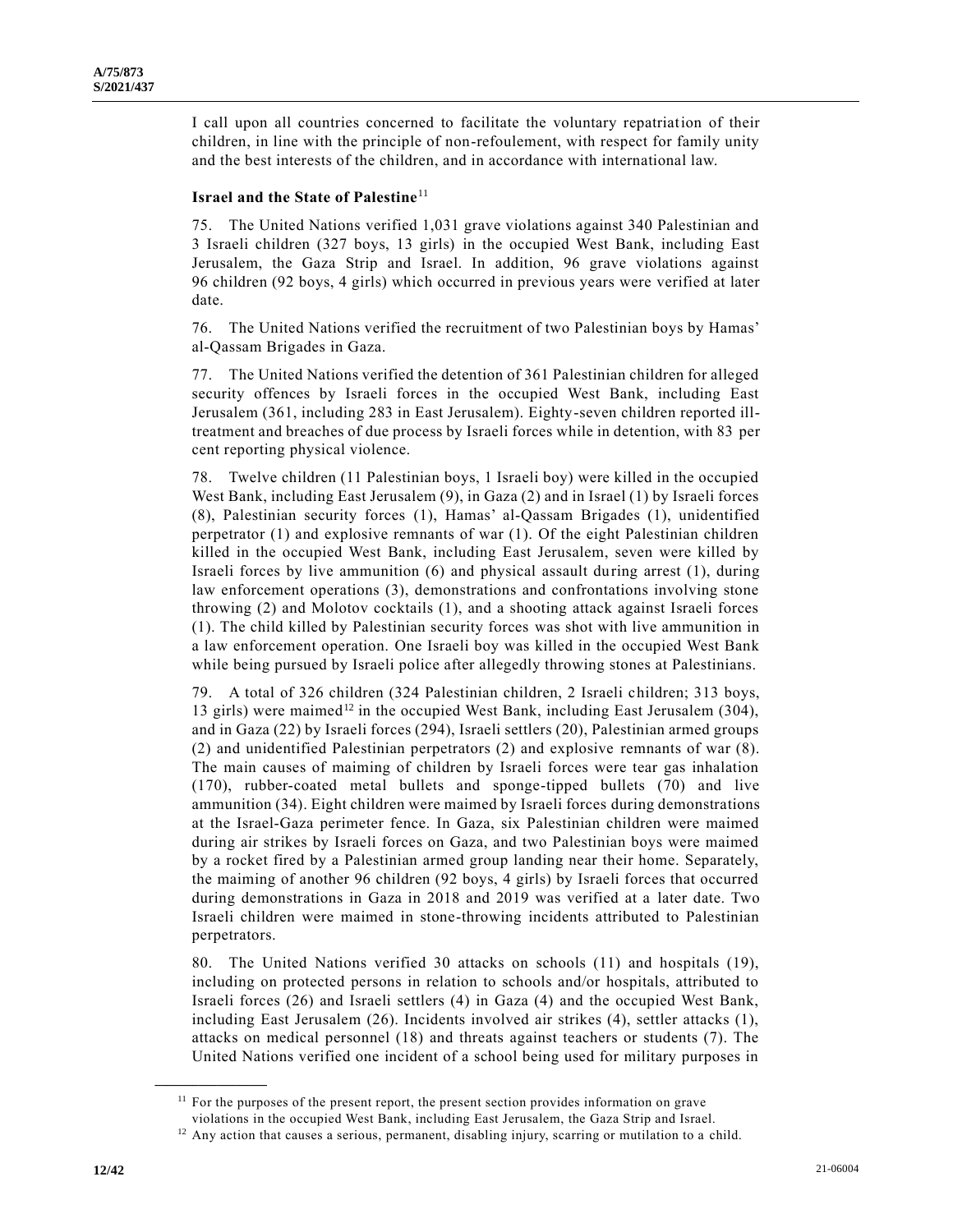Gaza by unidentified perpetrators. Separately, 94 other interferences with health (5) or education (89) by Israeli forces (90), affecting the education of more than 6,900 Palestinian children, and Fatah's Tanzim (4) were verified in the occupied West Bank. Most verified interferences involved Israeli force closures or denial of teachers' and students' access through checkpoints (39), Israeli forces firing tear gas or other weapons in and around schools (22), or threats of demolition (9). Self-identified members of Fatah's Tanzim dismissed students and teachers from four schools owing to demonstrations.

81. The denial of humanitarian access by Israeli forces (661) was verified in the occupied West Bank, including East Jerusalem, and in Gaza. Two incidents occurred in the occupied West Bank, including East Jerusalem, through the delay and/or prevention by the Israeli forces of medical care being provided to fatally injured children. The suspension of coordination between the authorities of the State of Palestine and Israel in response to the plans by Israel to annex parts of the occupied West Bank continued to pose additional obstacles to children in need of medical treatment in the occupied West Bank, including East Jerusalem, and Israel. Some 28 per cent of permit applications to Israeli authorities for children to exit through the Erez crossing to access specialized medical treatment outside Gaza were delayed and 3 per cent were denied, affecting 659 children (397 boys, 262 girls). Three Palestinian children died while waiting for permission to access medical care outside Gaza.

#### *Developments and concerns*

82. I welcome the collaboration extended by the Israeli and Palestinian parties to my Special Representative following my request in 2019 to further examine the ca ses of maiming and injuries caused by Israeli forces and of the recruitment and use of children by armed groups (see [A/73/907-S/2019/509\)](https://undocs.org/en/A/73/907), reiterated in June 2020 (see [A/74/845-S/2020/525\)](https://undocs.org/en/A/74/845). I take note of the findings resulting from these consultations, which I have shared with the authorities of Israel and the State of Palestine. I welcome that both authorities reported that corrective measures had been taken and existing protection frameworks had been strengthened and that both expressed commitment to continuing to engage to better protect children. I note that investigations by Israeli authorities are ongoing and call for these investigations to follow internatio nal standards. My Special Representative will continue to engage with all parties to protect children, and I encourage the Israeli and Palestinian authorities to reinforce their dialogue with the United Nations at the country level, in particular in the Occupied Palestinian Territory.

83. While I note a decrease in grave violations in 2020, I remain deeply concerned by the number of children killed and maimed, including through the use of live ammunition during law enforcement operations, and I urge Israel to continue to investigate each case where live ammunition was used, as required by procedure, and urge the authorities to pursue accountability for violations against children.

84. I urge the Israeli authorities to review and strengthen measures to prevent any excessive use of force, to ensure that force be used only when necessary and to minimize the effects of its forces' operations on children and ensure accountability in all cases involving the killing and maiming of children. I further call upon Isra el to better protect schools as places of learning. Taking note of the decrease in detentions, I reiterate my call upon Israel to uphold international juvenile justice standards, including use of detention as a measure of last resort and for the shortest appropriate period of time, and end the administrative detention of children, prevent all forms of ill-treatment in detention, and halt any attempted recruitment of detained children as informants. Of concern are continued allegations of attempts to recruit detained Palestinian children as informants.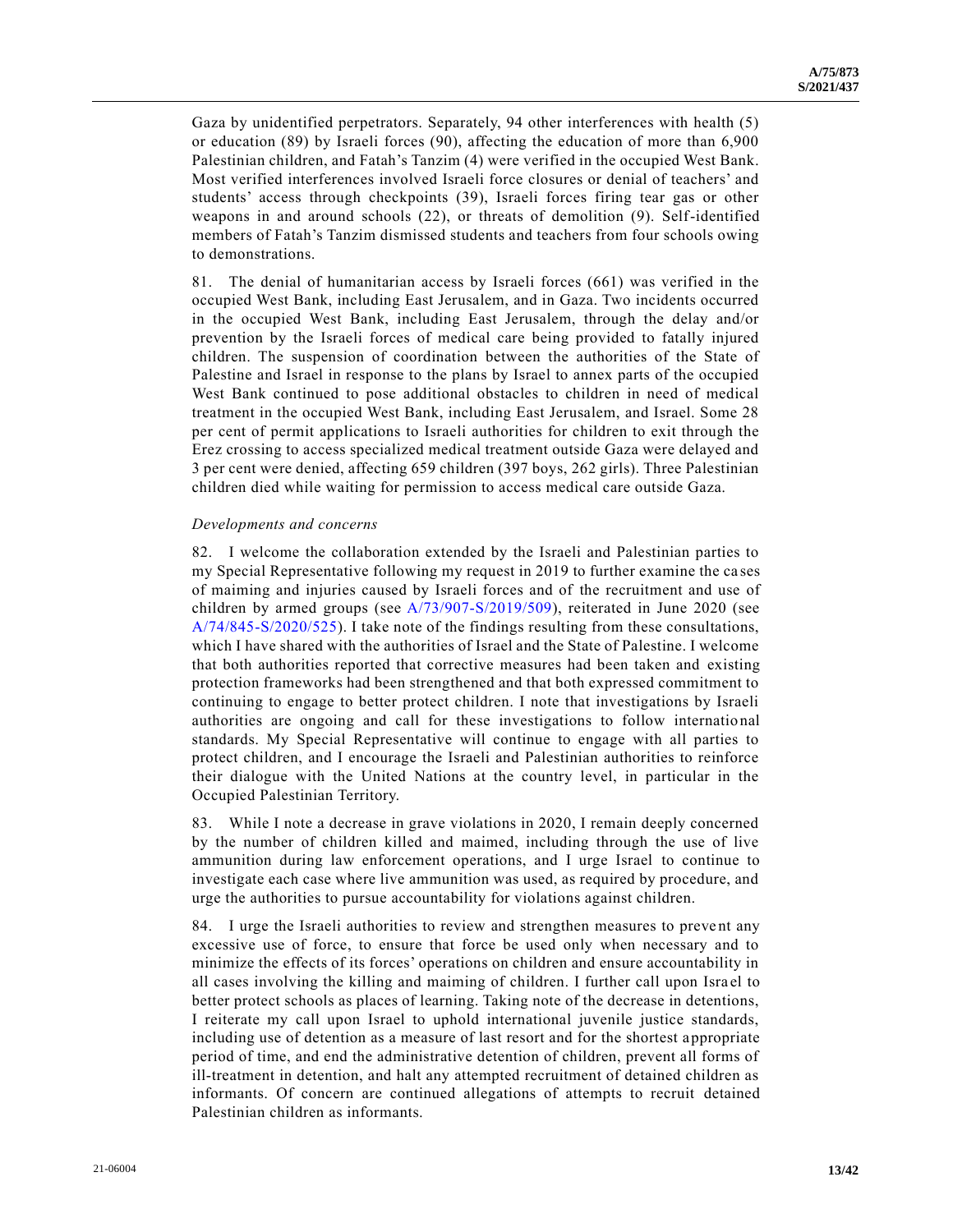85. I am also concerned by the two incidents of children recruited by al-Qassam Brigades. I call upon al-Qassam Brigades to cease the recruitment and use of children and to abide by its domestic and international legal obligations. I urge all Palestinian armed groups to protect children, including by preventing them from being exposed to the risk of violence or by abstaining from instrumentalizing them for political purposes.

86. I call upon all parties to engage with the United Nations, including at the country level, to end and prevent grave violations against children and to better protect children and respect international humanitarian law and international human rights law.

# **Lebanon**

87. The United Nations verified 16 grave violations against 16 children (14 boys, 2 girls).

88. The United Nations verified the recruitment and use of nine children (8 boys, 1 girl) by Jund Ansar Allah<sup>13</sup> (3), unidentified perpetrators (2), Fath al-Islam (2) and ISIL (2). Three children were used as combatants.

89. Children continued to be arrested and prosecuted under military jurisdiction on national security-related charges, including allegations of terrorism, with the verified detention of two boys. As at December 2020, an additional three boys were detained.

90. Seven children (6 boys, 1 girl) were killed (6) and maimed (1) by unidentified perpetrators.

# *Developments and concerns*

91. I reiterate my call upon the Government to ratify the Optional Protocol to the Convention on the Rights of the Child on the involvement of children in armed conflict.

92. I reiterate my call upon armed groups to immediately cease the recruitment and use of children.

93. I am concerned about the continued detention of children for alleged association with armed groups, including those designated as terrorist groups by the United Nations, and urge the Government to treat children associated with armed groups primarily as victims, detain them only as a measure of last resort for the shortest appropriate period of time and refer them to reintegration programmes.

# **Libya**

**\_\_\_\_\_\_\_\_\_\_\_\_\_\_\_\_\_\_**

94. The United Nations verified 166 grave violations against 117 children (94 boys, 23 girls).

95. The United Nations verified the recruitment and use of nine boys by the Libyan National Army (LNA) and affiliated forces (3), forces affiliated with the former Government of National Accord (3) and Syrian armed opposition groups formerly known as the Free Syrian Army (Muʿtasim and Samarqand brigades) (3), which trafficked them from the Syrian Arab Republic to Libya.

96. The United Nations verified the detention of one boy by LNA and affiliated forces, and of 67 children and their mothers, from several nationalities, by the Judicial

<sup>&</sup>lt;sup>13</sup> A Palestinian armed group based mainly in the Ein El Hilweh and Mieh Mieh Palestine refugee camps of Lebanon.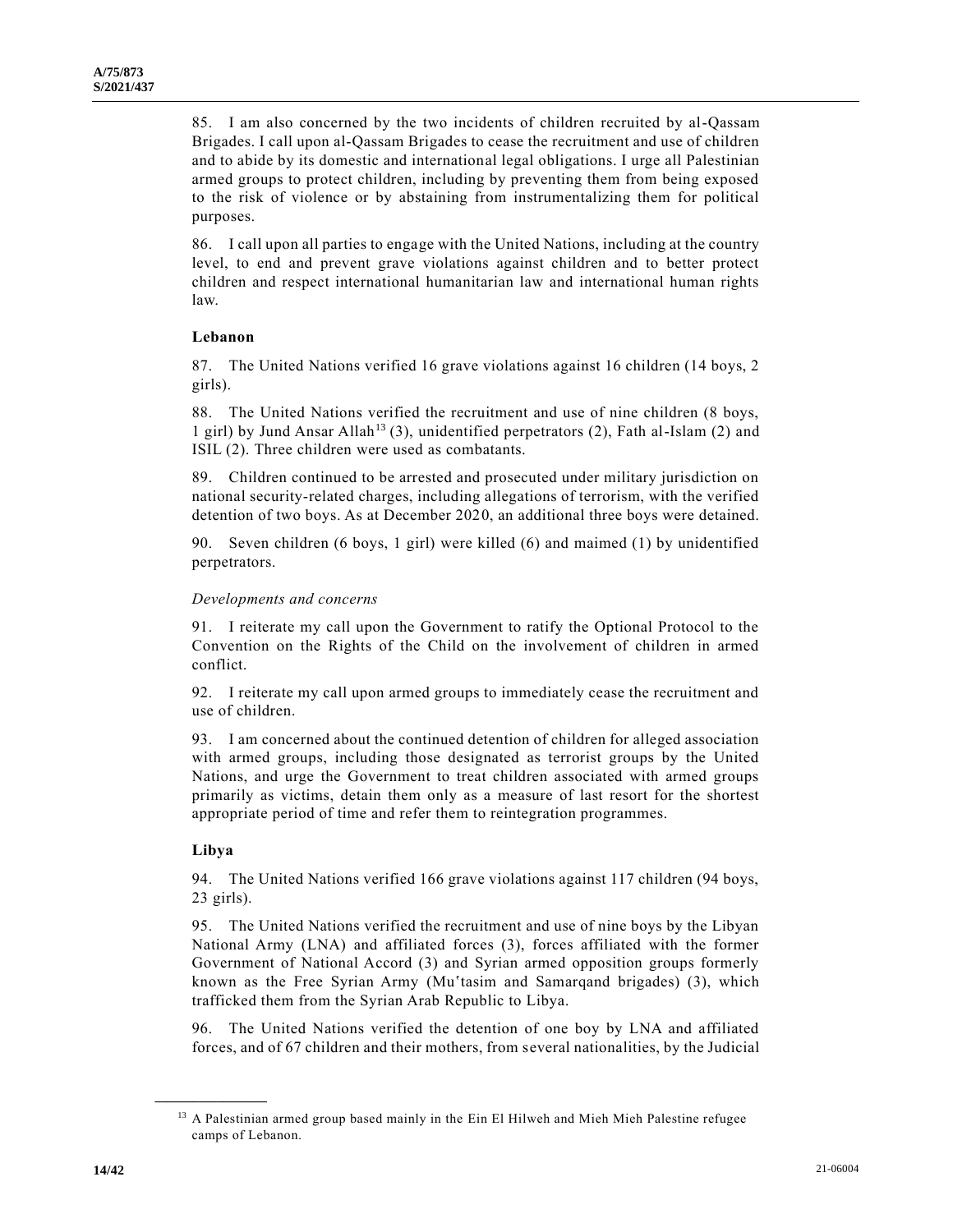Police for the mothers alleged association with ISIL, in Judaydah prison in Tripoli. As at December, 12 children had been repatriated to their countries of origin.

97. The verified killing (31) and maiming (65) of 96 children (79 boys, 17 girls) was attributed to LNA and affiliated forces (71), forces affiliated with the former Government of National Accord (8) and unidentified perpetrators (17), and caused by shelling (50), air strikes (20) or explosive remnants of war (26).

98. Five verified cases of sexual violence (3 boys, 2 girls) were attributed to forces affiliated with the former Government of National Accord (4) and unidentified perpetrators (1).

99. A total of 48 verified attacks on schools (22) and hospitals (26) were attributed to LNA and affiliated forces (16), forces affiliated with the former Government of National Accord (1) and unidentified perpetrators (31), including crossfire between LNA-affiliated groups and forces affiliated with the former Government of National Accord (8).

100. The verified abduction of seven children (3 boys, 4 girls) was attributed to LNA and affiliated forces (Ninth Brigade, also known as Al-Kaniyat) (3), forces affiliated with the former Government of National Accord (3) and unidentified perpetrators (1).

101. One verified denial of humanitarian access was attributed to forces affiliated with the former Government of National Accord.

## *Developments and concerns*

102. I welcome the efforts of the Government to mitigate the effect of landmines and explosive remnants of war, and I call upon Libya to become a party to the Convention on the Prohibition of the Use, Stockpiling, Production and Transfer of Anti-Personnel Mines and on Their Destruction (Ottawa Convention) and the Convention on Prohibitions or Restrictions on the Use of Certain Conventional Weapons Which May Be Deemed to Be Excessively Injurious or to Have Indiscriminate Effects (Protocol V). I call upon the Government to enforce laws on weapons and ammunition and to reinforce the implementation of the ceasefire agreement with emphasis on disarmament, demobilization and reintegration of children.

103. I am concerned about the prevalence of killing and maiming of children and attacks on schools and hospitals. I urge all parties to abide by their obligations under international humanitarian law. I call upon parties to cease the recruitment and use of children and their trafficking across borders from the Syrian Arab Republic to Libya. I am concerned over the risk of sexual violence against children.

104. I welcome the initial efforts by the Government to facilitate the return of women and children allegedly associated with ISIL in Libya and call upon all countries concerned to facilitate the voluntary repatriation of these children, in line with international law principles, including the principle of non-refoulement and with respect for the best interests of the child.

105. I urge the Government to engage with my Special Representative and the United Nations to develop and adopt measures to end and prevent violations against children, and to ensure that child protection provisions are included in ceasefire and peace processes. I reiterate my concern about the abuse of refugee and migrant children, including through trafficking in persons, the deprivation of liberty, torture and sexual violence. I call upon the Government to take immediate action to end child detention and to pursue alternatives to detention and facilitate United Nations and other humanitarian agencies access to detention centres. The denial of humanitarian access to children, including those in detention, is deeply concerning.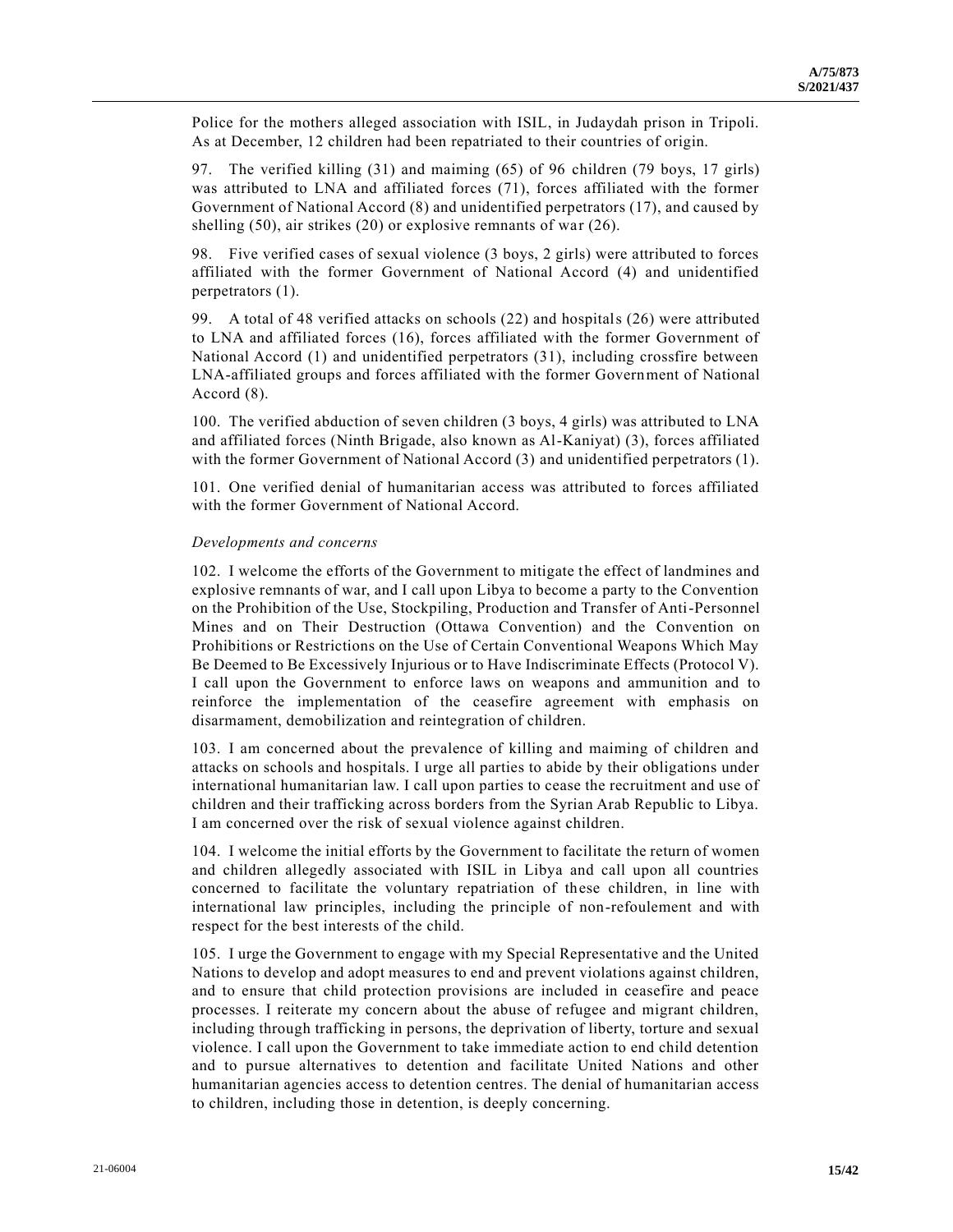## **Mali**

106. The United Nations verified 809 grave violations against 535 children (394 boys, 135 girls, 6 sex unknown) which occurred during the reporting period. In addition, 204 grave violations against 183 children (145 boys, 38 girls) which occurred in previous years were verified at a later date.

107. Some 284 children (221 boys, 63 girls) were recruited and used by th e Coordination des mouvements de l'Azawad (CMA) (141), including Mouvement national de libération de l'Azawad (MNLA) (70), Haut Conseil pour l'unité de l'Azawad (HCUA) (45) and Mouvement arabe de l'Azawad (MAA) (26); Platform (70), including Ganda Lassal Izo (31), Groupe d'autodéfense des Touaregs Imghad et leurs alliés (GATIA) (15), Ganda Koy (15) and Mouvement pour le Salut de l'Azawad (MSA) (9); Dan Nan Ambassagou (DNA) (19), Front de libération du Macina (FLM) (17), unidentified perpetrators (13), Mouvement pour l'unicité et le jihad en Afrique de l'Ouest (MUJAO) (1) and the Malian armed forces (23). Most children were recruited in the Kidal (112) and Gao (74) regions. Children were used in combat roles (120) and support roles and were subjected to sexual violence. In addition, the recruitment and use of 170 children (137 boys, 33 girls) which occurred in previous years was verified at a later date. Perpetrators were Platform (84) (GATIA (38), Ganda Koy (18) and other Platform members (28)), CMA (44) (MNLA (31) and other CMA members (13)) and other armed groups (42).

108. Eleven boys were arrested by the Malian Defence and Security Forces (10) and Operation Barkhane  $(1)^{14}$  for alleged association with armed groups. They were released after periods ranging from 1 to 21 days, except for one boy held by the national authorities for five months. Of the 17 children held in government detention since 2019, 15 remained detained as at December 2020.

109. A total of 173 children (115 boys, 52 girls, 6 sex unknown) were killed (87) and maimed (86), mostly in the Mopti region (134), as a result of attacks on villages, crossfire, improvised explosive devices and explosive remnants of war. The perpetrators were unidentified (116), Fulani armed elements (19), Dogon armed elements (8), Dozo traditional hunters (7), Dan Nan Ambassagou (DNA) (6), Jama 'a Nusrat ul-Islam wa al-Muslimin (JNIM) (5), joint JNIM/Islamic State in the Greater Sahara (ISGS) (2), joint Dozo traditional hunters/FLM (1) and ISGS (1). Seven child casualties were attributed to FDSM and the maiming of a boy to Operation Barkhane. In addition, the killing (5) and maiming (2) of seven children by unidentified perpetrators (6) and DNA (1) in previous years was verified at a later date by the United Nations.

110. Sexual violence affected 12 girls, attributed to unidentified perpetrators (10) and the Malian armed forces (2). In addition, sexual violence against 24 girls by GATIA (10), MNLA (9) the Malian armed forces (3) and MSA (2) which occurred in previous years was verified at a later date by the United Nations.

111. A total of 61 attacks on schools (36) and hospitals (25) were verified and attributed to unidentified perpetrators (57) and to JNIM, ISGS, DNA and the Malian armed forces (1 each). In addition, one attack on medical personnel by unidentified perpetrators in 2019 was verified at a later date by the United Nations.

112. Four schools were used for military purposes by unidentified perpetrators (3) and Dozo traditional hunters (1) in the Mopti region.

113. A total of 80 children (48 boys, 32 girls) were abducted by unidentified perpetrators (63), DNA (6), Dogon armed elements (5), Dozo traditional hunters (4)

<sup>&</sup>lt;sup>14</sup> The status of the victim was misrepresented at the moment of arrest.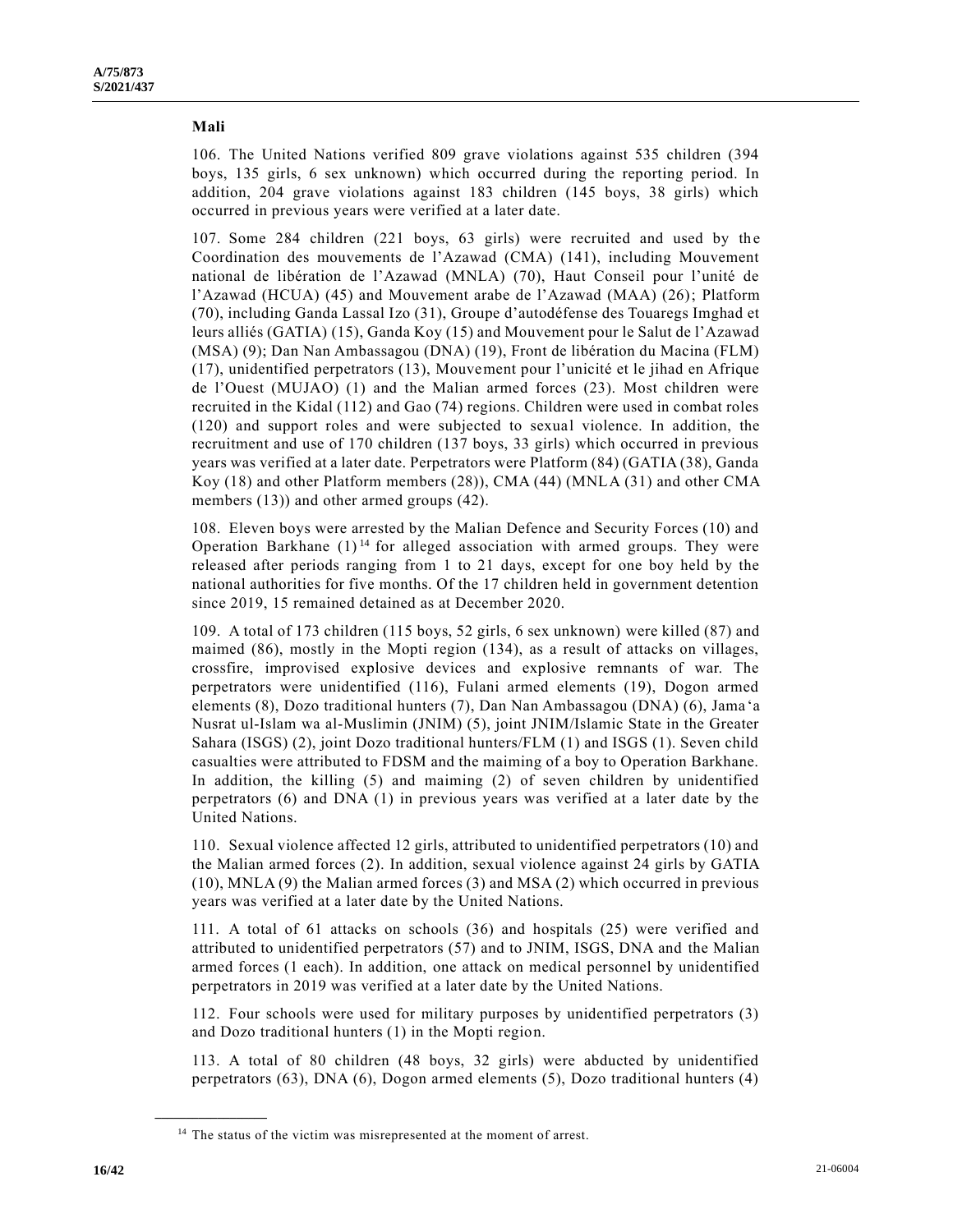and Fulani armed elements and Malian Defence and Security Forces (1 each) for sexual violence (8), retaliation (3) and unknown purposes (65). Four children were killed. The abduction of two boys by Dozo traditional hunters  $(1)$  and FLM  $(1)$  which occurred in previous years was verified at a later date by the United Nations.

114. The United Nations verified 199 incidents of denial of humanitarian access by unidentified perpetrators, mostly in the Mopti (60), Gao (39) and Ménaka (35) regions.

### *Developments and concerns*

115. I welcome the Government's issuance of orders to military commanders prohibiting the use of children under 15 and curbing the presence of children around military barracks. I note the release in 2020 of 23 children recruited and used by the Malian armed forces. I call upon the Government to take measures to end and prevent sexual violence against children, to continue reinforcing systems to prevent child recruitment and use by armed forces, and to swiftly finalize the revision of the Child Protection Code, criminalizing the recruitment and use of children, including those aged 15 to 17, as well as to release children detained for actual or alleged association with armed groups.

116. I welcome advances in the implementation of the Safe Schools Declaration, including on a draft law on the protection of education from attacks, the swift adoption and implementation of which I encourage.

117. I am alarmed by the elevated numbers of grave violations against children, particularly recruitment and use, killing and maiming, abduction, attacks on schools and hospitals, and denials of humanitarian access. I urge all parties to immediately prevent and put an end to violations and call upon armed groups to respect the protocol on the release and transfer of children associated with parties signed in 2013. I am gravely concerned by the continued recruitment and use of children by CMA and Platform. I call upon CMA to continue implementing its 2017 action plan, and I call upon Platform to adopt and swiftly implement an action plan addressing child recruitment and use.

118. I reiterate my recommendations from my report on children and armed conflict in Mali [\(S/2020/1105\)](https://undocs.org/en/S/2020/1105).

## **Myanmar**

119. The United Nations verified 1,039 grave violations against 1,012 children (920 boys, 88 girls, 4 sex unknown). In addition, two grave violations against two girls which occurred in previous years were verified at a later date.

120. The recruitment and use of 790 children (778 boys, 12 girls), mainly in Rakhine (698) and Kachin (49) States, was attributed to the Tatmadaw Kyi (726), the Kachin Independence Army (KIA) (62) and the Arakan Army (AA) (2). Of those attributed to the Tatmadaw Kyi, 7 children were recruited and released in 2020, 22 children were recruited between 2010 and 2019 and were still being used in 2020, 697 children were used in Rakhine (689) and Shan (1) States, including as guides or porters, for camp maintenance or agricultural work, or in unsafe mine clearance. With regard to cases attributed to armed groups, 36 children (27 boys, 9 girls) were released by KIA, including 26 children following engagement between KIA and the United Nations.

121. The detention of 8 children (7 boys, 1 girl) for up to 10 months by the Tatmadaw Kyi, for alleged association with AA was verified in Rakhine State. Subsequently, the children were released.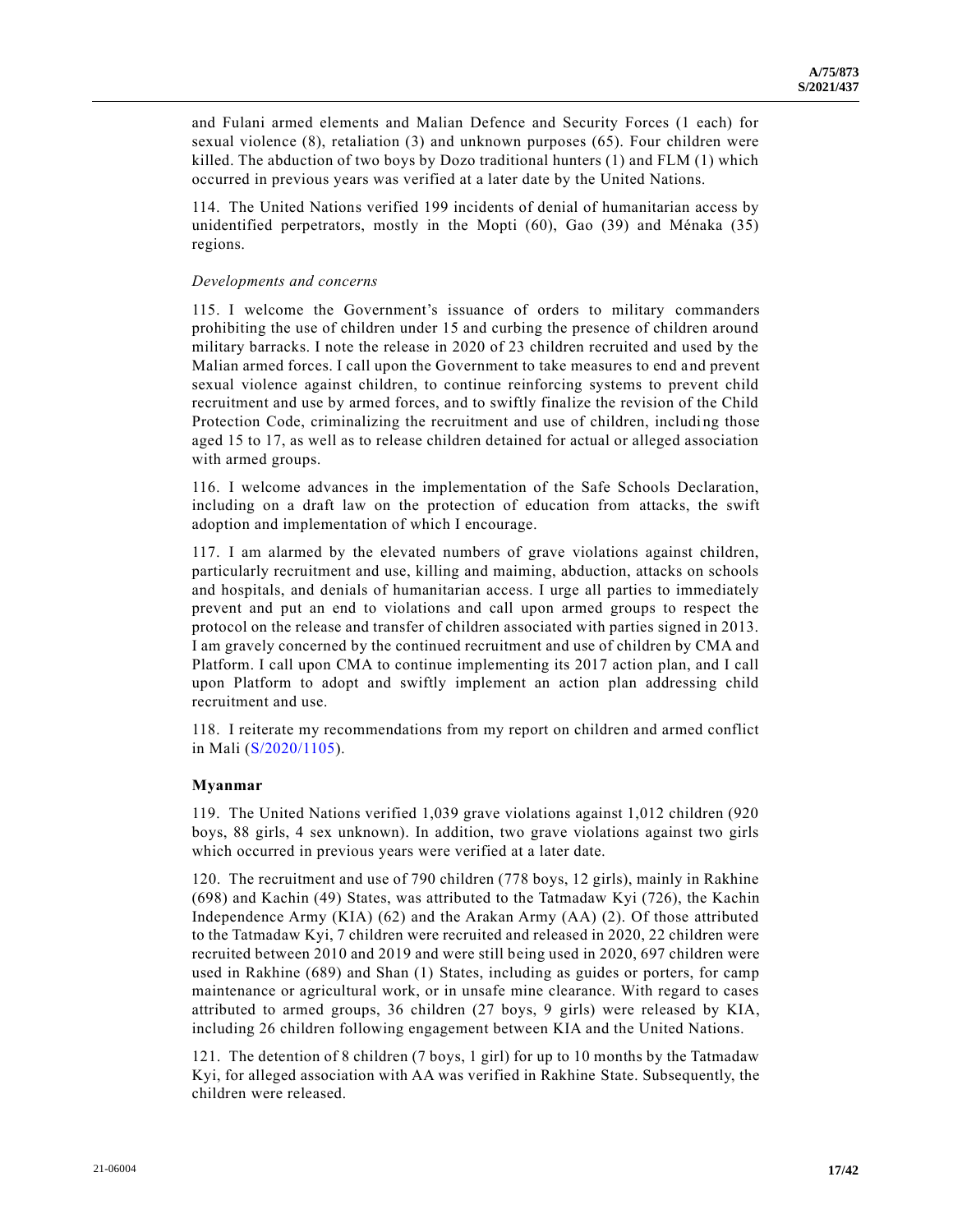122. The killing (56) and maiming (160) of 216 children (138 boys, 74 girls, 4 sex unknown) was verified and attributed to unidentified perpetrators (152), including from crossfire between the Tatmadaw Kyi and armed groups (20), Tatmadaw Kyi (62), Ta'ang National Liberation Army (TNLA) (1) and KIA (1). Child casualties occurred in Rakhine (155), Chin (29), Shan (24), Kayin (5) and Kachin (3) States. Most resulted from landmines and explosive remnants of war (74), shelling (62), air strikes (33) and crossfire (23).

123. The rape of one girl by SSA in Shan State was verified. In addition, the rape of two girls by the Karen National Liberation Army (KNLA) (1) and the Tatmadaw Kyi (1) that occurred in previous years was verified by the United Nations.

124. The United Nations verified 11 attacks on schools (10) and hospitals (1) attributed to the Tatmadaw Kyi (6) and unidentified perpetrators (5), including resulting from crossfire between the Tatmadaw Kyi and AA (2) in Rakhine (9) and Chin (2) States.

125. The United Nations verified the military use of 30 schools and 1 hospital by the Tatmadaw Kyi in Rakhine (30) and Shan (1) States. Facilities were vacated after one day to a month.

126. The abduction of 17 children (16 boys, 1 girl) by the Tatmadaw Kyi (10), Shan State Army (SSA) (3), Arakan Rohingya Salvation Army (ARSA) (2), AA (1) and KIA (1) in Rakhine (13), Shan (3) and Kachin (1) States was verified. Children abducted by the Tatmadaw Kyi were used, including as human shields (7) and guides (2). All children were released, except one child whose whereabouts remain unknown.

127. Humanitarian access in Rakhine and Shan States deteriorated, despite an informal ceasefire between the Tatmadaw Kyi and AA in Rakhine State in November and December. Movement restrictions in areas affected by the Tatmadaw Kyi-AA conflict in seven townships prevented over 100,000 people from accessing assistance. Continued onerous and unpredictable travel authorization requirements continued, particularly in Kachin, northern Shan and Rakhine States.

# *Developments and concerns*

128. I note the ratification by the Government of the Minimum Age Convention, 1973 (No.138) in June 2020 and the establishment of a national complaint mechanism to eliminate forced labour, prohibiting the recruitment and use of children in February 2020. I call upon all parties to respect international standards on impartiality, victim protection and the best interests of the child in the implementation of these standards.

129. I commend the November 2020 signature of a joint action plan between the Democratic Karen Benevolent Army and the United Nations to end and prevent the recruitment and use of children, the first action plan with an armed group in Myanmar. I am encouraged by the engagement between KIA and the United Nations on recruitment and use resulting in the release of 26 children. I encourage other armed groups to continue to engage with the United Nations to end and prevent grave violations against children.

130. I condemn all grave violations committed against children by all parties to conflict, and reiterate my call for the accountability of perpetrators.

131. I call upon the Tatmadaw Kyi to continue implementing the joint action plan on non-recruitment of children signed in 2012. I am gravely concerned and alarmed by the continued use of children by the Tatmadaw Kyi, predominantly in Rakhine State. I am disappointed at the failure of the Tatmadaw Kyi to immediately cease the use of children and again urge the Tatmadaw Kyi to cease this practice and to comply with the Joint Action Plan by swiftly implementing its road map, in line with the Child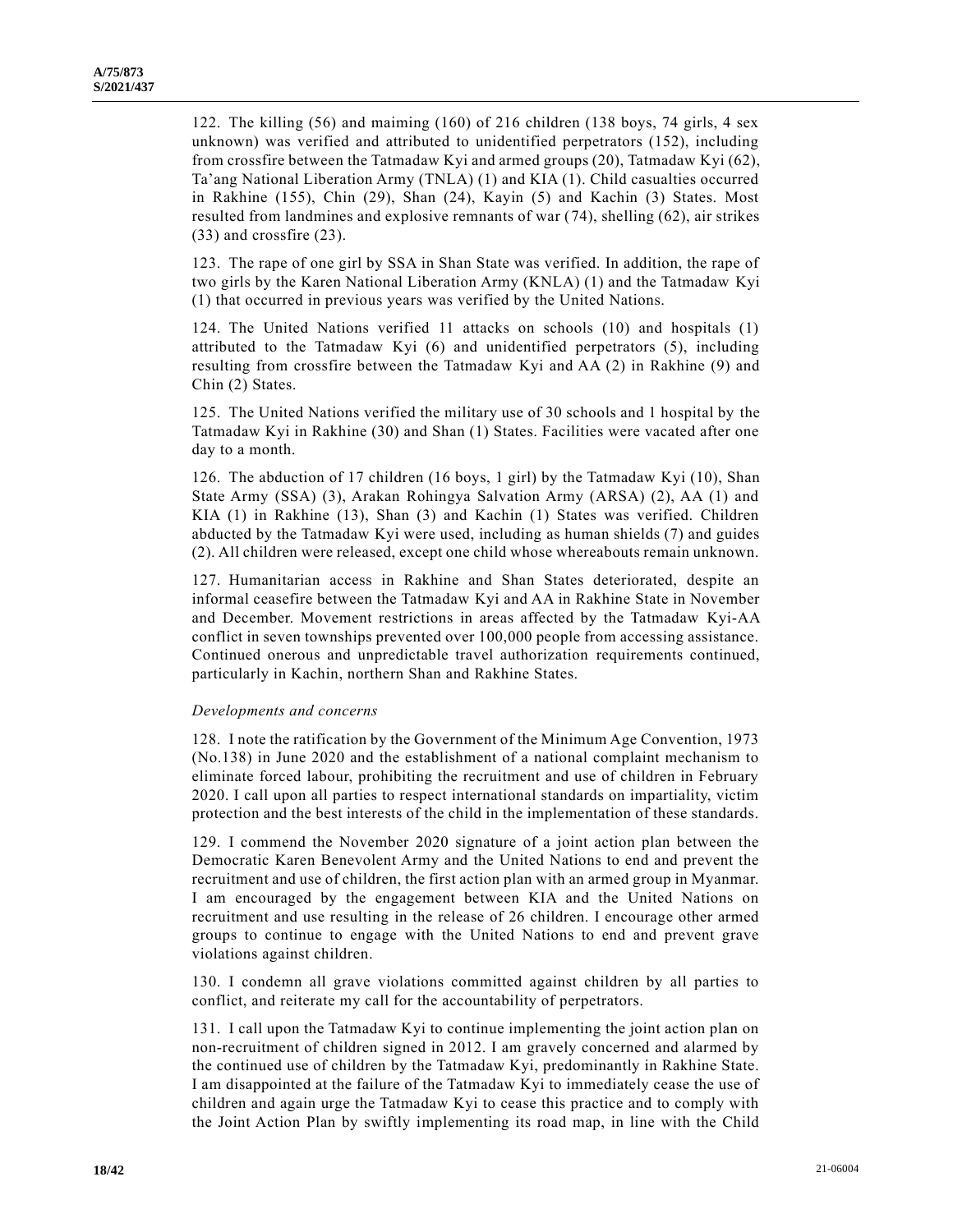Rights Law. While I note the issuance of four military directives on the use of children and the development of a road map by the Tatmadaw Kyi and the United Nations to end and prevent the use of children, I am concerned that these directives have not led to a significant decrease in the use of children during 2020. I urge the release of all children within the framework of the Joint Action Plan, and I welcome the release of 32 children and young men by the Tatmadaw Kyi in 2020. I urge the immediate clearance of 156 pending cases of suspected minors.

132. I am gravely concerned by the increase in the killing and maiming of children, including by landmines, explosive remnants of war and shelling, and the continuous attacks on schools and their use for military purposes. I reiterate my call to the Tatmadaw Kyi to sign a joint action plan with the United Nations to end and prevent sexual violence and the killing and maiming of children. I call upon Myanmar to become a party to the Ottawa Convention and to endorse the Safe Schools Declaration.

133. I am worried by persistent restrictions to humanitarian access and call upon all parties to allow and facilitate safe, timely and unimpeded humanitarian access to United Nations and child protection actors.

134. I reiterate the recommendations from my report on children and armed conflict in Myanmar [\(S/2020/1243\)](https://undocs.org/en/S/2020/1243), pending a review of the situation in 2021 owing to the brutal violence taking place in Myanmar since February 2021.

# **Somalia**

135. The United Nations verified 4,714 grave violations against 3,810 children (3,038 boys, 772 girls).

136. The United Nations verified the recruitment and use of 1,716 children (1,655 boys, 61 girls) by Al-Shabaab (1,407); government security forces, including the Somali Police Force (101), the Somali National Army (62) and the National Intelligence and Security Agency (5); regional forces, including Jubaland forces (36), Galmudug forces (31), Puntland forces (21), Jubaland police (3), Puntland police (2) and Galmudug police (1); and clan militia (47). Children were used in support roles (255) or in combat (165).

137. A total of 212 children (211 boys, 1 girl) were detained for alleged association with armed groups by the Somali Police Force (127), the Somali National Army (40), Jubaland forces (27), Puntland forces (8), Galmudug forces (1), Jubaland police (4), Galmudug police (3) and Puntland police (2). Some 128 children were release d, whereas 83 remained in detention and 1 child is not accounted for.

138. The killing (206) and maiming (881) of 1,087 children (825 boys, 262 girls) was attributed to Al-Shabaab (329), government security forces (including the Somali National Army (70), the Somali Police Force (56) and the National Intelligence and Security Agency (1)) and regional forces (including Puntland forces (28), Jubaland forces (14), Galmudug forces (1), Puntland police (24), Jubaland police (1), Galmudug police (1), and Southwest forces (8)). Violations were also attributed to clan militia (90), the African Union Mission in Somalia (AMISOM) (8), the Ethiopian National Defence Forces (1) and unidentified perpetrators (455) (including from air strikes (4)). The four main causes of child casualties were crossfire between armed forces and groups (318), gunshots (183), improvised explosive devices (173) and physical assault (119). The majority of casualties occurred in Banaadir/Mogadishu (236), Shabelle Hoose (171) and Juba Hoose (155).

139. Some 406 children (6 boys, 400 girls) were raped and were victims of other forms of sexual violence by government security forces, including the Somali National Army (21) and the Somali Police Force (19), and regional forces, including Jubaland forces (8), Puntland forces (4), Jubaland police (2) and Puntland police (2).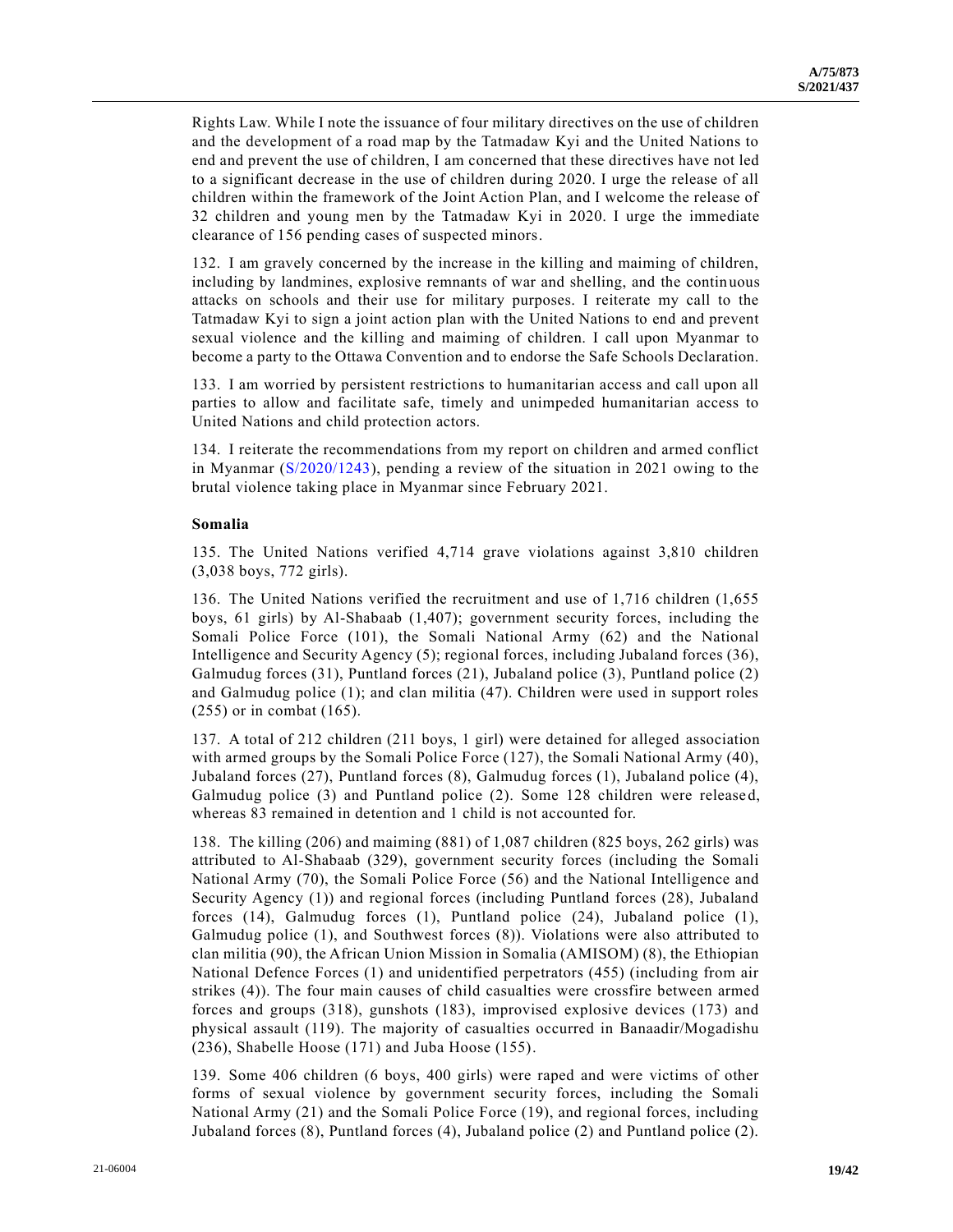Al-Shabaab (60), clan militia (55) and unidentified armed elements (235) were responsible for the remaining incidents. The violations included rape (272), attempted rape (59), forced marriage (44), sexual harassment (20) and sexual assault (11).

140. The United Nations verified 58 attacks on schools (53) and hospitals (5), attributed to Al-Shabaab (55), the Somali Police Force (1), and clan militia (2).

141. A total of 1,430 children (1,348 boys, 82 girls) were abducted by Al-Shabaab (1,413), clan militia (9), unidentified perpetrators (7) and the Westland armed group (1). Children were abducted for recruitment and use (868), alleged association with armed forces (174) and non-compliance with Al-Shabaab-imposed codes (93). Some 136 children were released 52 escaped and 42 were rescued, whereas 1,168 remained held, 6 were killed and 26 are unaccounted for.

142. The United Nations verified 17 incidents of denial of humanitarian access by Al-Shabaab (12), government security forces, including the Somali National Army (2) and the Somali Police Force (1), clan militia (1) and unidentified perpetrators (1).

# *Developments and concerns*

143. I reiterate my call upon the Government to expedite the implementation of the 2012 action plans on ending and preventing the recruitment and use and the killing and maiming of children and of the 2019 road map, including at the federal member states level. While I recognize the steps taken by the Government in implementing the action plans, I am concerned at the increase in violations attributed to the Somali Police Force and the federal member states forces and especially urge that implementation be expedited, including at the federal member states level.

144. I call upon the Government to provide more information on the integration of Ahl al Sunna wal-Jama'a into the Somali Federal Defence and Police Forces to enable the United Nations to conduct a screening.

145. I am seriously concerned at the staggering numbers of grave violations by all parties to conflict, in particular the recruitment and use, killing and maiming, and abduction of children. I am concerned at the rising levels of sexual violence against children, in particular the cases attributed to the Somali Federal Defence and Police Forces. I urge the Government to immediately cease this violation and request my Special Representative and the United Nations country task force to engage to secure a rapid development, signature and implementation of an action plan to that effect. I call upon all parties to immediately cease all violations and abide by their obligations under international humanitarian law and international human rights law.

146. I reiterate my call to the Government to treat children formerly associated with armed groups according to the Principles and Guidelines on Children Associated with Armed Forces or Armed Groups (the Paris Principles), endorsed by Somalia, and to apply the standard operating procedures for the reception and handover of children separated from armed groups to child protection actors, endorsed in 2014.

147. I urge the Government to ratify the Optional Protocol to the Convention on the Rights of the Child on the involvement of children in armed conflict and the African Charter on the Rights and Welfare of the Child, to fast-track the endorsement of the child rights bill and to ensure that any sexual violence legislation is in line with human rights commitments and meets regional and international standards. In this regard, I call for the immediate adoption of the 2018 sexual offences bill and urge the endorsement by the Cabinet of the juvenile justice bill and the age verification guidelines.

148. I reiterate the recommendations from my report on children and armed conflict in Somalia [\(S/2020/174\)](https://undocs.org/en/S/2020/174).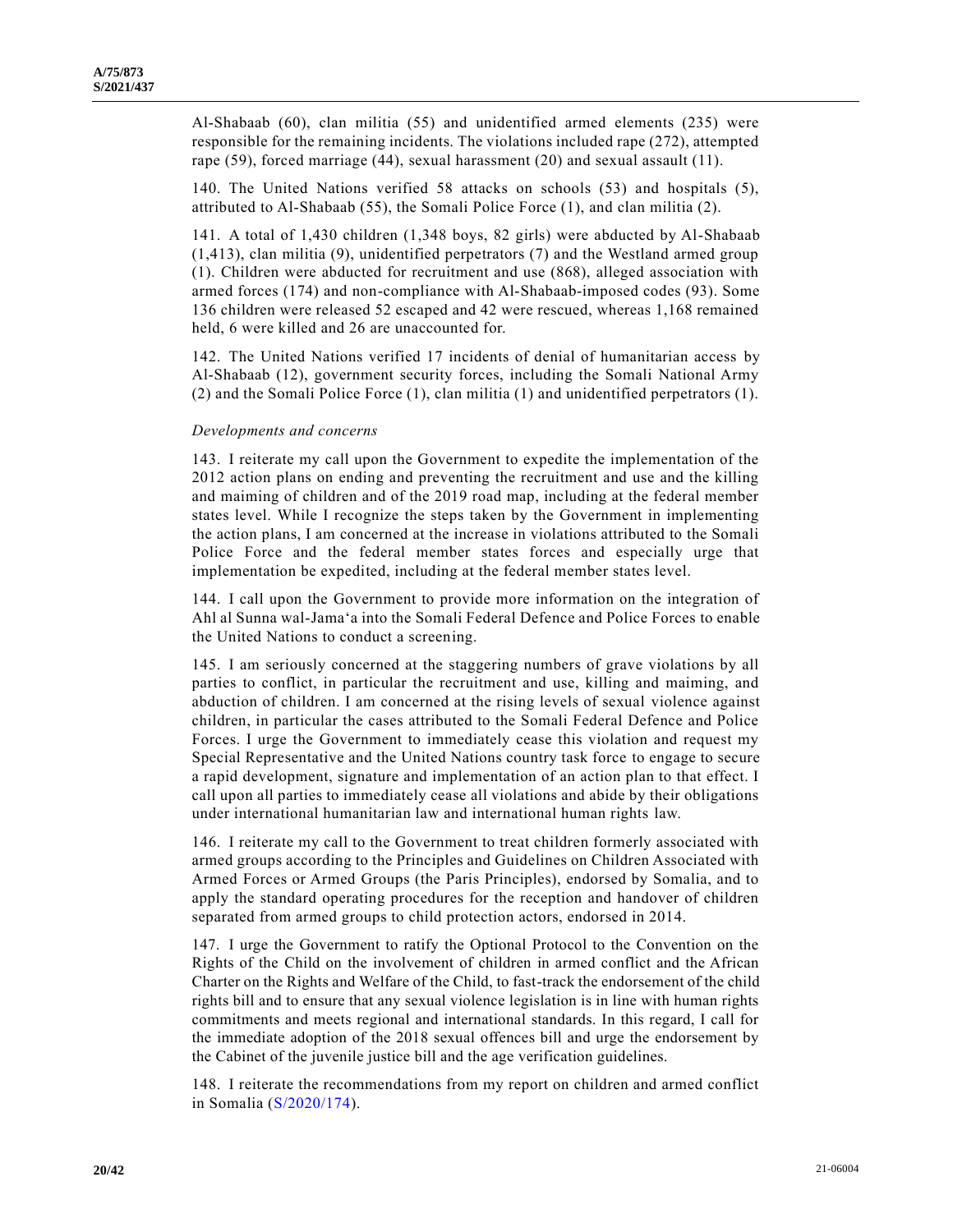### **South Sudan**

149. The United Nations verified 165 grave violations against 154 children (125 boys, 28 girls, 1 sex unknown). In addition, 11 grave violations against children that occurred in 2019 were verified at a later date.

150. A total of 62 children (61 boys, 1 girl) were recruited and used by the Sudan People's Liberation Movement/Army in Opposition – pro-Machar (SPLA-IO) (55), the South Sudan People's Defence Forces, including the Taban Deng-allied South Sudan People's Defence Forces (6), and the South Sudan National Police Service (1). Violations occurred in Central Equatoria (31), Unity (17), Western Equatoria (9), Western Bahr el-Ghazal (2), Jonglei, Lakes and Warrap (1 each) states. Children were used as combatants, bodyguards and servants.

151. The killing (22) and maiming (41) of 63 children (53 boys, 9 girls, 1 sex unknown) were verified and attributed to unidentified perpetrators (54), including from explosive remnants of war (47); crossfire between the South Sudan People's Defence Forces and armed Misseriya cattle keepers (5) and between SPLA-IO and forces loyal to General Ochan Puot (2); the National Salvation Front (NAS) (6); and SPLA-IO (3). In addition, the maiming of 11 boys by explosive remnants of war in December 2019 was verified at a later date.

152. Rape and other forms of sexual violence against 17 girls were attributed to SPLA-IO (10), the South Sudan People's Defence Forces (4), NAS (2) and forces loyal to General Ochan (1). Four girls were also abducted, and one girl was also recruited and used.

153. Four attacks on hospitals were verified and attributed to NAS (2) and SPLA-IO (2). Incidents included the looting of facilities. In addition, the military use of 10 schools and 1 hospital by the South Sudan People's Defence Forces (10) and SPLA-IO (1) was verified.

154. A total of 17 children (11 boys, 6 girls) were abducted by NAS (10), SPLA-IO (5) and the South Sudan People's Defence Forces (2), including 4 girls who were abducted and subjected to sexual violence. Thirteen children were released or escaped, and four children are missing.

155. Two incidents of denial of humanitarian access were attributed to unidentified perpetrators.

## *Developments and concerns*

156. I welcome the signature on 7 February 2020 of the Comprehensive Action Plan to End and Prevent All Grave Violations against Children by parties to the Revitalized Agreement on the Resolution of the Conflict in the Republic of South Sudan and the establishment of national and state-level committees. I reiterate my call for the implementation of the Action Plan and call upon the Government to budget for its implementation.

157. I note the decrease in grave violations and the cooperation of parties to conflic t with the United Nations, including joint efforts with the National Disarmament, Demobilization and Reintegration Commission resulting in the release of 44 children in 2020. I call upon the Commission to engage with NAS to ensure the demobilization and reintegration of associated children, and I underline the need for child -sensitive disarmament, demobilization and reintegration and demining processes and encourage international support in this regard.

158. I remain concerned that parties, including government security forces, continue to perpetrate grave violations against children. I call upon the Government and other parties to abide by their obligations under international humanitarian law and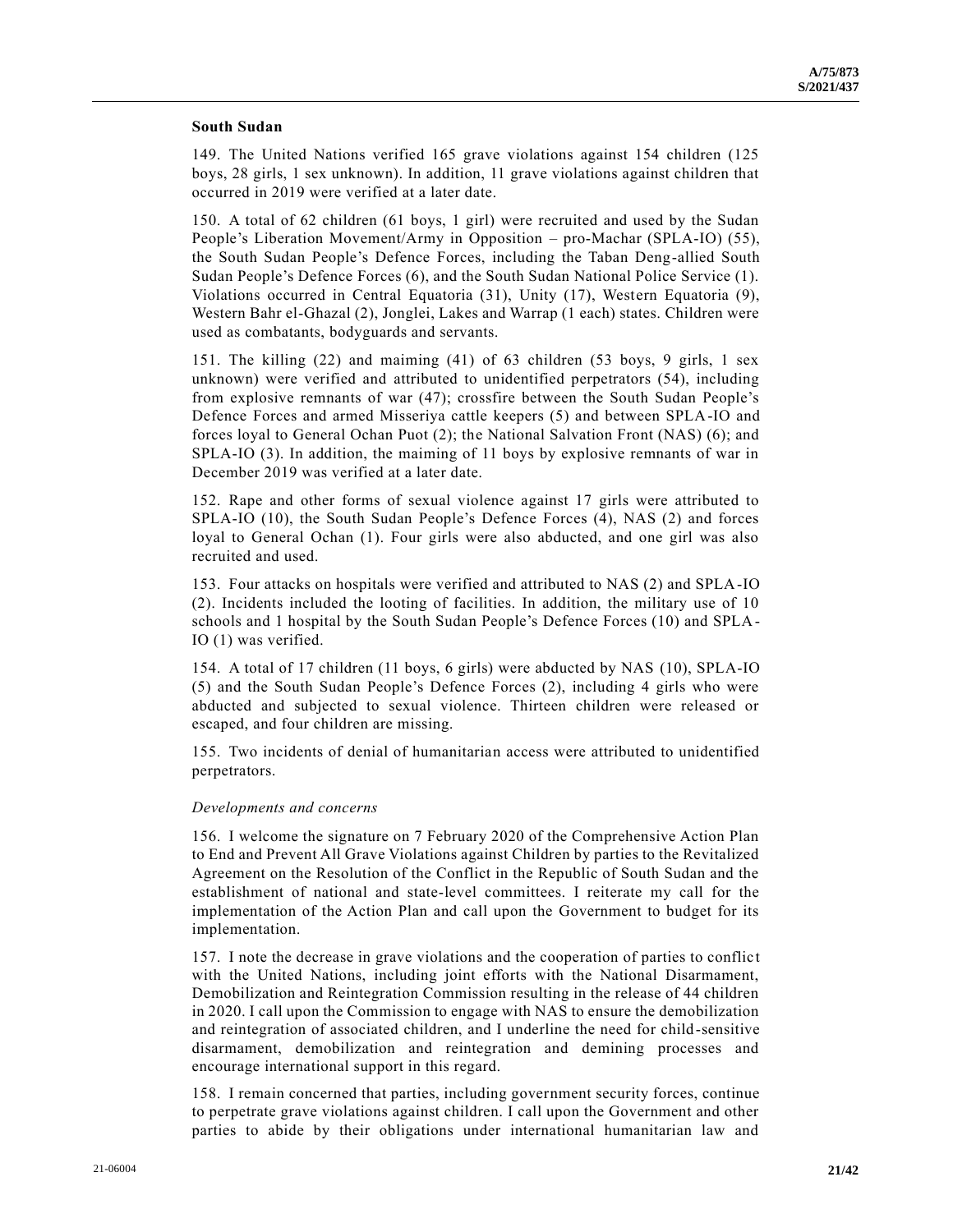international human rights law. I reiterate my concern over escalating intercommunal violence and am concerned over the increase in violations by NAS. I urge all parties to immediately release children recruited or abducted. I encourage the international community to support gender-sensitive and survivor-centred reintegration and assistance programmes, including for survivors of sexual violence.

159. I urge the Government to remedy the prevalent impunity for grave violations and to hold perpetrators accountable. I encourage the Government to endorse the Paris Principles and the Vancouver Principles on Peacekeeping and the Prevention of the Recruitment and Use of Child Soldiers and to submit its initial report on the Optional Protocol to the Convention on the Rights of the Child on the involvement of children in armed conflict.

160. I reiterate the recommendations from my report on children and armed conflict in South Sudan [\(S/2020/1205\)](https://undocs.org/en/S/2020/1205).

#### **Sudan**

### *Darfur*

161. The United Nations verified 292 grave violations against 274 children (143 boys, 131 girls). In addition, 24 violations against 19 children (14 boys, 5 girls) in December 2019 were verified at a later date.

162. Thirteen boys were verified as recruited and used by the Sudan Liberation Movement-Transitional Council (SLM-TC) (12) and the Justice and Equality Movement (JEM) (1).

163. Seven children (6 boys, 1 girl) were detained for alleged association with armed groups by the Sudanese Armed Forces and later released.

164. The killing (53) and maiming (120) of 173 children (116 boys, 57 girls) was attributed to government security forces (35) (including the Rapid Support Forces (20), the Sudanese Armed Forces (13) and the Sudan Police Force (2)); the Sudan Liberation Army-Abdul Wahid (SLA-AW) (33) (including SLA-AW splinter groups (32); and unidentified perpetrators (105). Five children were killed (1) and maimed (4) during crossfire in fighting between SLA-AW splinter groups in Jebel Marra and intercommunal violence in West Darfur. In addition, the killing (7) and maiming (9) of 16 children (14 boys, 2 girls) by the Rapid Support Forces was verified at a later date.

165. Rape and other forms of sexual violence against 57 girls were attributed to government security forces (15) (including the Sudanese Armed Forces (12), the Rapid Support Forces (2) and the Sudan Police Force (1)); SLA-AW (15); and unidentified perpetrators (27). In addition, the rape of and sexual violence against three girls in December 2019, attributed to unidentified perpetrators, were verified at a later date.

166. The United Nations verified 13 attacks on schools (6) and hospitals (7), attributed to the Central Reserve Police (1); SLA-AW (1); and unidentified perpetrators (11). In addition, five attacks on schools by the Rapid Support Forces in December 2019 were verified at a later date.

167. The military use of four schools and two hospitals by the Sudanese Armed Forces (4), the Rapid Support Forces (1) and the Central Reserve Police (1) was verified. Except for one school, all facilities continued to be used as at December 2020. The military use of three schools by government security forces (including the Sudanese Armed Forces (2) and SPF (1)), previously verified, continued in 2020.

168. A total of 31 children (14 boys, 17 girls) were abducted by government security forces (12) (including the Rapid Support Forces (9) and the Sudanese Armed Forces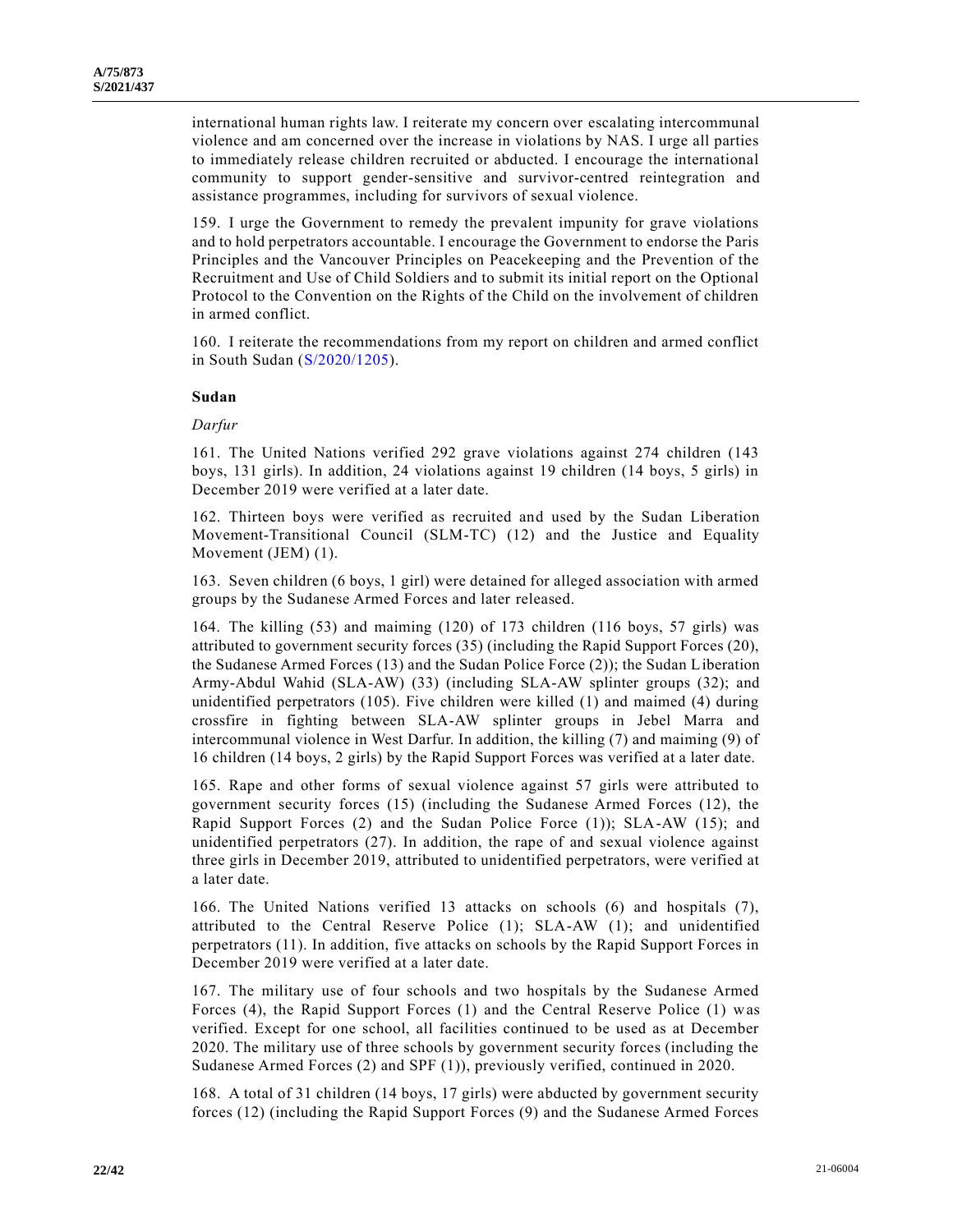(3)); SLA-AW (11); and unidentified perpetrators (8). Children were abducted for sexual purposes, recruitment or ransom.

169. Five incidents of denial of humanitarian access were attributed to the Sudanese Armed Forces (4) and Military Intelligence (1).

## *South Kordofan, Blue Nile and Abyei*

170. The United Nations verified 25 grave violations against 19 children (15 boys, 4 girls).

171. The killing (13) and maiming (4) of 17 children (14 boys, 3 girls) was attributed to the South Sudan People's Defence Forces (2), unidentified perpetrators (15), explosive remnants of war (8), stray bullets (1) and intercommunal violence between the Ngok Dinka and Misseriya tribes (6).

172. Six attacks on schools (4) and hospitals (2) attributed to unidentified perpetrators were verified, as was the military use of one school by the Rapid Support Forces.

173. The verified abduction of two children (1 boy, 1 girl) was attributed to Misseriya tribe gunmen.

#### *Developments and concerns*

174. I welcome the signing of the Juba Peace Agreement on 3 October 2020 and the improvement of humanitarian access in South Kordofan and Blue Nile states, while noting that access restrictions hindered monitoring and reporting by the United Nations. I take note of the National Plan for the Protection of Civilians, adopted in 2020.

175. I am concerned about the continuing grave violations, in particular the prevalence of the killing and maiming of children by government security forces and armed groups, and the recruitment drives by signatories to the Juba Peace Agreement. I call upon all parties to immediately cease and prevent all grave violations against children and to release all children from their ranks and hand them over to the Ministry of Labour and Social Development in coordination with the United Nations. I further call upon the Government to refrain from any excessive use of force against children, cease the military use of schools and strengthen accountability for perpetrators of grave violations.

176. I call upon the Government to end all grave violations and to engage with the United Nations on a national prevention plan to prevent all grave violations and sustain the gains of the action plan on ending and preventing the recruitment and use of children. I encourage the Government to continue to make use of the National Council for Child Welfare and the Technical Committee for the Protection of Children from Violations. I further call upon SLA-AW, including its factions, to engage with the United Nations to sign an action plan, and upon JEM, the Sudan Liberation Army-Minni Minawi and the Sudan People's Liberation Movement-North Abdelaziz al-Hilu and Malik Agar factions to recommit to their existing action plans with the United Nations through road maps for implementation. I further urge the transitional Government and armed groups to agree upon handover protocols for children associated with them.

177. I reiterate the recommendations from my report on children and armed conflict in the Sudan [\(S/2020/614\)](https://undocs.org/en/S/2020/614).

#### **Syrian Arab Republic**

178. The United Nations verified 2,388 grave violations against 2,250 children (1,618 boys, 419 girls, 213 sex unknown). In addition, 51 grave violations against 51 children (39 boys, 10 girls, 2 sex unknown) that occurred in previous years were verified at a later date.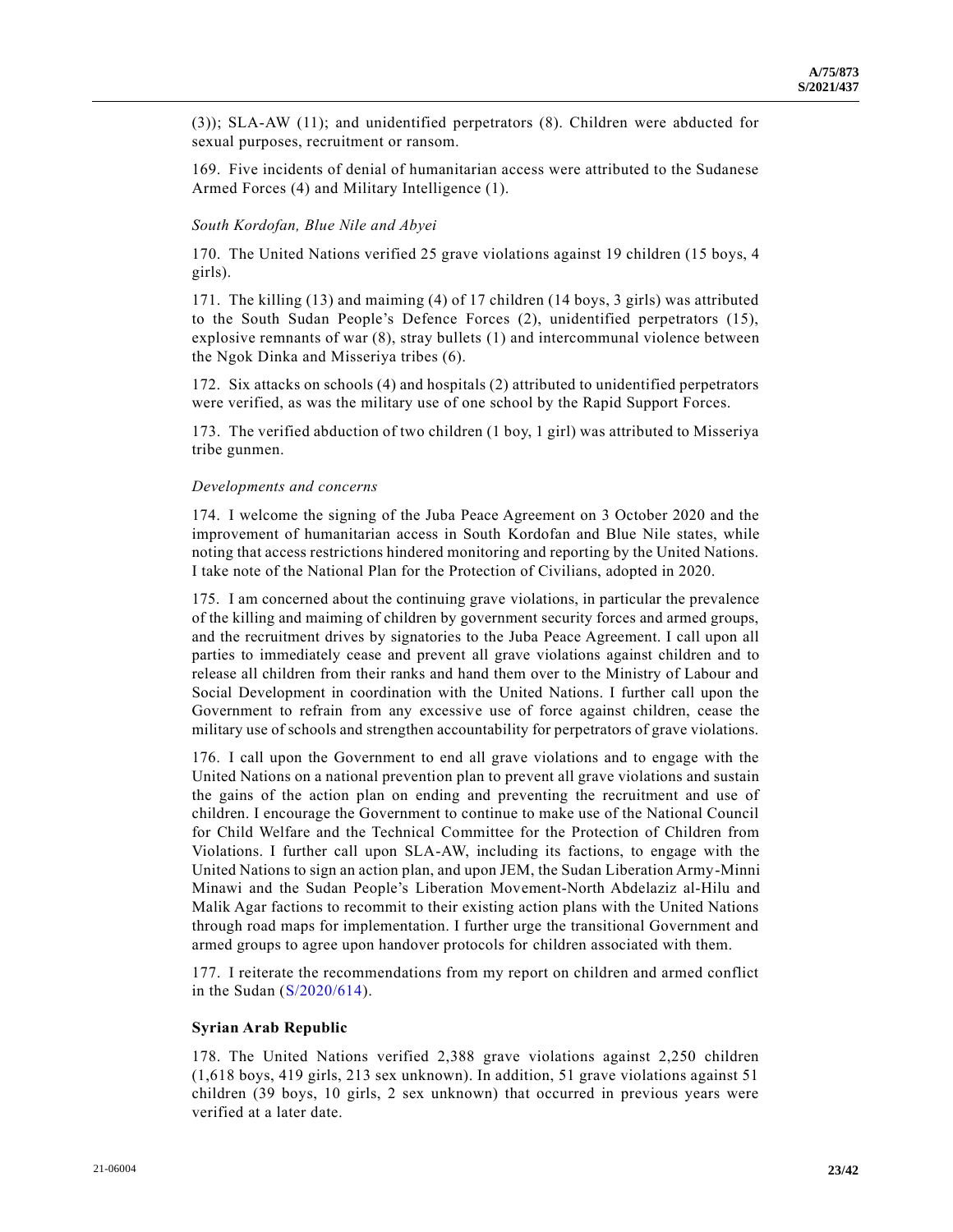179. The United Nations verified the recruitment and use of 813 children (777 boys, 36 girls) by Hay'at Tahrir al-Sham (390); Syrian armed opposition groups formerly known as the Free Syrian Army (FSA) (170); the Kurdish People's Protection Units and Women's Protection Units (YPG/YPJ) (119) under the umbrella of the Syrian Democratic Forces (SDF); pro-government militia (42); Ahrar al-Sham (31), Nur al-Din al-Zanki (3) and Army of Islam (Jaysh al-Islam) (3), all nominally operating under the umbrella of the opposition Syrian National Army (SNA) since October 2019; the Patriotic Revolutionary Youth Movement (YDG-H) (30); the Internal Security Forces (13); Hurras al-Din (6); ISIL (4); and Syrian government forces (2). Cases were verified mainly in Idlib (477) and Aleppo (119). Of those, 99 per cent (805) were used in combat. In addition, the recruitment and use of 24 children (20 boys, 4 girls) by Hay'at Tahrir al-Sham (7), Syrian armed opposition groups formerly known as FSA (6), YPG/YPJ (8), ISIL, pro-government militia and the Kurdish Revolutionary Youth (1 each) were verified at a later date.

180. The deprivation of liberty of 870 children (642 boys, 2 girls, 226 sex unknown) was verified and attributed to SDF (777), the Internal Security Forces (91) and the Syrian government forces (2) in Hasakah (868), Damascus (1) and Dayr al-Zawr (1). In addition, over 64,000 women and children with suspected family ties to ISIL and from an estimated 60 countries of origin continued to be held in the Hawl and Rawj camps in the north-eastern Syrian Arab Republic at the end of 2020.

181. The United Nations verified the killing (512) and maiming (699) of 1,211 children (765 boys, 233 girls, 213 sex unknown) attributed to Syrian government and pro-government forces (568) (including government and pro-government air forces (465)); SDF (37); Syrian armed opposition groups formerly known as FSA (26); ISIL (22); joint operations of Syrian armed opposition groups and Turkish armed forces (10); Hay'at Tahrir al-Sham (7); and unidentified perpetrators (541). Casualties resulted mainly from air strikes (472); explosive remnants of war (288); improvised explosive device attacks (231); and shelling (139). Most occurred in Idlib (496) and Aleppo (359). The first quarter of 2020 witnessed a spike in child casualties in the north-west. As of March 2020, attacks using explosive remnants of war and improvised explosive devices became the primary cause of child casualties. In addition, the killing (6) and maiming (12) of 18 children (15 boys, 3 girls) by pro-government air forces (11) and unidentified perpetrators (7) were verified at a later date.

182. Seven children (2 boys; 5 girls) were subjected to sexual violence by ISIL (4) and Hay'at Tahrir al-Sham (3). In addition, sexual violence committed by ISIL affecting one girl was verified at a later date.

183. The United Nations verified 90 attacks on schools (61) and hospitals (29), including on protected personnel, attributed to Syrian government and pro-government forces (77), including government and pro-government air forces (61), unidentified perpetrators (7), SDF (4), Hay'at Tahrir al-Sham (1) and ISIL (1). Most attacks occurred in Idlib and were conducted by air strikes (62) and shelling (17).

184. The military use of 30 schools and 4 medical facilities was verified and attributed to SDF (15), Syrian armed opposition groups (10), Syrian government forces (6) and Turkish armed forces  $(3)$ . <sup>15</sup> In addition, the military use of five schools by YPG/YPJ was verified at a later date.

185. The United Nations verified the abduction of 219 children (74 boys, 145 girls) by Hay'at Tahrir al-Sham (211), ISIL (4), YPG and YPJ (2), Syrian government forces (1) and Syrian armed opposition groups formerly known as FSA (1). Only 10 children

<sup>&</sup>lt;sup>15</sup> My Special Representative was informed by the Government of Turkey that it had repaired and made 426 schools operational in the Ra's al-Ayn and Tall Abyad area, which provided education for approximately 45,000 students.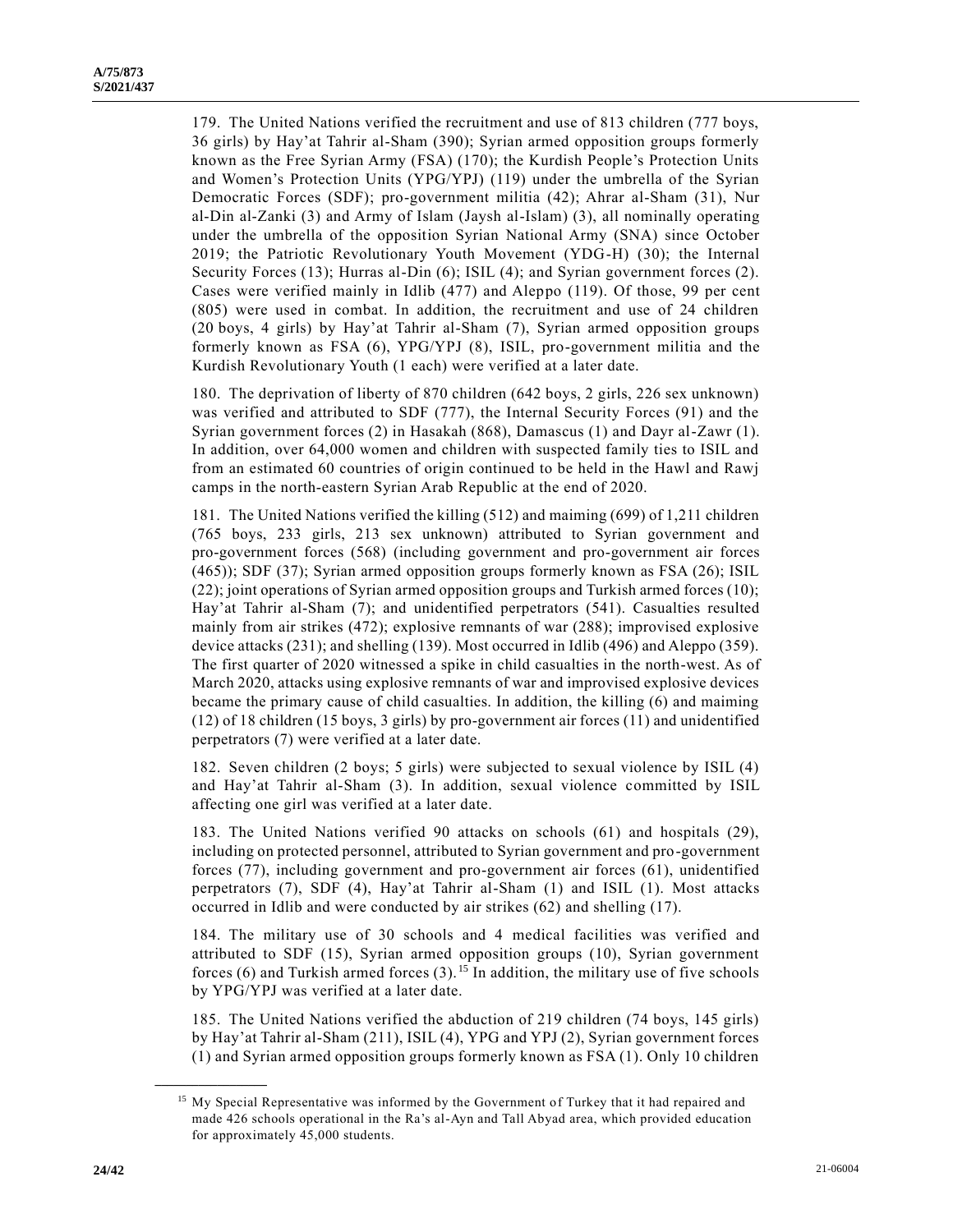were released or escaped. In addition, the abduction of eight children (6 boys, 2 girls) by YPG/YPJ (6), ISIL (1) and unidentified perpetrators (1) was verified at a later date.

186. There were 48 denials of humanitarian access verified and attributed to Syrian government and pro-government forces (9), Hay'at Tahrir al-Sham (9), joint operations of Syrian armed opposition groups and Turkish armed forces (8), the selfadministration in the northern and eastern parts of the country (4), Syrian armed opposition groups formerly known as FSA (4); SDF (2); and unidentified perpetrators (12). Incidents included attacks (24), interference (14) and attacks on or disruption of water facilities (10).

#### *Developments and concerns*

187. I note the dialogue between the Government and the United Nations on humanitarian and child protection issues, including on access to education and education curricula in areas outside of government control, and the situation of foreign and Iraqi women and children in the Hawl and Rawj camps. I note the vacating of 11 schools by the Government. I call upon the Government to engage with the United Nations and with my Special Representative to strengthen the protection of children affected by armed conflict, including through the signature of a joint actio n plan to prevent violations for which the Government is listed.

188. I note the progress in the implementation of the June 2019 action plan signed by SDF that resulted in the disengagement of 150 children from SDF ranks and the screening out of 908 children. SDF established an age assessment committee. A child protection committee and a "child protection office" were created to resolve complaints regarding incidents of recruitment. In December 2020, SDF and the United Nations agreed to a road map to accelerate implementation of the action plan. The former issued a military order to prohibit military use of schools and vacated 18 schools.

189. I note that SNA issued a statement prohibiting recruitment under the age of 18 by its forces, including accountability measures. I encourage armed groups, including those operating under the SNA umbrella, to engage with the United Nations to adopt action plans to end and prevent grave violations against children.

190. I am appalled by the persistent high levels of all violations against children in the Syrian Arab Republic by all parties to the conflict, particularly the continued high numbers of recruitment and use of children, killing and maiming of children and attacks on schools and hospitals, and related gaps in accountability. I urge all parties to abide by their obligations under international humanitarian law and international human rights law.

191. I remain alarmed by the deprivation of liberty of children for their alleged association with parties to conflict. I welcome the access to them provided to child protection actors by SDF and call upon other parties in the Syrian Arab Republic to also facilitate United Nations access to children deprived of liberty. I reiterate my call to treat them primarily as victims, and that deprivation of liberty should be a measure of last resort and for the shortest appropriate time possible and should be in line with international juvenile justice standards.

192. I remain seriously concerned by the humanitarian situation of women and children in the Hawl and Rawj camps and in places of detention in the north-east. I reiterate my call upon all concerned countries of origin and relevant authorities inside the Syrian Arab Republic to facilitate the voluntary repatriation of women and children currently in these camps, including those with suspected family ties to ISIL, consistent with the principle of non-refoulement and with respect for family unity and the best interest of the child, and in line with the Global Framework on United Nations Support to Member States on Individuals Returned from the Syrian Arab Republic and Iraq, adopted in 2020.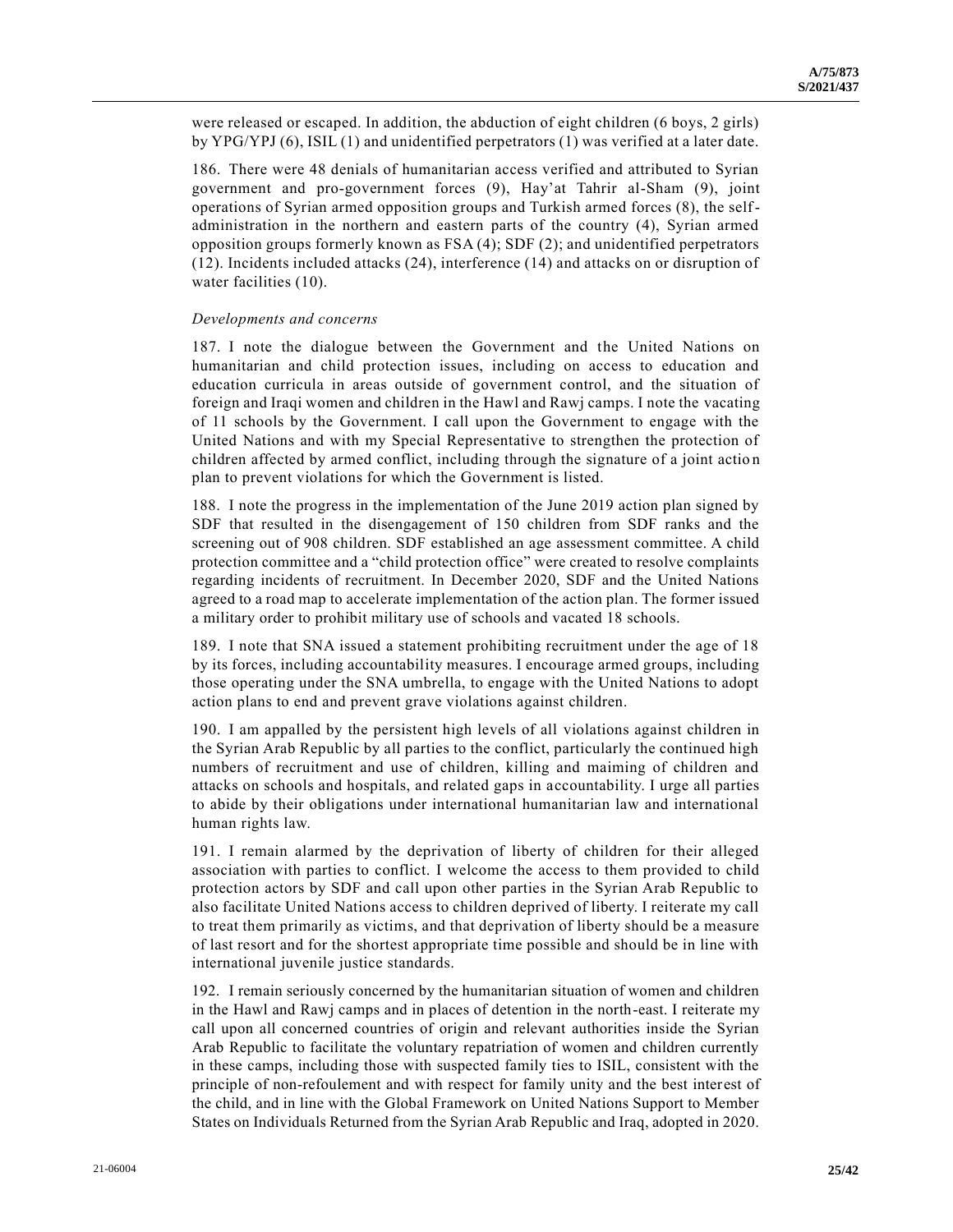193. I reiterate the recommendations from my report on children and armed conflict in the Syrian Arab Republic [\(S/2021/398\)](https://undocs.org/en/S/2021/398).

#### **Yemen**

194. The United Nations verified 4,418 grave violations against 1,287 children (944 boys, 343 girls). In addition, 63 grave violations against 54 children (43 boys, 11 girls) which occurred in previous years were verified at a later date.

195. The United Nations verified the recruitment and use of 163 children (134 boys, 29 girls) by Houthis (who call themselves Ansar Allah) (115), the Yemen Armed Forces (34), the Security Belt Forces (10) and unidentified perpetrators (4). Most children (92) were used in combat roles, and a third of these children were victims of other violations during their association with parties to conflict, including killing and maiming. In addition, the recruitment and use of 9 boys by the Houthis (8) and the Yemen Armed Forces (1) in previous years was verified at a later date.

196. The deprivation of liberty of 14 boys for their alleged association with parties, some for up to two years, was verified and attributed to the Yemen Armed Forces (11), the Houthis (2) and the Security Belt Forces (1).

197. The United Nations verified the killing (269) and maiming (855) of 1,124 children (816 boys, 308 girls) attributed to the Houthis (255), the Coalition to Support Legitimacy in Yemen (194), the Yemen Armed Forces (121), the Security Belt Forces (49), Islamic State in Yemen (11), Popular Resistance (8), Al-Qaida in the Arabian Peninsula (2) and unidentified perpetrators (484), including in crossfire, mainly between the Houthis and the Yemen Armed Forces (228) and between other parties (43). The main causes for child casualties were mortar and artillery shelling (339), gunshots and crossfire (305), explosive remnants of war (212) and air strikes (150). Most casualties occurred in Hudaydah (242), Ta'izz (239), Ma'rib (132) and Jawf (129) Governorates. In addition, the killing (14) and maiming (27) of 41 children (32 boys, 9 girls) in previous years was verified at a later date and attributed to the Coalition (20), the Houthis (10) and other perpetrators (11).

198. Sexual violence against seven children (3 boys, 4 girls) was verified and attributed to the Houthis (4), the Yemen Armed Forces (1), the Security Belt Forces (1) and the Salafists (1). In addition, incidents of sexual violence affecting three children (1 boy, 2 girls) that occurred in previous years and attributed to the Houthis were verified at a later date.

199. There were 36 verified attacks on schools (16) and hospitals (20) attributed to the Houthis (24), the Yemen Armed Forces (7), Popular Resistance (2), the Coalition (1), the Security Belt Forces (1) and unidentified perpetrators (1). In addition, one attack on a school by the Houthis that occurred in previous years was verified at a later date.

200. The military use of 34 schools and 1 hospital was verified and attributed to the Houthis (30) and the Yemen Armed Forces (5).

201. A total of 55 children (53 boys, 2 girls) were abducted by the Yemen Armed Forces (27), the Houthis (22), the Hadhrami Elite Forces (3), the Security Belt Forces (2) and the Yemeni Islah party (1), including 12 boys also recruited. The abduction of nine boys that occurred in previous years was verified at a later date and attributed to the Houthis (5) and the Yemen Armed Forces (4).

202. A total of 3,033 incidents of denial of humanitarian access to children were verified and attributed to the Houthis (2,502), the Yemen Armed Forces (479) and unidentified perpetrators (52). Incidents included attacks, restrictions of movements in and out of Yemen, and interference in implementation. Incidents were prevalent in Amanat al-Asimah (1,048), Sa'dah (597), Aden (378) and Hudaydah (371) Governorates.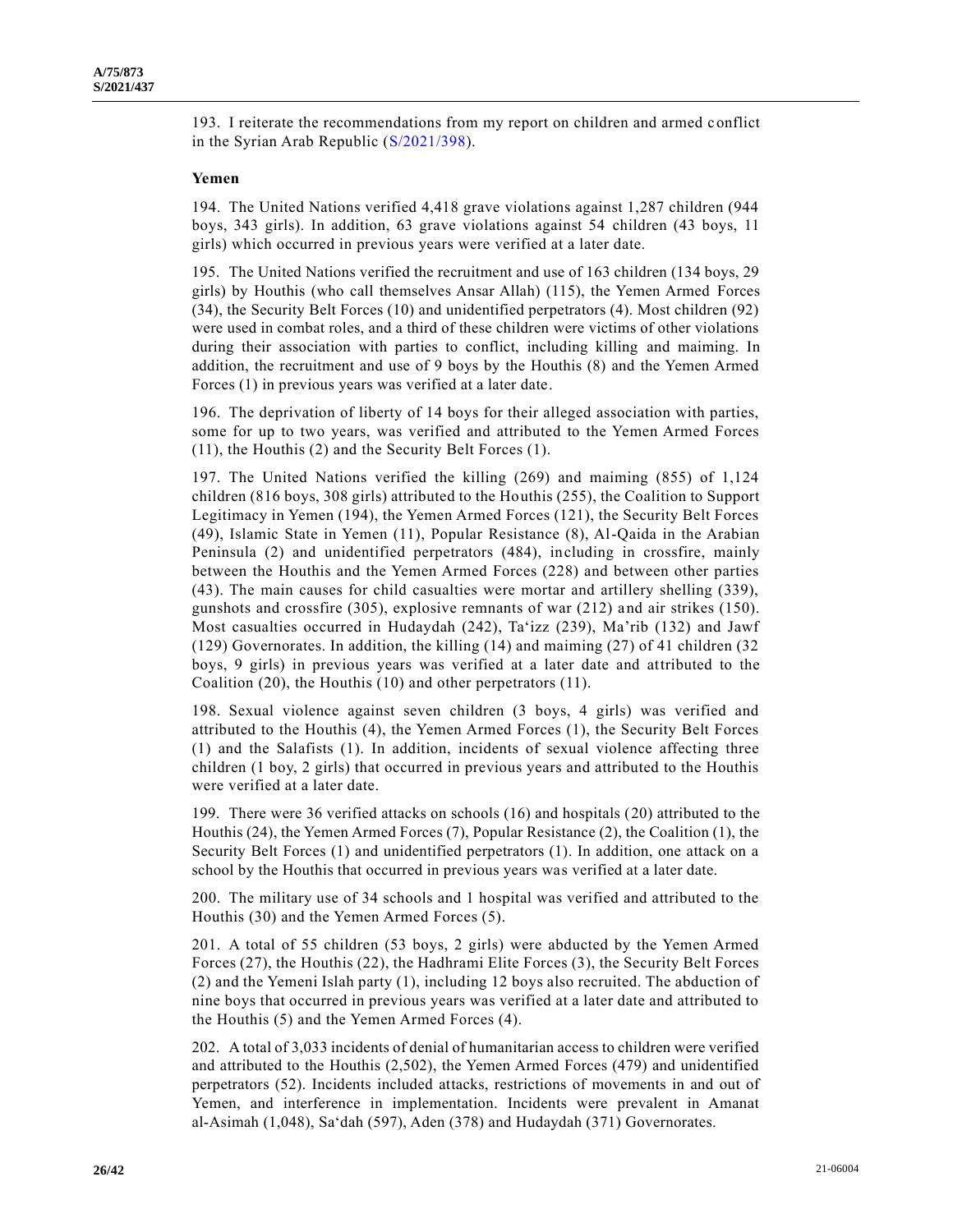#### *Developments and concerns*

203. I welcome the continued commitment of the Government to protecting children, including through the implementation of the 2014 action plan and the 2018 road map to end and prevent child recruitment and use, and welcome efforts to apply the presidential directive of 12 February 2020 and the military directive of 3 March 2020, including plans to establish child protection units. I note the significant decrease in the recruitment and use of children in 2020. I encourage the Government's engagement with the United Nations on priority actions, including to restore the interministerial committee, to adopt a handover protocol on the release of children and to implement measures to prevent violations against children, such as reinforced training of its Armed Forces in the prevention of violations, including the recruitment and use of children. I am concerned at the noticeable increase in the killing and maiming of children attributed to government forces and urge the Government to put in place immediate measures to mitigate and reduce this trend.

204. I welcome the continued engagement of the Coalition with my Special Representative to sustainably end and prevent grave violations against children in Yemen, and I call upon the Coalition to pursue the implementation of the memorandum of understanding signed in March 2019 and the related programme of time-bound activities endorsed in January 2020. I urge the Coalition to continue to comply with its obligations under international humanitarian law. Although their numbers have decreased, I remain concerned by incidents of air strikes resulting in child casualties, including those being investigated by the Coalition. I commend the Coalition for the swift investigation of two of these incidents that took place in 2020 and I urge it to swiftly conclude these investigations and to ensure that investigations are undertaken for all incidents with child casualties. I also urge the Coalition to expedite justice, accountability and redress to child victims and their families. I welcome the training and high-level workshop on child protection conducted in March and May 2021 by the Office of my Special Representative with the Coalition. Continuous monitoring and engagement to ensure the sustained implementation of the programme of time-bound activities and the further decrease in the number of affected children, as verified by the United Nations, is expected and will be closely observed. Any failure in sustained progress in this regard will lead to relisting .

205. I note the continued dialogue between the Houthis and the United Nations to develop an action plan to end and prevent grave violations against children, and I urge the Houthis to promptly finalize and sign it. I welcome the handover protocol signed in April 2020, as well as the release of 68 children, and urge the protocol's continued implementation and the release of additional children.

206. I am gravely concerned by the continuing rise in the number of grave violations, including the recruitment of children, particularly by the Houthis; by the persistent high numbers of children killed and maimed; and by the increase in denials of humanitarian access. I am also concerned about the persistent level of grave violations by the Government.

207. I urge all parties to abide by their obligations and responsibilities under international humanitarian law and international human rights law. I also urge all parties to end and prevent violations and to allow and facilitate safe, timely and unimpeded humanitarian access to children.

208. I call upon parties to the conflict to declare a nationwide ceasefire and to continue their engagement with my Special Envoy for Yemen towards the resumption of an inclusive political process to reach a comprehensive negotiated settlement, with a view to ending the conflict and bringing lasting peace to Yemen. I also call upon them to include child protection concerns in the peace process.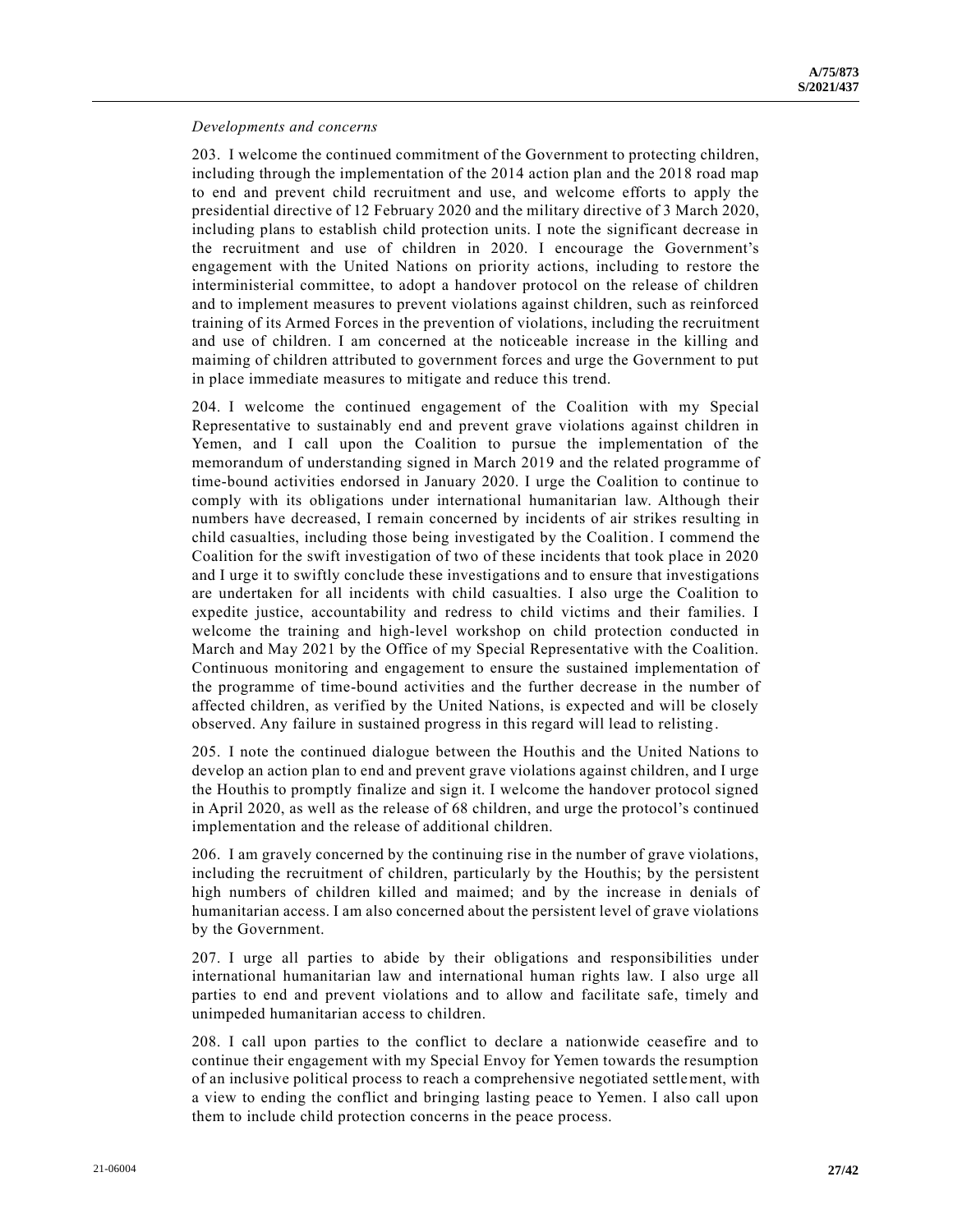# **B. Situations not on the agenda of the Security Council or other situations**

# **Burkina Faso**

209. The United Nations verified 171 grave violations against 83 children (45 boys, 37 girls, 1 sex unknown). Most violations occurred in the East (62), Central North (52) and Sahel (36) regions.

210. Four children, all boys, were recruited and used by unidentified perpetrators in the Sahel region.

211. Ten boys, including nationals of Mali, the Niger and Nigeria (1 each), have been detained in Ouagadougou since 2018 for alleged association with armed groups. One boy associated with an armed group was released and placed in a transit centre.

212. The United Nations verified the killing (24) and maiming (30) of 54 children (27 boys, 26 girls, 1 sex unknown) attributed to JNIM (29), unidentified perpetrat ors (17), ISGS (5), the Defence and Security Forces (2) and Volontaires pour la défense de la patrie (1). Child casualties resulted from gunshots (33), including 22 during crossfire between the Defence and Security Forces and armed groups, and improvised explosive devices (15).

213. Rape and other forms of sexual violence affecting three girls were verified and attributed to JNIM (2) and unidentified perpetrators (1).

214. A total of 80 attacks on schools (70) and hospitals (10) were verified and attributed to unidentified perpetrators (30), ISGS (44) and JNIM (6).

215. A total of 22 children (14 boys, 8 girls) were abducted for unknown purposes by unidentified perpetrators (16), JNIM and ISGS (3 each). Twenty of the children were released.

216. The United Nations verified eight incidents of denial of humanitarian access attributed to unidentified perpetrators (4), JNIM (3) and ISGS (1).

# *Developments and concerns*

217. I welcome the development of a handover protocol between the Government and the United Nations for the transfer of children allegedly associated with armed groups to civilian child protection actors, and I call upon the Government to endorse and implement it, in cooperation with the United Nations, and to release all children from detention. I also call upon the national authorities to treat these children primarily as victims and to uphold international juvenile justice standards.

218. I am alarmed at the elevated number of attacks and threats of attacks against schools and hospitals and protected persons in relation to schools and/or hospitals by armed groups. I call upon the parties to conflict to end such attacks.

219. I am concerned by the killing and maiming of children. I urge all parties not to target children and to minimize the effect of their operations on children. I call upon all parties to engage with the United Nations to end and prevent violations. I urge the Government to ensure that perpetrators of grave violations against children are held accountable.

## **Cameroon**

220. The United Nations verified 285 grave violations against 232 children (118 boys, 92 girls, 22 sex unknown), in the Far North (161), North-West (83) and South-West (41) Regions.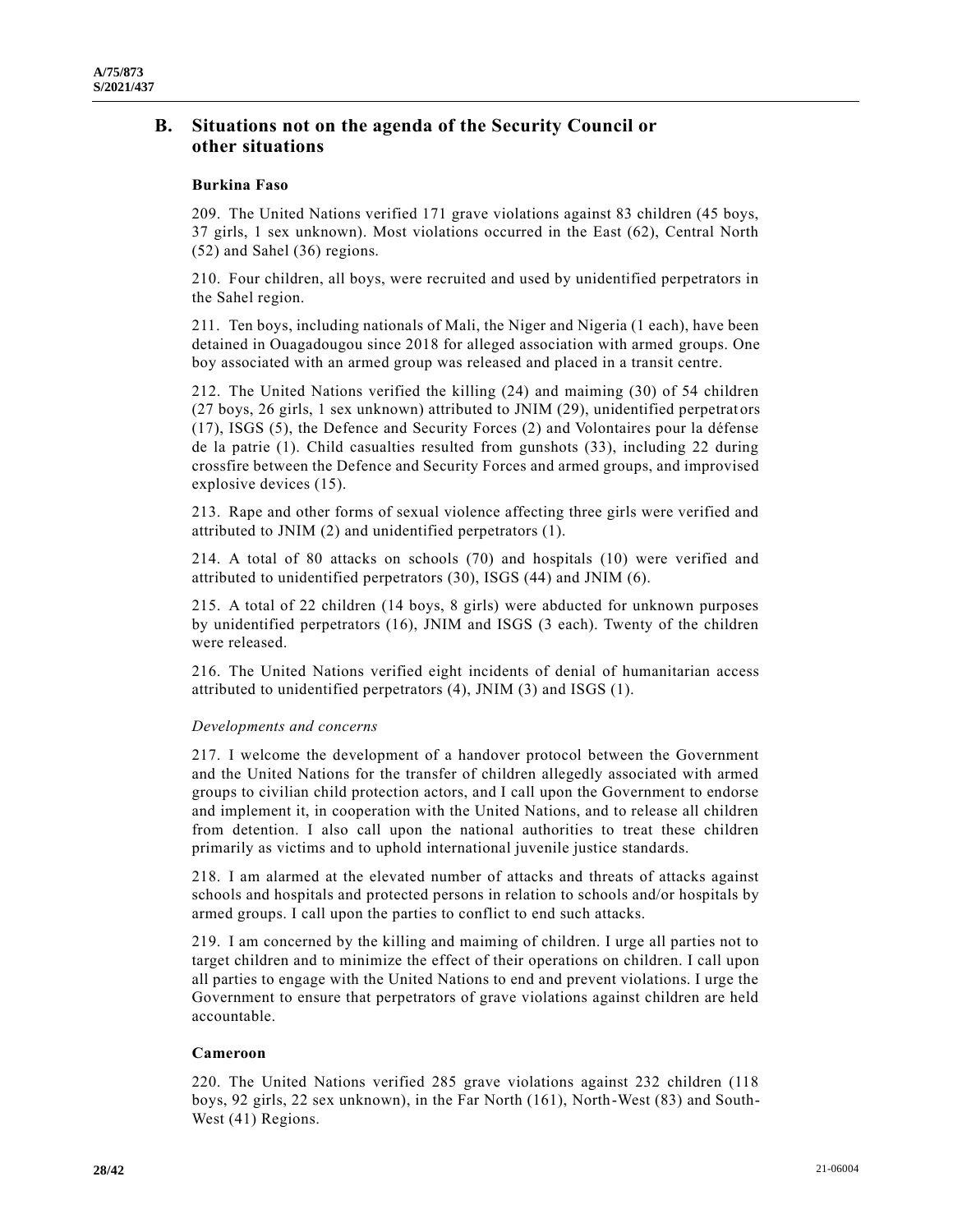221. The United Nations verified the recruitment and use of 15 children (10 boys, 5 girls) in the Far North by Boko Haram-affiliated or splinter groups (15), including Jama'atu Ahlis Sunna Lidda'awati Wal-Jihad (JAS) (3) and unidentified affiliated or splinter groups (12). Eight boys were used in hostilities and seven children as carriers of improvised explosive devices.

222. A total of 16 boys were detained by security forces on national security-related charges in the South-West (11), North-West (3), West (1) and Far North (1) Regions. The United Nations could not establish their status as at December 2020.

223. A total of 165 children (87 boys, 66 girls, 12 sex unknown) were killed (77) and maimed (88) by Boko Haram-affiliated or splinter groups (97), including JAS (37) and unidentified affiliated or splinter groups (60); unidentified armed groups in the North-West (3); unidentified perpetrators (50) (including 5 during crossfire between armed groups and the Cameroon Armed Forces); and the Cameroon Armed Forces (15). Casualties occurred in the Far North (97), South-West (35) and North-West (33) Regions and resulted from gunshots, suicide attacks and explosive remnants of war.

224. The attempted rape of one girl by unidentified perpetrators was verified in the North-West Region.

225. A total of 26 attacks on schools (20) and hospitals (6) were verified in the North-West (18), South-West (4) and Far North (4) Regions and were attributed to unidentified perpetrators (22) (including 1 that occurred during crossfire between armed groups and the Cameroon Armed Forces) and to Boko Haram-affiliated or splinter groups (4), including JAS (2) and unidentified affiliated or splinter groups (2).

226. The United Nations verified 19 incidents of military use of schools attributed to the Cameroon Armed Forces in the Far North. Schools continued to be used as at December 2020.

227. The United Nations verified the abduction of 68 children (32 boys, 26 girls, 10 sex unknown) attributed to Boko Haram-affiliated or splinter groups (45), including JAS (37) and unidentified affiliated or splinter groups (8), and to unidentified perpetrators (23), occurring in the Far North (45) and North-West (23) Regions. Of those, 32 children were released or escaped, while the status of 36 children is unknown.

228. Ten incidents of denial of humanitarian access were verified and attributed to unidentified perpetrators (8) (including 1 during crossfire between armed groups and the Cameroon Armed Forces) and to the Cameroon Armed Forces (2).

## *Developments and concerns*

229. I welcome the creation of a commission of inquiry following the attack in Ngarbuh, North-West Region, on 14 February 2020, which resulted in 14 children killed. In June 2020, the Government announced the arrest of two Cameroon Armed Forces soldiers and a gendarme, whose trial began in December. I also welcome the conviction of members of a vigilante committee for the killing in April 2015 of two children allegedly associated with Boko Haram in the Far-North Region. I call upon the Government to pursue its efforts towards accountability for all grave violations against children.

230. According to the Government, 72 children (34 boys, 38 girls) formerly associated with Boko Haram, including unidentified affiliated or splinter groups, were released in 2020 and transited through a disarmament, demobilization and reintegration centre in Méri, Far North Region. I welcome this development and call upon the Government to transfer the children to civilian child protection actors and to ensure that children have access to child- and gender-specific disarmament, demobilization and reintegration programmes and that their rights are protected.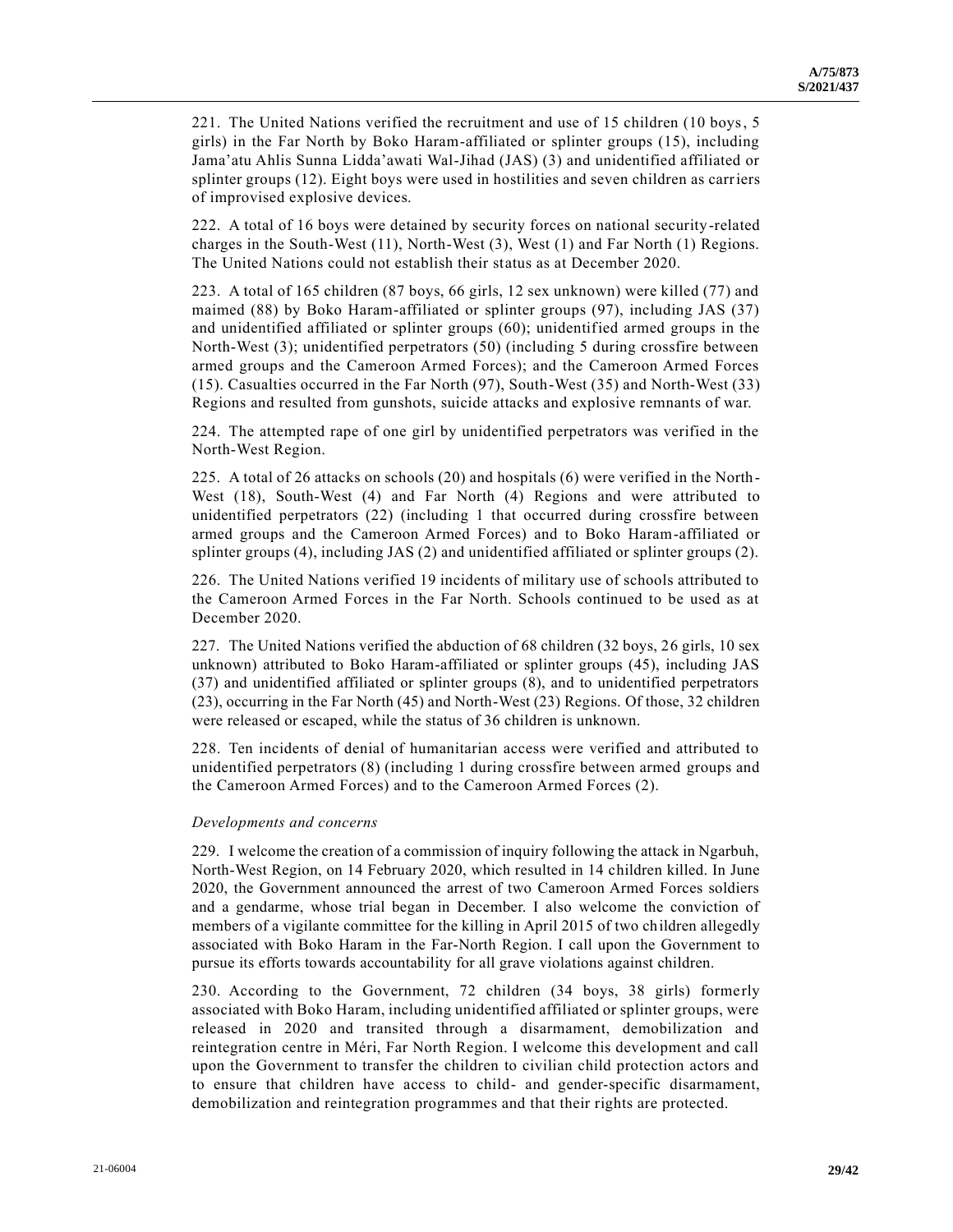231. I am concerned about the detention of children for their alleged association with armed groups and on national security-related charges. I call upon the Government to treat all children formerly associated with armed groups as victims, in line with international juvenile justice standards, including the use of detention as a measure of last resort and for the shortest appropriate period of time, and to release all detained children. I urge authorities to adopt a protocol for the handover of children allegedly associated with armed groups to civilian child protection actors.

232. The brutality of grave violations perpetrated by JAS and other Boko Haramaffiliated or splinter groups remains a grave concern, notably the use of children, particularly girls, as carriers of improvised explosive devices. I am deeply concerned by the grave violations in the North-West and South-West Regions, including denial of humanitarian access and attacks on schools and protected persons in relation to schools, resulting in the killing and maiming of children. I urge all parties in Cameroon to immediately cease all violations against children.

# **India**

233. The United Nations verified the recruitment and use of two boys by unidentified perpetrators. The United Nations is reviewing reports of the use of three boys by Indian security forces for less than 24 hours.

234. Four children were detained by Indian security forces in Jammu and Kashmir for alleged association with armed groups.

235. A total of 39 children (33 boys, 6 girls) were killed (9) and maimed (30) by pellet guns (11) and torture (2) by unidentified perpetrators (13) (including resulting from explosive remnants of war (7), crossfire between unidentified armed groups and Indian security forces (3), crossfire between unidentified armed groups, and grenade attacks (3)), Indian security forces (13), and crossfire and shelling across the line of control (13).

236. The United Nations verified the use of seven schools by Indian security forces for four months. Schools were vacated by the end of 2020.

237. The United Nations did not verify grave violations in the context of the Naxalite insurgency.

## *Developments and concerns*

238. I welcome the positive engagement of the Government with my Special Representative to put in place national preventive and accountability measures for all grave violations.

239. I remain concerned by grave violations against children in Jammu and Kashmir and call upon the Government to take preventive measures to protect children, including by ending the use of pellets against children, ensuring that children are not associated in any way to security forces, and endorsing the Safe Schools Declaration and the Vancouver Principles. I am alarmed at the detention and torture of children and concerned by the military use of schools. I urge the Government to ensure that children are detained as a measure of last resort and for the shortest appropriate period of time, and to prevent all forms of ill-treatment in detention. I also urge the Government to ensure the implementation of the Juvenile Justice (Care and Protection of Children) Act, 2015, to address the use of children for illegal activities and the situation of detained children.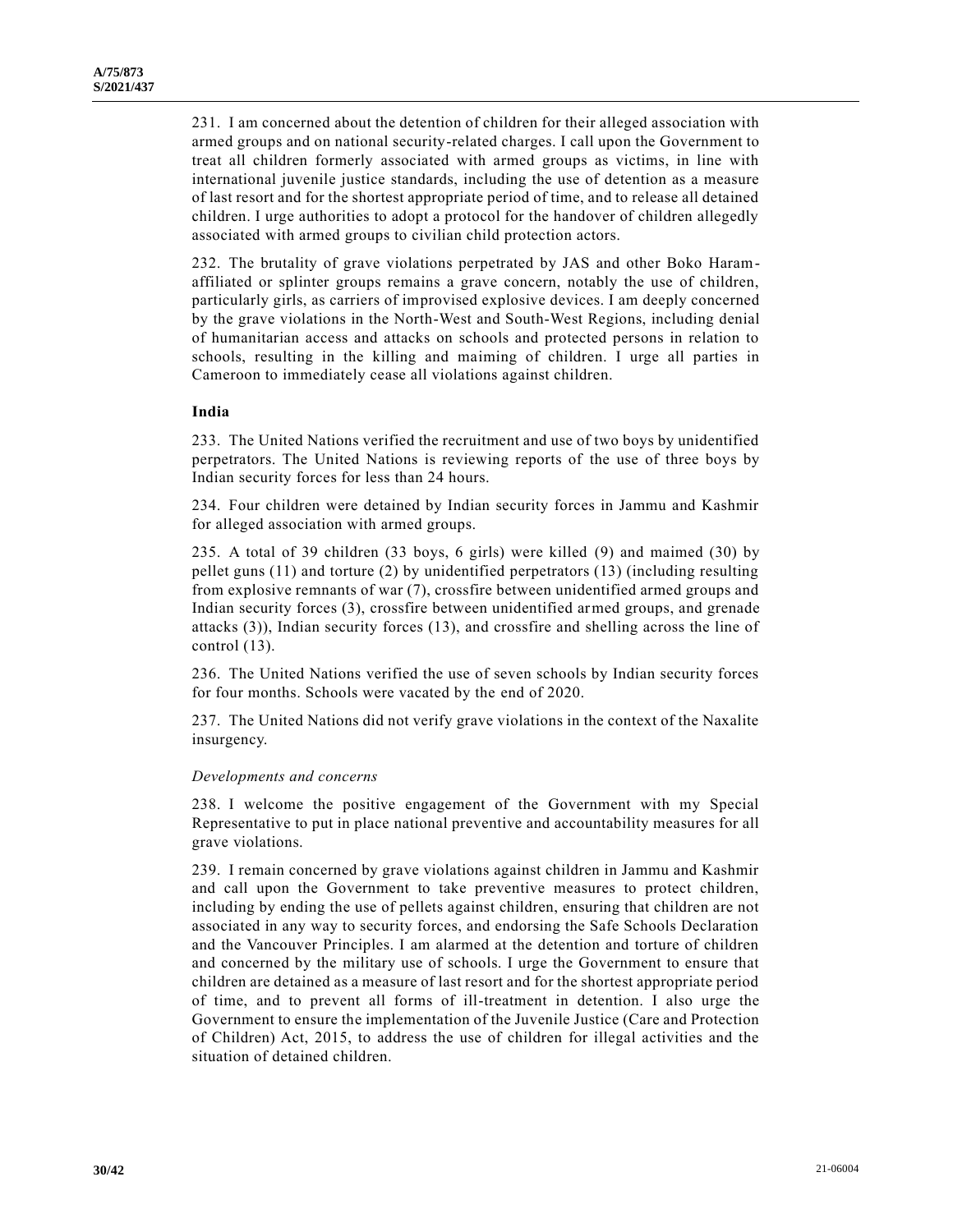# **Lake Chad basin**

240. The United Nations verified 762 grave violations against 685 children (382 boys, 260 girls, 43 sex unknown) in the Lake Chad basin region, namely in the Far North Region of Cameroon (161), Lac Province in Chad (145), Diffa Region in the Niger (206) and north-east Nigeria (250). Violations were perpetrated primarily by Boko Haram, including unidentified affiliated or splinter groups.<sup>16</sup> Information on violations in the Far North Region of Cameroon and north-east Nigeria is included under the respective country sections.

241. The United Nations verified the recruitment and use of 73 children in Chad (40: 35 boys, 5 girls) and the Niger (33: 26 boys, 7 girls) by Boko Haram, including unidentified affiliated or splinter groups.

242. A total of 21 children were detained by the respective Governments in Chad (11) and the Niger (10) for alleged association with armed groups. In Chad, the whereabouts of the detained children remain unknown. In the Niger, three boys were detained for 11 months.

243. The United Nations verified the killing (46) and maiming (13) of 59 children in Chad (28: 2 boys, 26 sex unknown) and the Niger (31: 21 boys, 10 girls) attributed to Boko Haram, including unidentified affiliated or splinter groups (55). A case of maiming was attributed to the Niger Armed Forces (1). Three casualties were attributed to unidentified perpetrators during crossfire between unidentified Boko Haram-affiliated or splinter groups and armed forces in the Niger (2) and Chad (1).

244. The United Nations verified rape and other forms of sexual violence perpetrated by Boko Haram, including unidentified affiliated or splinter groups, against 23 girls in Chad (6) and the Niger (17). In the Niger, the 17 girls were also abducted.

245. The United Nations verified seven attacks on schools (1) and hospitals (6) in the Niger, all attributed to Boko Haram, including unidentified affiliated or splinter groups.

246. A total of 188 children (95 boys, 85 girls, 8 sex unknown) were abducted in Chad (70) and the Niger (118) by Boko Haram, including unidentified affiliated or splinter groups (149), and by unidentified perpetrators in Chad only (39). The whereabouts of most of the children are unknown, although 13 children were rescued by the Chadian National Army (9) or escaped (4).

247. The United Nations verified one incident of denial of humanitarian access in Chad by Boko Haram, including unidentified affiliated or splinter group.

## *Developments and concerns*

248. I welcome the interest and action of the Government of the Niger in relation to the protection of schools, and I note the efforts undertaken by the Government of Chad to train armed forces during 2020 and ask that these efforts be sustained. I call upon the Government of Chad to release all children in detention, in line with the protocol for the handover of children associated with armed groups to civilian child protection actors adopted in September 2014, and to provide access for the United Nations to children detained or in centres. I note the adoption in 2017 of the handover protocol in the Niger and call upon the Government to continue implementing it, including through the release of all children in detention. Children actually or allegedly associated with armed forces and groups must be treated primarily as victims, with detention as a measure of last resort and for the shortest appropriate period of time, in line with international juvenile justice standards.

<sup>16</sup> Including JAS and Islamic State West Africa Province (ISWAP).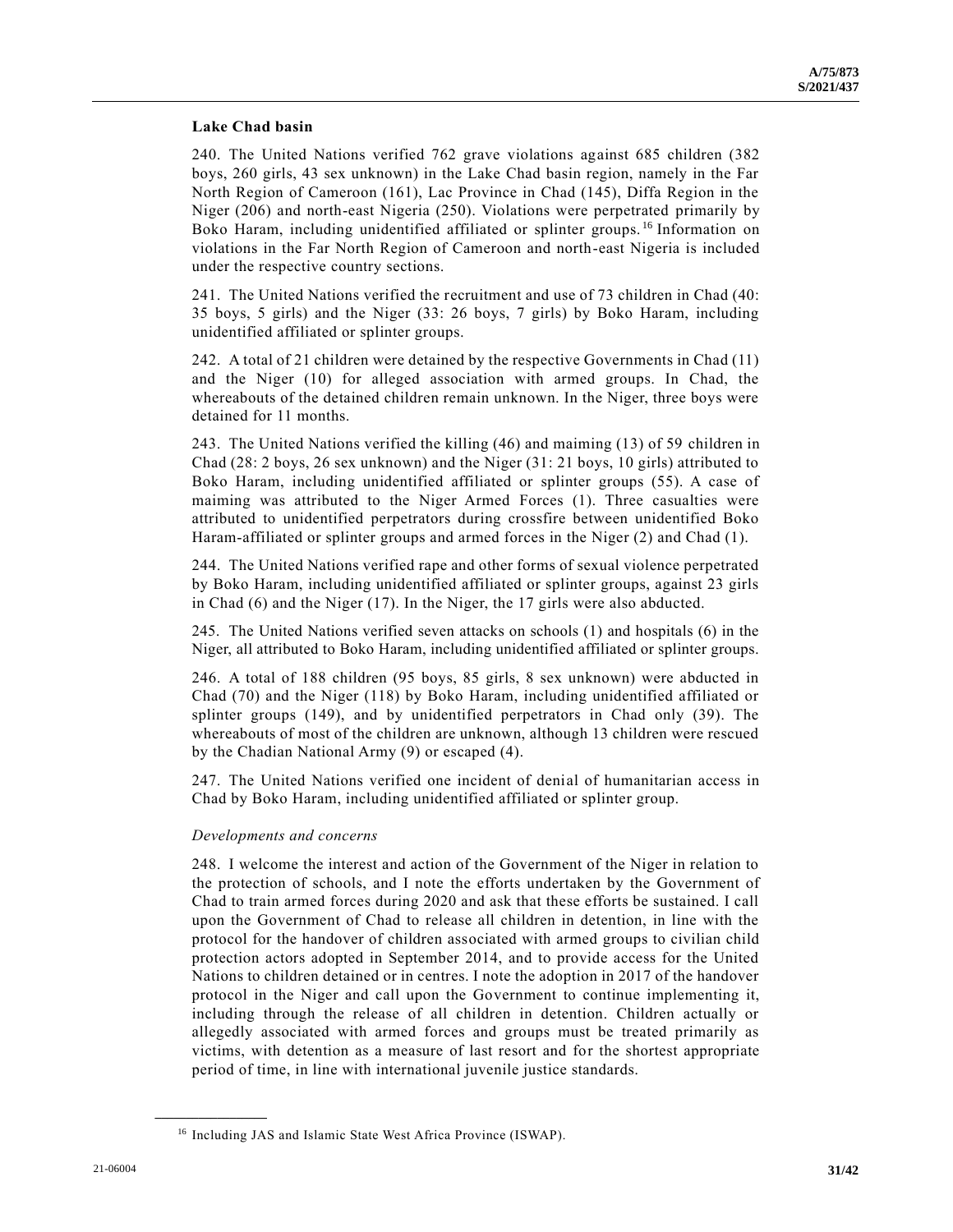249. I am gravely concerned at the scale of grave violations perpetrated by Boko Haram, including affiliated or splinter groups in the Lake Chad basin region, notably the recruitment and use and the killing and maiming of children, sexual violence and abduction. I call upon the groups to immediately cease all grave violations and release all children.

## **Nigeria**

250. The United Nations verified 250 grave violations against 208 children (114 boys, 92 girls, 2 sex unknown) in North-East Nigeria. Most violations occurred in Borno State.

251. Seven children (4 boys, 3 girls) were recruited and used by Boko Haramaffiliated or splinter groups, including JAS (4) and Islamic State West Africa Province (ISWAP) (1); and by the Civilian Joint Task Force (CJTF) (2). Two girls were used in combat. Two boys were used by CJTF at a checkpoint.

252. The Nigerian authorities released 230 children (215 boys, 15 girls) held for periods ranging from one week to several years for alleged association with armed groups. Nine other children (4 boys, 5 girls) remain detained as at December 2020. The United Nations was unable to verify the number of children in detention, as access to detention facilities was denied.

253. The United Nations verified the killing (77) and maiming (47) of 124 children (83 boys, 39 girls, 2 sex unknown) by JAS (46); ISWAP (30); unidentified perpetrators (27), including 9 in crossfire between the Nigerian Security Forces/CJTF joint operations and ISWAP; and the Nigerian Security Forces (21).

254. Ten girls were raped by JAS (9), following their abduction, and by CJTF (1).

255. The United Nations verified 15 attacks on schools (5) and hospitals (10) attributed to JAS (9) and ISWAP (6).

256. A total of 76 children (27 boys, 49 girls) were abducted by JAS (63) and ISWAP (13) for sexual violence (9) and unknown purposes (67). The whereabouts of 73 children are unknown, while 3 children escaped.

257. The United Nations verified 18 incidents of denial of humanitarian access attributed to ISWAP (11), JAS (5) and unidentified perpetrators (2).

## *Developments and concerns*

258. I commend CJTF efforts to implement the action plan to end and prevent the recruitment and use of children, including the separation of 2,203 children in previous years, and I note the significant decrease in recruitment. I welcome the Government's constructive role in the implementation of the action plan. I encourage CJTF to ensure the sustainability of the action plan, by creating child protection units in all its formations, instituting accountability mechanisms and enforcing zero tolerance of child recruitment and use. I note the Government's investigation into the sexual violence case attributed to CJTF.

259. While the release of 230 children is encouraging, I am concerned about the children remaining in detention for alleged association with armed groups. I reiterate my call upon Nigerian authorities to treat all children formerly associated with armed groups as victims, with detention as a measure of last resort, and to release all children in its custody. I reiterate my call upon the Nigerian authorities to adopt a protocol for the handover of children associated with armed groups to civilian child protection actors, and to immediately provide access for the United Nations to all detained children.

260. I remain seriously concerned about grave violations perpetrated by JAS and ISWAP, in particular the abduction of children, attacks on schools and the killing and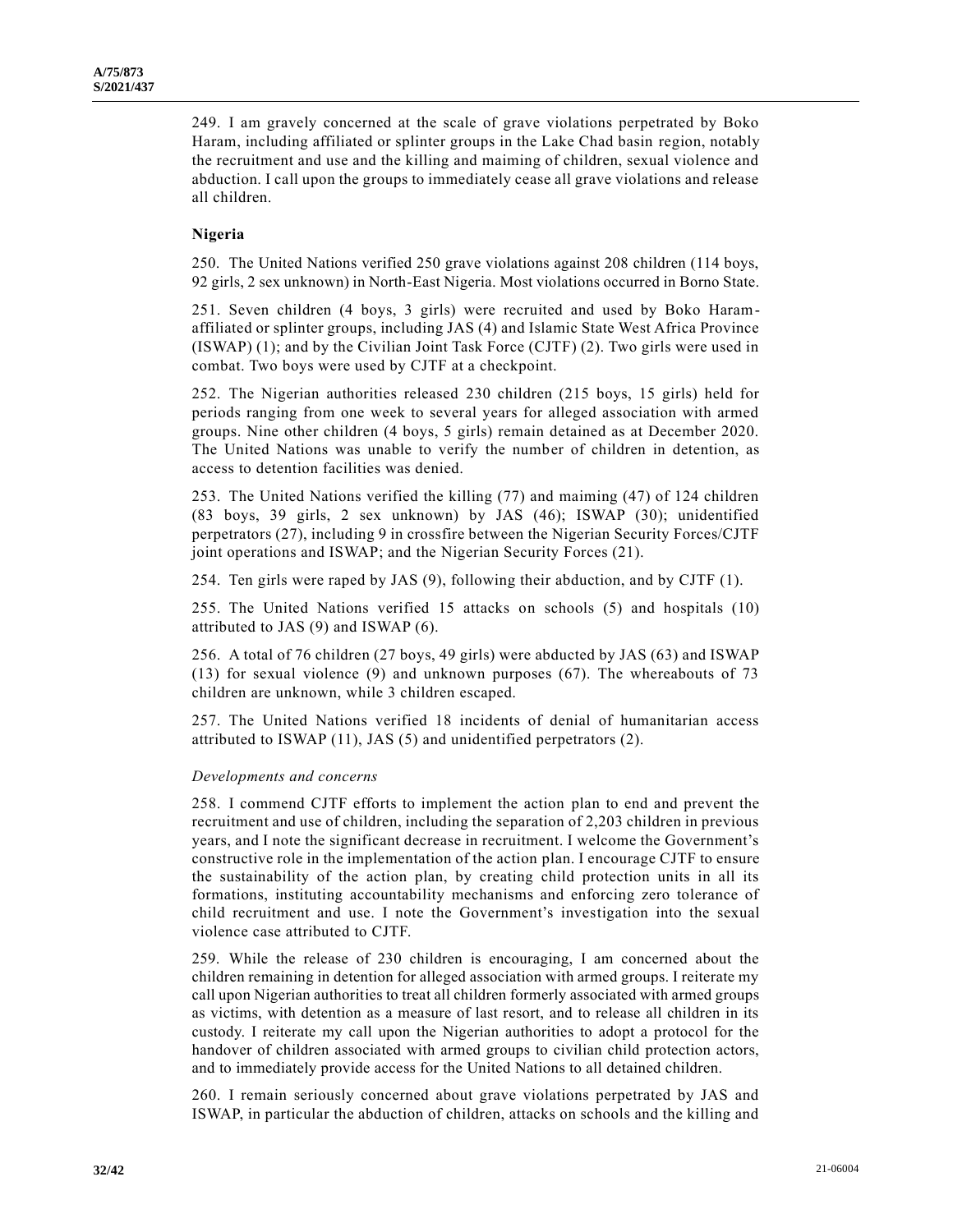maiming of children. I urge all parties to end and prevent violations and to allow and facilitate safe, timely and unimpeded humanitarian access to children.

# **Pakistan**

261. A total of 39 children (6 boys, 6 girls, 27 sex unknown) were reportedly killed (8) and maimed (31) by unidentified perpetrators in Khyber Pakhtunkhwa (16), Pakistan-administered Kashmir (13) and Balochistan (10). Incidents included clashes across the line of control (13) and improvised explosive devices (6).

262. One attack on a school was reported in Khyber Pakhtunkhwa province when unidentified perpetrators placed an improvised explosive device. The Global Polio Eradication Initiative reported 127 incidents by unidentified armed elements.

#### *Developments and concerns*

263. I welcome the engagement of the Government with my Special Representative to develop preventive measures to protect children. I reiterate my call for the Government to better protect children through the endorsement of international commitments such as the Safe Schools Declaration and the Vancouver Principles.

#### **Philippines**

264. The United Nations verified 60 grave violations against 57 children (34 boys, 23 girls). In addition, nine grave violations against nine children (5 boys, 4 girls) that occurred before the reporting period were verified at a later date.

265. The United Nations verified the recruitment and use of 12 children (5 boys, 7 girls) attributed to the New People's Army (NPA) in Misamis Oriental (4), Davao Oriental (2), Negros Oriental (2), Leyte (2), Bukidnon (1) and Negros Occidental (1) provinces. At least three of the children were used in combat. All children were separated from the group. In addition, the recruitment and use and the subsequent release of one boy by NPA in Samar province was verified at a later date by the United Nations.

266. The United Nations verified the detention of five children (2 boys, 3 girls) by the Armed Forces of the Philippines (AFP) in Misamis Oriental (3) and Zambales (2) provinces. Three children remained detained as at December 2020.

267. The killing (14) and maiming (31) of 45 children (28 boys, 17 girls) were verified and attributed to the Abu Sayyaf Group (ASG) (14), NPA (6), AFP (9) and unidentified perpetrators (16) as a result of crossfire and shelling between AFP and the Bangsamoro Islamic Freedom Fighters (BIFF) (12), explosive remnants of war (3) and improvised explosive devices (1). Child casualties occurred in Maguindanao (15), Sulu (14), Surigao del Sur (5) and other provinces (11). In addition, the killing (2) and maiming (4) of six children (4 boys, 2 girls) by NPA (5) and AFP (1) that occurred in previous years was verified at a later date by the United Nations.

268. No incidents of sexual violence were verified. Sexual violence affecting two girls attributed to AFP (2) that occurred in 2018 and 2019 was verified at a later date by the United Nations.

269. Two attacks on schools were verified and attributed to NPA (1) and unidentified perpetrators (1) in Bukidnon (1) and Agusan del Sur (1) provinces.

270. The United Nations verified the abduction of one boy by NPA in Agusan del Sur province.

#### *Developments and concerns*

271. I welcome the adoption by the Government of a protocol on handling children in situations of armed conflict in September 2020. I encourage the Government to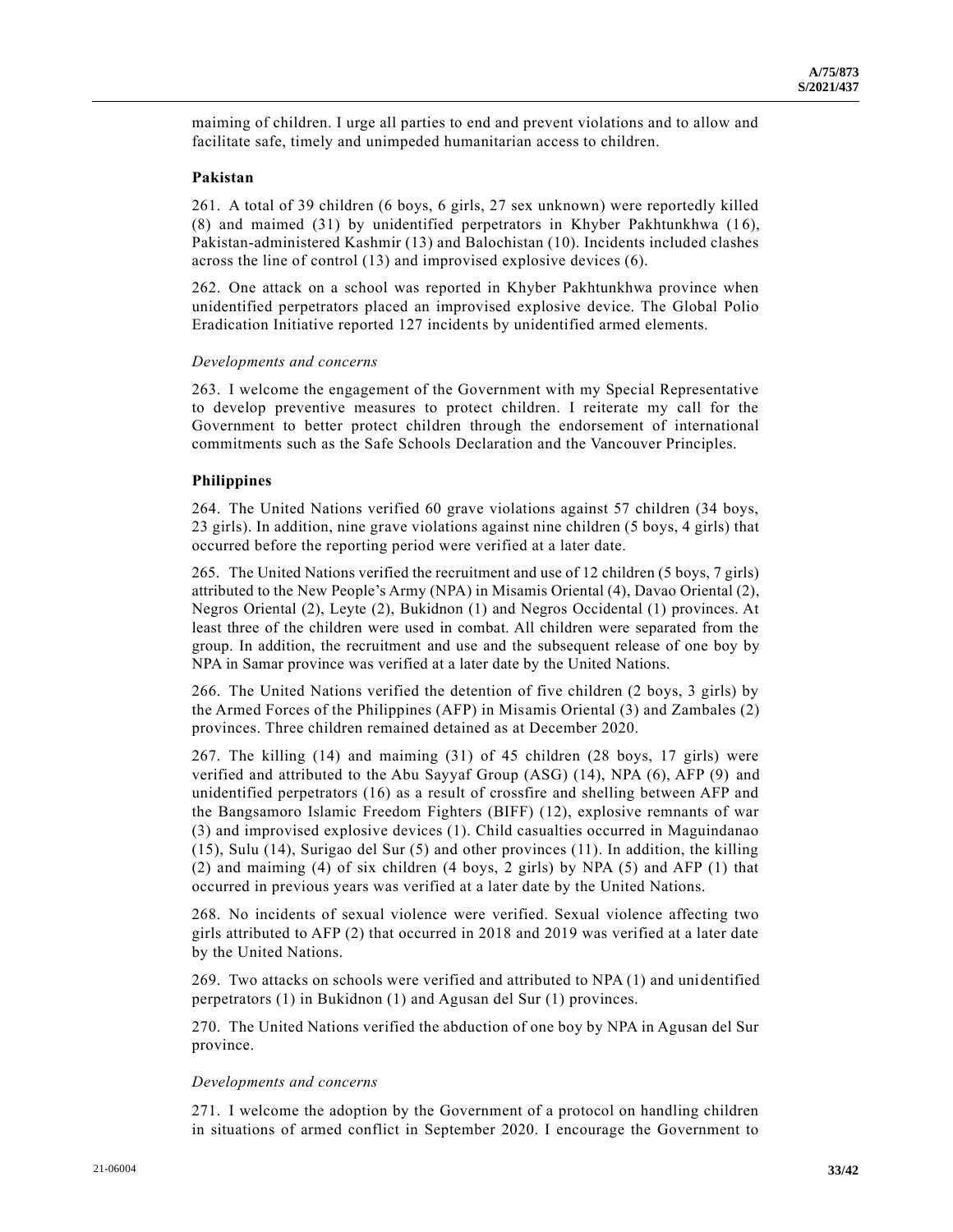implement the Special Protection of Children in Situations of Armed Conflict Act and its Implementing Rules and Regulations. I urge AFP to sign a strategic plan to halt, prevent and respond to grave violations against children in armed conflict, as agreed in November 2019.

272. I am concerned over child casualties in the context of military operations against BIFF, ASG and Islamic State-inspired groups, and over the impact of improvised explosive devices and explosive remnants of war on children.

273. I call upon the Government to continue its collaboration with the United Nations to address violations against children, to support the implementation of national child protection procedures and guidelines and to facilitate access to conflict-affected areas for child protection actors. I also call upon the Government to implement the Ottawa Convention and become a party to Protocol V to the Convention on Certain Conventional Weapons and to endorse the Paris Principles and the Vancouver Principles.

274. I remain concerned about the attacks on schools and protected persons in relation to schools, particularly in indigenous communities. I reiterate my call upon the Government to implement the 2019 National policy framework on learners and schools as zones of peace and to better protect children through the Safe Schools Declaration.

275. I urge NPA and other armed groups to immediately end the recruitment and use of children and to release children. I call upon listed armed groups to engage in dialogue with the United Nations with a view to developing action plans to end and prevent child recruitment and use.

276. I call upon the Government and armed groups to integrate the protection of children into peace negotiations.

277. I reiterate the recommendations from my report on children and armed conflict in the Philippines [\(S/2020/777\)](https://undocs.org/en/S/2020/777).

# **IV. Recommendations**

278. I welcome the continued engagement by parties to conflict with the United Nations to develop and implement action plans and commitments to protect children in armed conflict. I reiterate my call upon Member States to continue to support this engagement, including by facilitating United Nations engagement with non-State actors. I encourage Member States to adopt and implement protocols for the handover of children to civilian child protection actors. I request my Special Representative, in support of the country task forces, to engage with parties to prevent grave violations, including through engagement with regional organizations, and to strengthen the monitoring and reporting on children and armed conflict in coordination with United Nations system entities.

279. I call upon the Security Council to ensure that child protection provisions and capacity are included in all relevant mandates of United Nations peacekeeping operations and special political missions, in line with the 2017 policy on child protection in United Nations peace operations. I underline the importance of mainstreaming child protection concerns in early warning, conflict analysis, peace processes, transitional justice and disarmament, demobilization and reintegration. My Special Representative will continue to disseminate and encourage the use of the Practical Guidance for Mediators to Protect Children in Situations of Armed Conflict.

280. I call upon Member States to respect the rights of the child, including by becoming parties to the Optional Protocol to the Convention on the Rights of the Child on the involvement of children in armed conflict, if they have not yet done so. I welcome the widespread ratification of the Worst Forms of Child Labour Convention,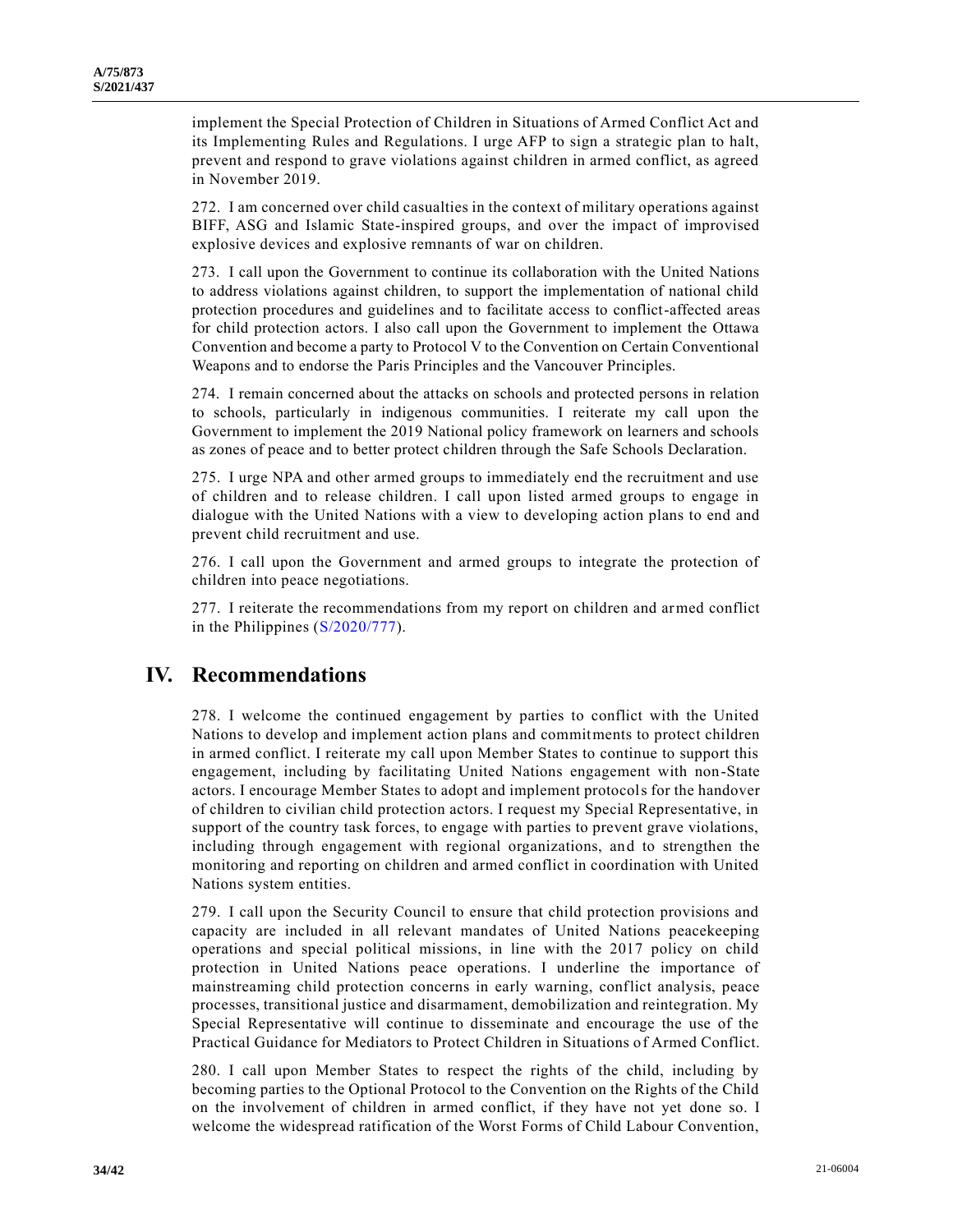1999 (No. 182), and call upon States parties to implement their obligations under the Convention. I call upon Member States to endorse and implement the Paris Principles, the Safe Schools Declaration and the Vancouver Principles.

281. I remain concerned by the scale and severity of grave violations committed against children. I call upon all parties to comply with their obligations under international humanitarian law, international human rights law and international refugee law and to immediately end and prevent grave violations.

282. I call for the adoption and implementation of legislation criminalizing violations of the rules of international law pertaining to the protection of children in armed conflict and encourage Member States to adopt national accountability measures and to cooperate with relevant international accountability mechanisms. I call for the inclusion of accountability provisions in action plans signed between the United Nations and parties listed in the annexes, and for their implementation.

283. I am deeply concerned at the numbers of children held in detention, and I reiterate that this should be used only as a measure of last resort and for the shortest appropriate period of time, that alternatives to detention should be prioritized whenever possible and that children should never be detained solely for their or their parents' association with armed groups. I urge Member States to treat children actually or allegedly associated with armed forces or groups, including those designated as terrorist groups by the United Nations, primarily as victims, to give child protection actors access to them and to continue to search for solutions towards voluntary repatriation and reintegration of these children, including those with alleged links to ISIL being held in camps in Iraq and the Syrian Arab Republic, in line with the Global Framework on United Nations Support to Member States on Individuals Returned from the Syrian Arab Republic and Iraq. I am concerned about the impact of counter-terrorism operations on the protection of children.

284. I call upon all parties to allow and facilitate safe, timely and unimpeded humanitarian access, as well as access to services by children, in order to provide assistance to children, and to ensure the safety and security of humanitarian personnel and assets. I underline that hospitals, schools and their personnel should be protected. Furthermore, I urge parties to refrain from the military use of schools and hospitals.

285. I am deeply concerned about the adverse impact of the pandemic on conflictaffected children and urge all parties to adhere to my appeal for a global ceasefire. I call upon Member States to take into account child protection concerns in the design of pandemic response measures and in recovery plans.

286. I call upon the donor community to provide urgently needed financial support and technical assistance for sustainable, timely, gender- and age-sensitive, survivorcentred and inclusive reintegration, services and assistance programmes for children, including for survivors of rape and other forms of sexual violence. I encourage the international community to provide funding for monitoring and reporting on grave violations against children.

287. I encourage Member States and regional and subregional organizations to strengthen child protection capacities and to engage with the United Nations in order to improve analysis, develop strategies to prevent grave violations, and foster partnerships on child protection.

# **V. Lists contained in the annexes to the present report**

288. Following an increase in child casualties in Afghanistan, the Afghan National Army has been listed under section B of annex I for the killing and maiming of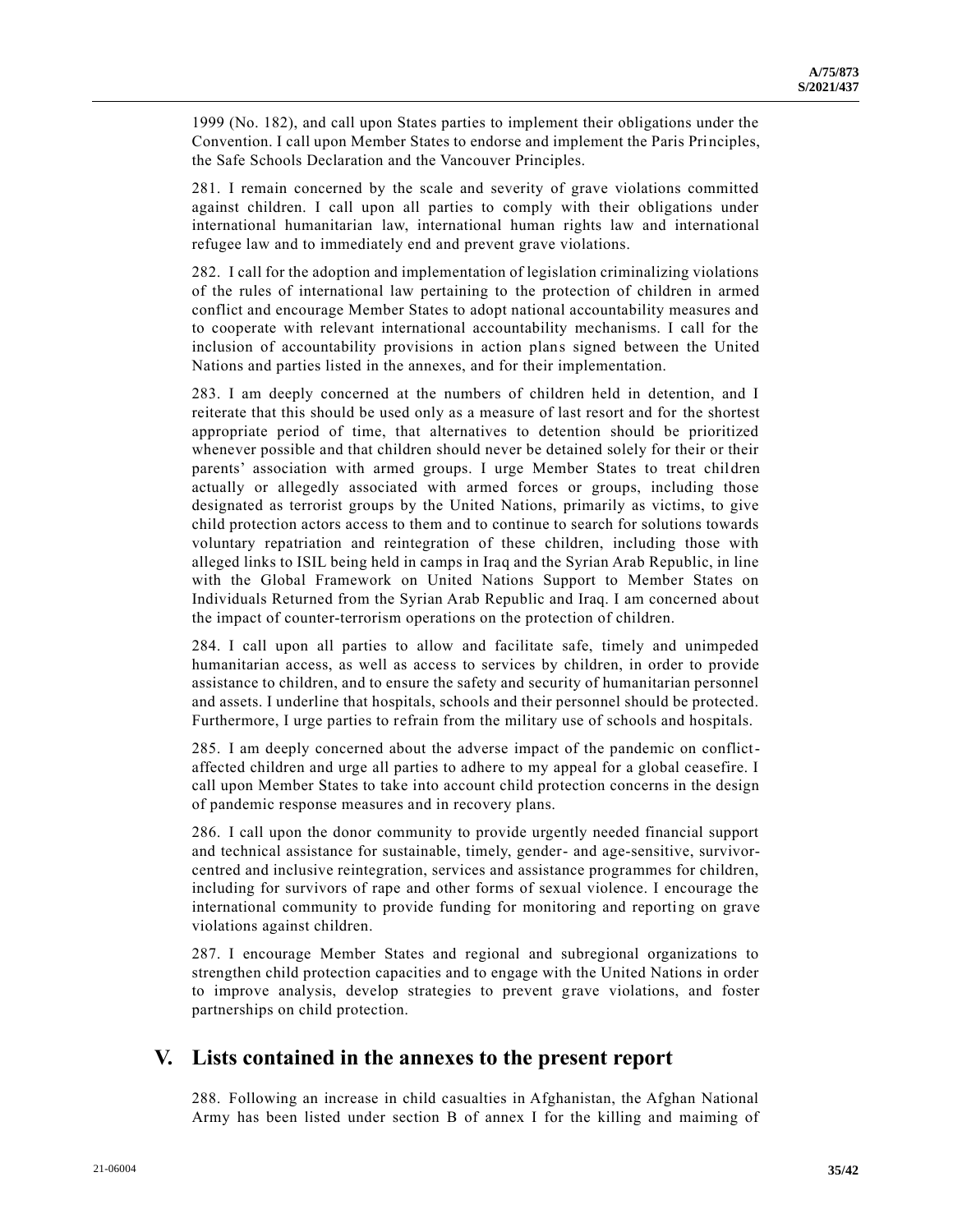children; the listing reflects the measures that it put in place during the reporting period aimed at improving the protection of children. In the Democratic Republic of the Congo, two armed groups have been listed: CODECO has been listed under section A of annex I for the killing and maiming of children and for attacks on schools and hospitals, following a substantial increase of these violations since my previous report, in which they were referred to as the Lendu militia. Mai-Mai Apa Na Pale has been listed for the recruitment and use and the abduction of children, following a substantial increase of these violations since my previous report, in which they were referred to as the Twa militia. I urge both parties to eradicate these practices, including by swiftly engaging with the United Nations through action plans.

289. The following parties were previously listed and have had additional violations added to their listing. In Myanmar, the Tatmadaw Kyi, including the integrated border guard forces, has been relisted under section B of annex I for the recruitment and use of children, following its failure to end and prevent the ad hoc use of children in non-combat roles. I urge the Tatmadaw Kyi to take immediate action to address the implementation gaps of the joint action plan to sustainably end and prevent the recruitment and use of children and to immediately refrain from the continued use of children. The Tatmadaw Kyi will continue to be listed under section A of annex I for the violations of killing and maiming children and rape and other forms of sexual violence against children. I urge the Tatmadaw Kyi to engage in ending these violations, including through the development of a joint action plan to this effect. In Somalia, the violation of rape and other forms of sexual violence against children has been added to the listing of the Somali Federal Defence and Police Forces under section B of annex I, following an increase of this violation. I urge the Government of Somalia to implement the provisions relating to rape and other forms of sexual violence contained in the road map signed in 2019 and in the joint communiqué on the prevention of sexual violence signed in 2013. I further urge the federal member states of Somalia to immediately address the patterns of grave violations against children, specifically the recruitment and use and the killing and maiming of children committed by the Jubaland, Galmudug and Puntland forces and to engage with the United Nations in developing and implementing a prevention plan. In the Democratic Republic of the Congo, as a result of the continuous increase in cases of rape and other forms of sexual violence by the Nduma défense du Congo-Rénové armed group, the party has been listed under section A of annex I for this violation.

290. In Afghanistan, the Afghan National Police has been delisted for the violation of recruitment and use of children owing to the sustained progress in the implementation of its action plan to end and prevent the recruitment and use of children and to the significant continued decrease in cases under this violation. This delisting is conditioned on the finalization of all pending action plan activities and the continued decrease in the recruitment and use of children by the Afghan National Police, failure of which will lead to its relisting in my next report. In Nigeria, the CJTF armed group has been delisted following a significant decrease in the recruitment and use of children through the continued implementation of its action plan, which was signed with the United Nations in 2017. I urge the party to complete its obligations under the action plan, as well as to develop and implement prevention measures in coordination with the United Nations and my Special Representative. Such measures should include swiftly implementing the remaining activities of the action plan, namely establishing child protection units in all CJTF formations in Borno State and training the units on children's rights, establishing accountability mechanisms and subjecting CJTF members to disciplinary measures when standing orders that are in line with the action plan are violated and raising awareness among CJTF and community members through outreach activities. A lack of progress in this regard may lead to the relisting of the party for that violation in my next report.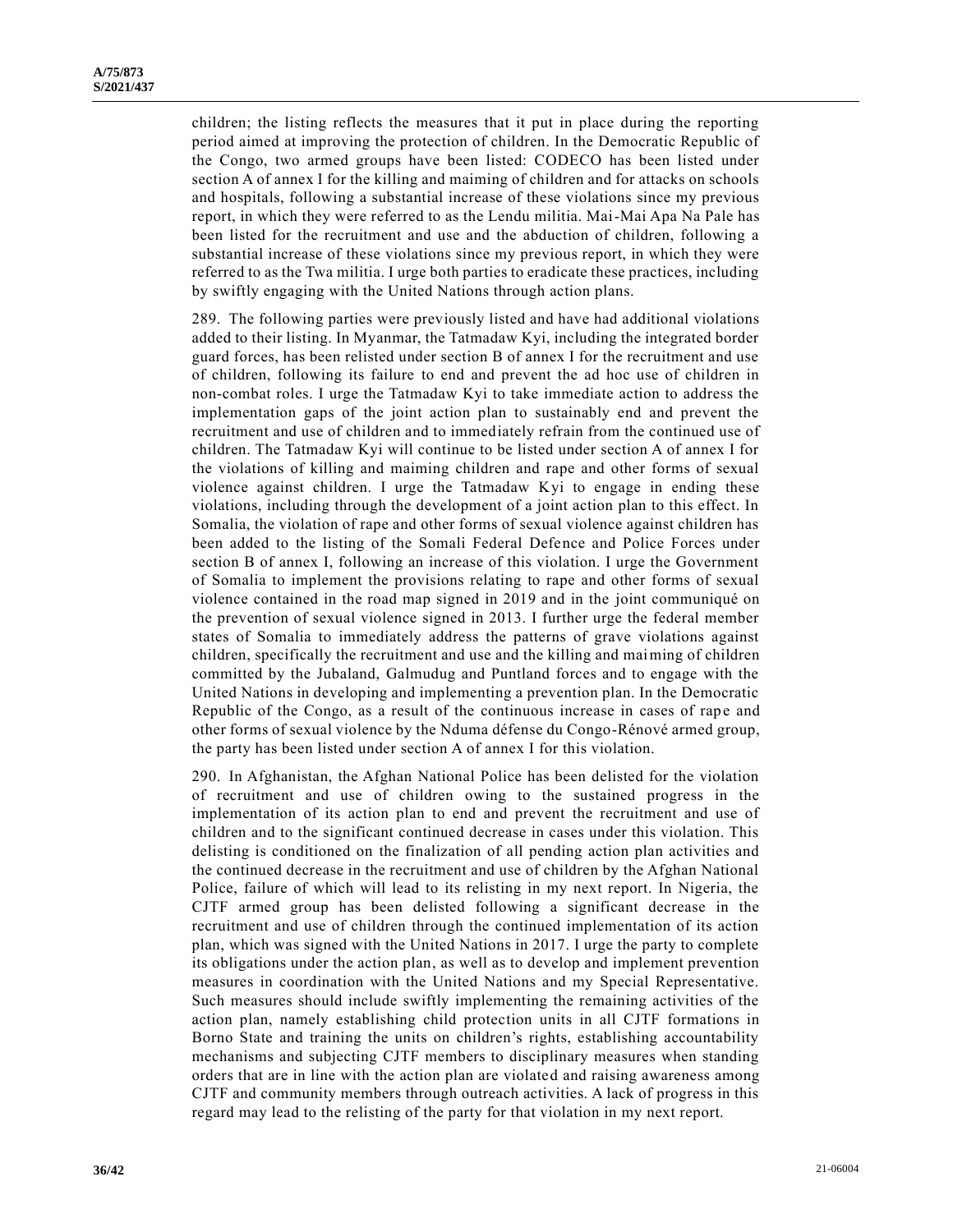291. There have been technical delistings of some of the listed parties following their dissolution or cessation of activities. In the Democratic Republic of the Congo, the Kamuina Nsapu and the Bana Mura militias have been removed, as these armed groups are no longer active. I urge the Government and relevant partners to ensure the swift demobilization of all children formerly associated with these groups, or with their residual elements, and to ensure accountability for those who committed violations against children. Nduma défense du Congo has been removed, as the armed group is no longer active and its former leader, Ntabo Ntaberi Sheka, was convicted by a Congolese military court in November 2020. The Union des patriotes congolais pour la paix (also known as Mai-Mai Lafontaine) has been removed, as the group ceased to exist. In Mali, the Mouvement pour l'unification et le jihad en Afrique de l'Ouest has been removed, as the armed group ceased to exist.

292. Other modifications to the list have resulted from changes in the landscape of armed conflict in the respective situations or from changes in measures taken by parties to protect children. In the Democratic Republic of the Congo, the Alliance des patriotes pour un Congo libre et souverain armed group will be listed in section B of annex I, following the signing of a road map in 2020 to end and prevent the recruitment and use of children and other grave violations. Both the Mai-Mai Mazembe and Raia Mutomboki armed groups have been relisted under section A of annex I, the former for the recruitment and use, killing and maiming, and abduction of children and the latter for the recruitment and use and the abduction of children; both groups have been relisted owing to the lack of action in implementing signed commitments and because the parties were the main perpetrators of grave violations against children in 2020.

293. Modifications to terminology and to names of parties resulting from changes on the ground are aimed at reflecting the name of parties more accurately. In Myanmar, the Karen National Liberation Army Peace Council armed group is now listed as Karen National Union/Karen National Liberation Army Peace Council to accurately represent the party's name. In the Sudan, the Sudan People's Liberation Movement-North armed group is now listed as two separate entities, namely the Sudan People's Liberation Movement-North Abdelaziz al-Hilu faction and the Sudan People's Liberation Movement-North Malik Agar faction, to accurately represent the separate chains of command of the two groups. I urge both parties to grant access to the United Nations to the areas under their respective control and to implement the action plan signed in 2016, which is now applicable to both. In the Syrian Arab Republic, Hay'at Tahrir al-Sham led by the Nusrah Front (Levant Liberation Organization) is now listed as Hay'at Tahrir al-Sham to accurately reflect the name of the armed group in the current context. In Nigeria, Jama'atu Ahlis Sunna Lidda'Awati Wal-Jihad, also known as Boko Haram, is now listed as Boko Haram-affiliated and splinter groups, including Jama'atu Ahlis Sunna Lidda'awati Wal-Jihad and Islamic State West Africa Province, as it more accurately reflects the structure and organization of the armed group. In Yemen, the Houthis/Ansar Allah (previously the Houthis) is now listed as the Houthis (who call themselves Ansar Allah).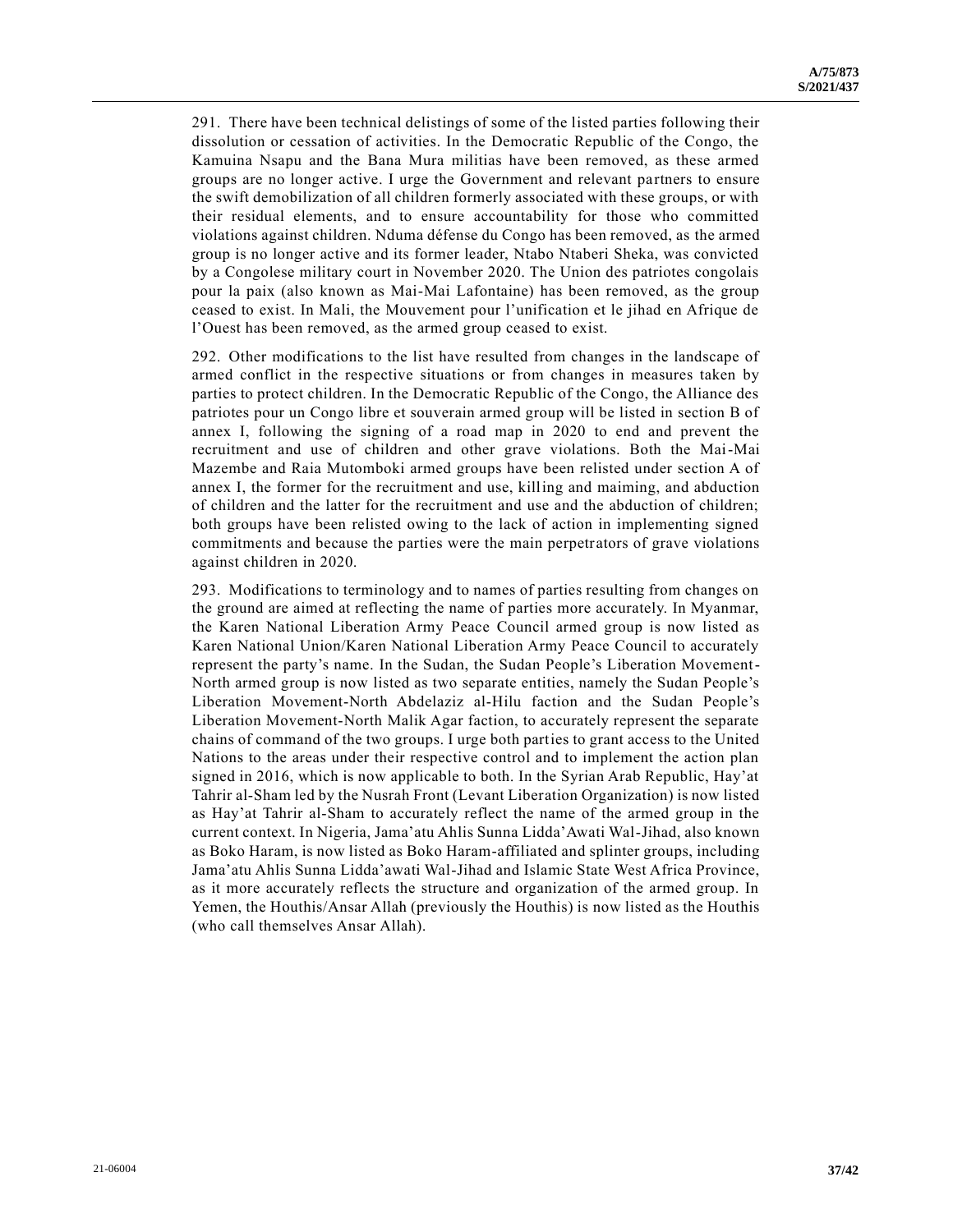# **Annex I**

**Pursuant to Security Council resolutions [1379 \(2001\),](https://undocs.org/en/S/RES/1379(2001)) [1882](https://undocs.org/en/S/RES/1882(2009))  [\(2009\),](https://undocs.org/en/S/RES/1882(2009)) [1998 \(2011\)](https://undocs.org/en/S/RES/1998(2011)) and [2225 \(2015\),](https://undocs.org/en/S/RES/2225(2015)) parties that commit grave violations affecting children in situations of armed conflict on the agenda of the Security Council**\*

# **A. Listed parties that have not put in place measures during the reporting period to improve the protection of children**

# **Parties in Afghanistan**

*Non-State actors*

- 1. Haqqani Network*<sup>a</sup>*,*<sup>b</sup>*
- 2. Hizb-i Islami of Gulbuddin Hekmatyar*<sup>a</sup>*,*<sup>b</sup>*
- 3. Islamic State in Iraq and the Levant-Khorasan Province*<sup>a</sup>*,*b*,*<sup>d</sup>*
- 4. Taliban forces and affiliated groups*<sup>a</sup>*,*b*,*d*,*<sup>e</sup>*

## **Parties in Colombia**

*Non-State actors*

Ejército de Liberación Nacional*<sup>a</sup>*

## **Parties in the Central African Republic**

*Non-State actors*

- 1. Local defence militias known as the anti-balaka*<sup>a</sup>*,*b*,*<sup>c</sup>*
- 2. Lord's Resistance Army*<sup>a</sup>*,*b*,*c*,*<sup>e</sup>*

# **Parties in the Democratic Republic of the Congo**

*Non-State actors*

- 1. Allied Democratic Forces*<sup>a</sup>*,*b*,*d*,*<sup>e</sup>*
- 2. Coopérative pour le développement du Congo (CODECO) *<sup>b</sup>*,*<sup>d</sup>*
- 3. Forces démocratiques de libération du Rwanda-Forces combattantes abacunguzi*<sup>a</sup>*,*c*,*d*,*<sup>e</sup>*
- 4. Force de résistance patriotique de l'Ituri*<sup>a</sup>*,*c*,*d*,*<sup>e</sup>*
- 5. Lord's Resistance Army*<sup>a</sup>*,*b*,*c*,*<sup>e</sup>*
- 6. Mai-Mai Apa Na Pale*<sup>a</sup>*,*<sup>e</sup>*
- 7. Mai-Mai Mazembe*<sup>a</sup>*,*b*,*e*,*<sup>f</sup>*
- 8. Mai-Mai Simba*<sup>a</sup>*,*<sup>c</sup>*
- 9. Nduma défense du Congo-Rénové*<sup>a</sup>*,*b,c*
- 10. Nyatura<sup>a,c,e</sup>
- 11. Raia Mutomboki*a,c,e,f*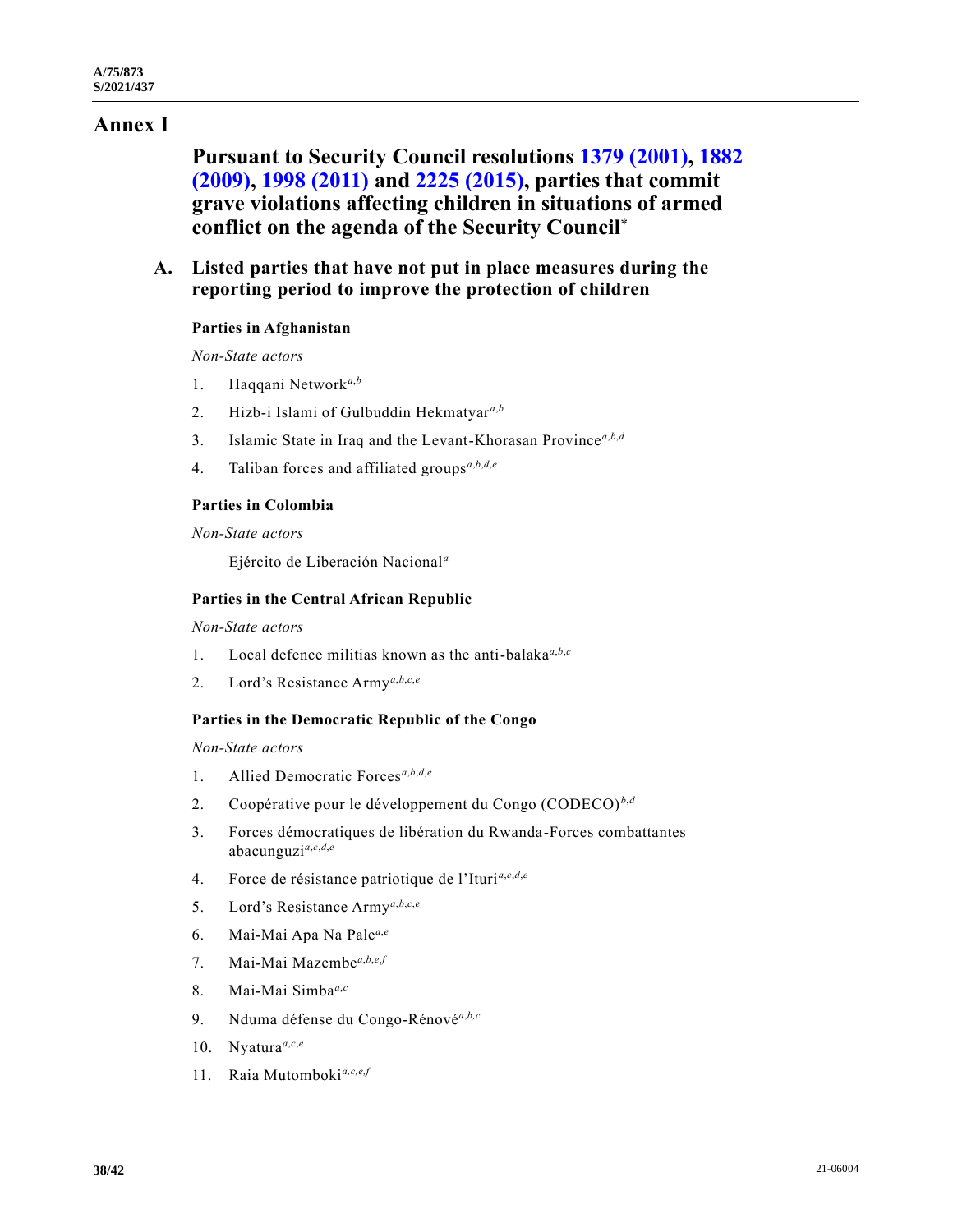# **Parties in Iraq**

*Non-State actors*

Islamic State in Iraq and the Levant*<sup>a</sup>*,*b*,*c*,*d*,*<sup>e</sup>*

# **Parties in Mali**

*Non-State actors*

- 1. Ansar Eddine*<sup>a</sup>*,*<sup>c</sup>*
- 2. Platform, including affiliated groups*<sup>a</sup>*

# **Parties in Myanmar**

## *State actors*

Tatmadaw Kyi, including integrated border guard forces *<sup>b</sup>*,*<sup>c</sup>*

*Non-State actors*

United Wa State Army*<sup>a</sup>*

# **Parties in Somalia**

*Non-State actors*

- 1. Al-Shabaab<sup>a,b,c,d,e</sup>
- 2. Ahl al-Sunna wal-Jama'a*<sup>a</sup>*

# **Parties in the Sudan**

*Non-State actors*

- 1. Justice and Equality Movement*<sup>a</sup>*,*<sup>f</sup>*
- 2. Sudan Liberation Army-Abdul Wahid*<sup>a</sup>*
- 3. Sudan Liberation Army-Minni Minawi*<sup>a</sup>*,*<sup>f</sup>*
- 4. Sudan People's Liberation Movement-North Abdelaziz al-Hilu faction*<sup>a</sup>*,*<sup>f</sup>*
- 5. Sudan People's Liberation Movement-North Malik Agar faction*<sup>a</sup>*,*<sup>f</sup>*

## **Parties in the Syrian Arab Republic**

# *State actors*

Government forces, including the National Defence Forces and progovernment militias*<sup>a</sup>*,*b*,*c*,*<sup>d</sup>*

# *Non-State actors*

- 1. Ahrar al-Sham*<sup>a</sup>*,*<sup>b</sup>*
- 2. Army of Islam*<sup>a</sup>*
- 3. Hay'at Tahrir al-Sham*<sup>a</sup>*,*<sup>b</sup>*
- 4. Islamic State in Iraq and the Levant*<sup>a</sup>*,*b*,*c*,*d*,*<sup>e</sup>*
- 5. Syrian armed opposition groups (formerly known as the Free Syrian Army) *<sup>a</sup>*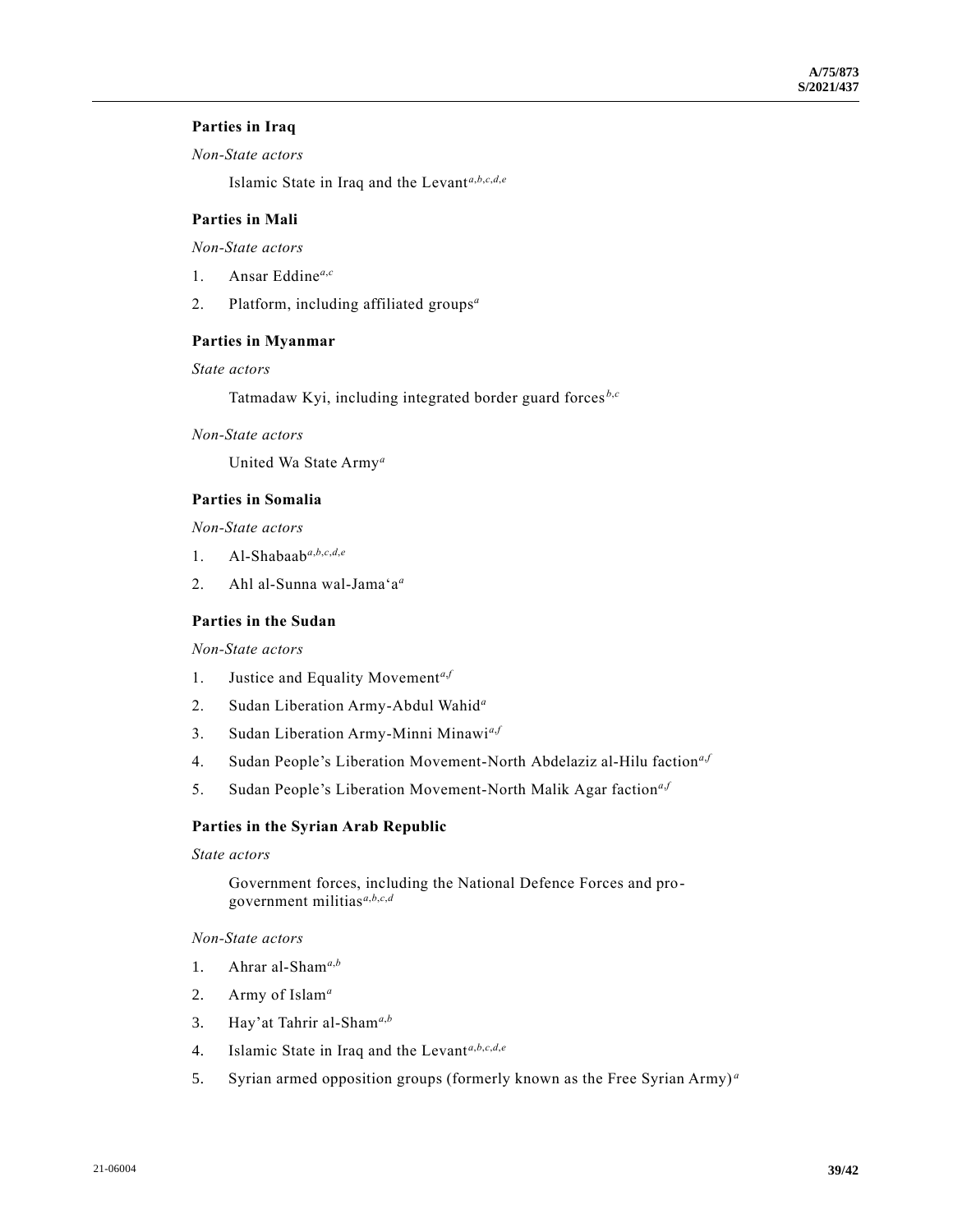# **Parties in Yemen**

*Non-State actors*

- 1. Al-Qaida in the Arabian Peninsula*<sup>a</sup>*
- 2. Houthis (who call themselves Ansar Allah)*<sup>b</sup>*,*<sup>d</sup>*
- 3. Pro-government militias, including the Salafists and popular committees *<sup>a</sup>*
- 4. Security Belt Forces*<sup>a</sup>*

# **B. Listed parties that have put in place measures during the reporting period aimed at improving the protection of children**

#### **Parties in Afghanistan**

*State actors*

Afghan National Army*<sup>b</sup>*

## **Parties in the Central African Republic**

# *Non-State actors*

Front populaire pour la renaissance de la Centrafrique, Mouvement patriotique pour la Centrafrique and Union pour la paix en Centrafrique as part of the former Séléka coalition*<sup>a</sup>*,*b*,*c*,*d*,*<sup>f</sup>*

## **Parties in the Democratic Republic of the Congo**

#### *State actors*

Armed Forces of the Democratic Republic of the Congo*<sup>c</sup>*,*<sup>f</sup>*

#### *Non-State actors*

Alliance des patriotes pour un Congo libre et souverain*<sup>a</sup>*

### **Parties in Iraq**

#### *State actors*

Popular Mobilization Forces*<sup>a</sup>*

# **Parties in Mali**

### *Non-State actors*

Mouvement national de libération de l'Azawad*<sup>a</sup>*,*c*,*<sup>f</sup>*

#### **Parties in Myanmar**

*State actors*

Tatmadaw Kyi, including integrated border guard forces*a,f*

# *Non-State actors*

- 1. Democratic Karen Benevolent Army*a,f*
- 2. Kachin Independence Army*<sup>a</sup>*
- 3. Karen National Liberation Army*<sup>a</sup>*
- 4. Karen National Union/Karen National Liberation Army Peace Council *<sup>a</sup>*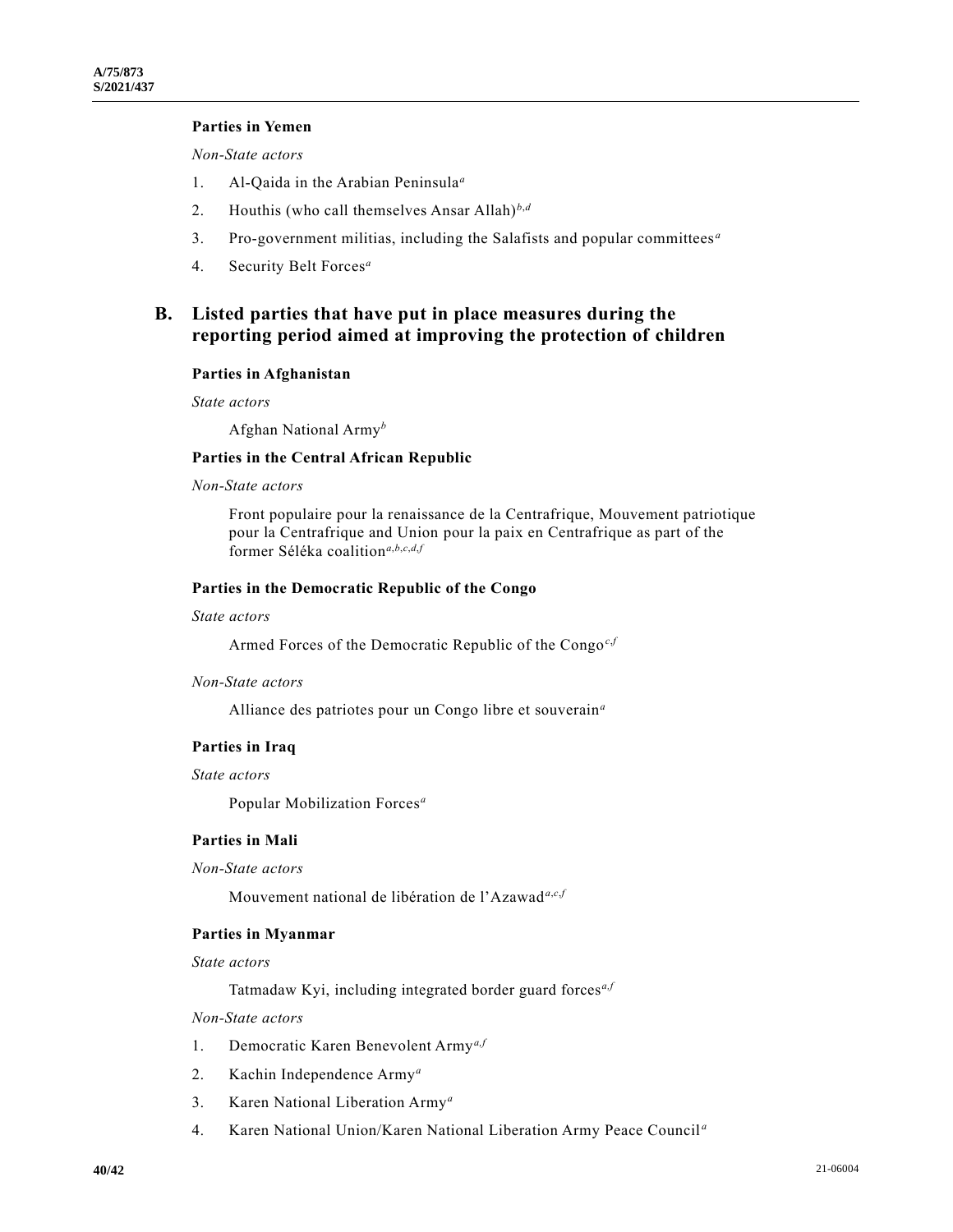- 5. Karenni Army*<sup>a</sup>*
- 6. Shan State Army*<sup>a</sup>*

# **Parties in Somalia**

*State actors*

Somali Federal Defence and Police Forces<sup>a,b,c,f</sup>

# **Parties in South Sudan**

# *State actors*

South Sudan People's Defence Forces, including Taban Deng-allied South Sudan People's Defence Forces*<sup>a</sup>*,*b*,*c*,*d*,*e*,*<sup>f</sup>*

*Non-State actors*

Sudan People's Liberation Movement/Army in Opposition – pro-Machar*<sup>a</sup>*,*b*,*e*,*<sup>f</sup>*

# **Parties in the Syrian Arab Republic**

## *Non-State actors*

Kurdish People's Protection Units and Women's Protection Units (YPG/YPJ) *<sup>a</sup>*,*<sup>f</sup>*

# **Parties in Yemen**

#### *State actors*

Government forces, including the Yemen Armed Forces<sup>a,*f*</sup>

## *Non-State actors*

Houthis (who call themselves Ansar Allah)*<sup>a</sup>*

<sup>\*</sup> Parties listed in section A have not put in place adequate measures to improve the protection of children during the reporting period; parties listed in section B have put in place measures to improve the protection of children during the reporting period.

*<sup>a</sup>* Party that recruits and uses children.

*<sup>b</sup>* Party that kills and maims children.

*<sup>c</sup>* Party that commits rape and other forms of sexual violence against children.

*<sup>d</sup>* Party that engages in attacks on schools and/or hospitals.

*<sup>e</sup>* Party that abducts children.

*<sup>f</sup>* Party that has concluded an action plan, joint commitment or similar measure with the United Nations in line with Security Council resolutions [1539 \(2004\)](https://undocs.org/en/S/RES/1539(2004)) and [1612 \(2005\).](https://undocs.org/en/S/RES/1612(2005))